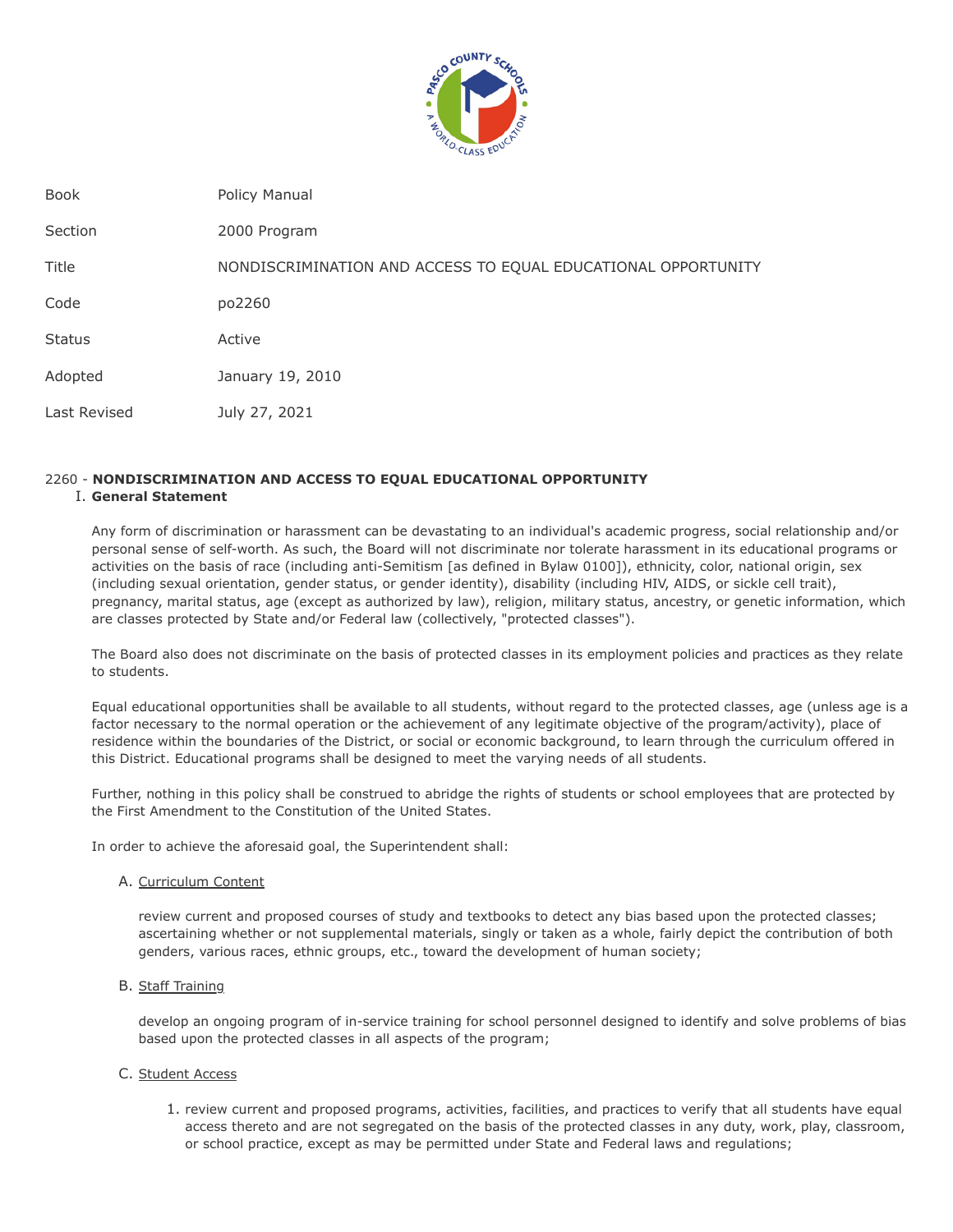2. verify that facilities are made available for non-curricular student activities that are initiated by parents or other members of the community, including but not limited to any group that is officially affiliated with the Boy Scouts of America or any other youth group listed in Title 36 of the United States Code as a patriotic society, pursuant to Board Policy 7510 - Use of District Facilities;

## D. District Support

verify that like aspects of the District's program receive like support as to staff size and compensation, purchase and maintenance of facilities and equipment, access to such facilities and equipment, and related matters;

### E. Student Assessment

verify that tests, procedures, or guidance and counseling materials, which are designed to evaluate student progress, rate aptitudes, analyze personality, or in any manner establish or tend to establish a category by which a student may be judged, are not differentiated or stereotyped on the basis of the protected classes.

### II. **Definitions**

Words used in this policy shall have those meanings defined herein; words not defined herein shall be construed according to their plain and ordinary meanings.

**Complainant** is the individual who alleges, or is alleged, to have been subjected to unlawful discrimination/retaliation, regardless of whether the person files a formal complaint or is pursuing an informal resolution to the alleged discrimination/retaliation.

**Respondent** is the individual who has been alleged to have engaged in unlawful discrimination/retaliation, regardless of whether the reporting party files a formal complaint or is seeking an informal resolution to the alleged discrimination/retaliation.

**District community** means students and Board employees (i.e., administrators, and professional and classified staff), as well as Board members, agents, volunteers, contractors, or other persons subject to the control and supervision of the Board.

**Third Parties** include, but are not limited to, guests and/or visitors on District property (e.g., visiting speakers, participants on opposing athletic teams, parents), vendors doing business with or seeking to do business with the Board, and other individuals who come in contact with members of the District community at school-related events/activities (whether on or off District property).

**Day(s)**: Unless expressly stated otherwise, the term "day" or "days" as used in this policy means business day(s) (i.e., a day(s) that the Board office is open for normal operating hours, Monday – Friday, excluding State-recognized holidays).

## III. **District Compliance Officer(s)**

## A. Compliance Officers

The following person is designated as the Compliance Officer, ADA Coordinator, and Title IX Coordinator:

Sheila Blue, Equity Manager 7227 Land O'Lakes Blvd. Land O'Lakes, Florida 34638 813-794-2679 sblue@pasco.k12.fl.us

The following person is designated as the Section 504 Compliance Officer:

Melissa Musselwhite, Director of Student Support Services and Programs 7227 Land O'Lakes Blvd. Land O'Lakes, Florida 34638 (813) 794-2627 mmusselw@pasco.k12.fl.us

The name(s), title(s), and contact information of this/these individual(s) will be published annually on the District's website.

The names, titles, and/or contact information of the persons presently serving as Compliance Officers may change from time to time, and such changes shall be deemed technical corrections within the meaning of Bylaw 0131.1 and shall be made pursuant to that bylaw.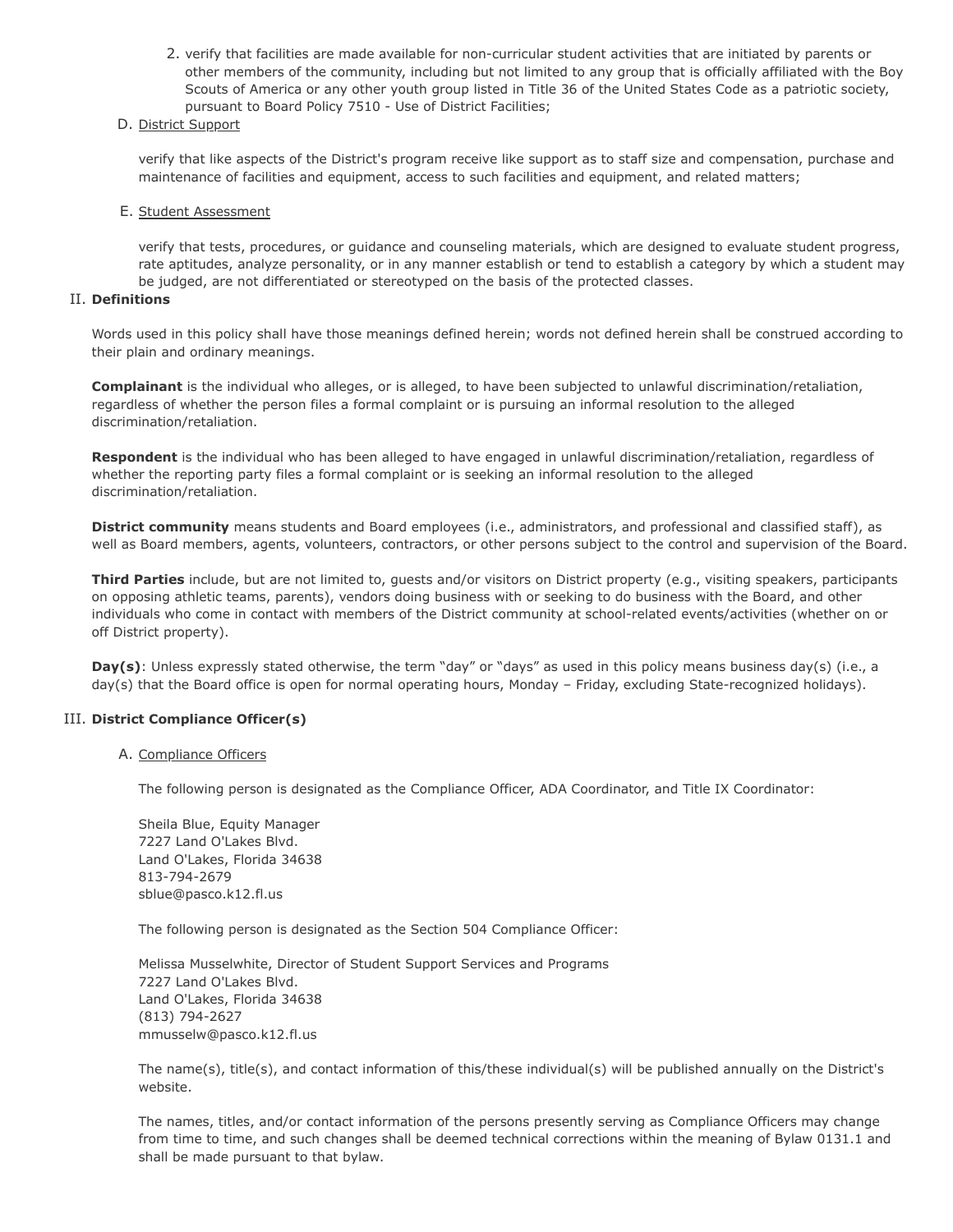# B. Duties and Responsibilities

The CO(s), Section 504 Compliance Officer/ADA Coordinator(s), and Title IX Coordinator(s) are responsible for coordinating the District's efforts to comply with applicable Federal and State laws and regulations, including the District's duty to address in a prompt and equitable manner any inquiries or complaints regarding discrimination or denial of equal access. The CO(s) shall also verify that proper notice of nondiscrimination for Title II of the Americans with Disabilities Act (as amended), Title VI and VII of the Civil Rights Act of 1964, Title IX of the Education Amendment Act of 1972, Section 504 of the Rehabilitation Act of 1973 (as amended), the Age Discrimination Act of 1975, the Florida Civil Rights Act of 1992, the Florida Educational Equity Act, and/or their implementing regulations is provided to students, their parents, staff members, and the general public. A copy of each of the acts and regulations on which this notice is based may be found in the CO's office.

# C. Students with Disabilities, Limited English Proficiency, or Other Needing Additional Services

The Superintendent shall annually attempt to identify children with disabilities, ages 3-22, who reside in the District but do not receive a public education. In addition, s/he shall establish procedures to identify students who are Limited English Proficient (LEP), including immigrant children and youth, to assess their ability to participate in District programs, and develop and administer a program that meets the English language and academic needs of these students. This program shall include procedures for student placement, services, evaluation, and exit procedures and shall be designed to provide students with effective instruction that leads to academic achievement and timely acquisition of proficiency in English. As a part of this program, the District will evaluate the progress of students in achieving English language proficiency in the areas of listening, speaking, reading, and writing, on an annual basis (see AP 2260F). The Superintendent is responsible for verifying that a concentration of students who are Limited English Proficient (LEP) in one or more programs is not the result of discrimination.

D. The Board is committed to educating (or providing for the education of) each qualified person with a disability with persons who are not disabled to the maximum extent appropriate. Generally, the District will place a person with a disability in the regular educational environment unless it is demonstrated that the education of the person in the regular environment, even with the use of supplementary aids and services cannot be achieved satisfactorily. If the Board operates a separate class or facility that is identifiable as being for persons with disabilities, the facility, program, and activities and services must be comparable to the facilities, programs, and activities and services offered to students without a disability.

## IV. **Reports and Complaints of Unlawful Discrimination and Retaliation**

Students and Board employees are required, and all other members of the District community and Third Parties are encouraged to promptly report incidents of unlawful discrimination and/or retaliation to a teacher, administrator, supervisor, or other District official so that the Board may address the conduct. Any teacher, administrator, supervisor, or other District employee or official who receives such a complaint shall file it with the CO within two (2) days.

Members of the District community, which includes students or Third Parties, who believe they have been unlawfully discriminated/retaliated against are entitled to utilize the complaint process set forth below. Initiating a complaint, whether formally or informally, will not adversely affect the Complainant's employment or participation in educational or extracurricular programs. While there are no time limits for initiating complaints under this policy, individuals should make every effort to file a complaint as soon as possible after the conduct occurs while the facts are known and potential witnesses are available.

If, during an investigation of alleged bullying, aggressive behavior and/or harassment in accordance with Policy 5517.01 – Bullying and Harassment, the Principal believes that the reported misconduct may constitute unlawful discrimination based on a protected class, the Principal shall report the act to one of the COs who shall investigate the allegation in accordance with this policy. While the CO investigates the allegation, the Principal shall suspend the Policy 5517.01 investigation to await the CO's written report. The CO shall keep the Principal informed of the status of the Policy 2260 investigation and provide the Principal with a copy of the resulting written report.

The COs will be available during regular school/work hours to discuss concerns related to unlawful discrimination/retaliation. COs shall accept reports of unlawful discrimination/retaliation directly from any member of the District community or a Third Party, or receive reports that are initially filed with another Board employee. Upon receipt of a report of alleged discrimination/retaliation, the CO will contact the Complainant and begin either an informal or formal complaint process (depending on the Complainant's request and the nature of the alleged discrimination/retaliation), or the CO will designate a specific individual to conduct such a process. The CO will provide a copy of this policy to the Complainant and the Respondent. In the case of a formal complaint, the CO will prepare recommendations for the Superintendent or oversee the preparation of such recommendations by a designee. All members of the District community must report incidents of discrimination/retaliation that are reported to them to the CO within two (2) business days of learning of the incident/conduct.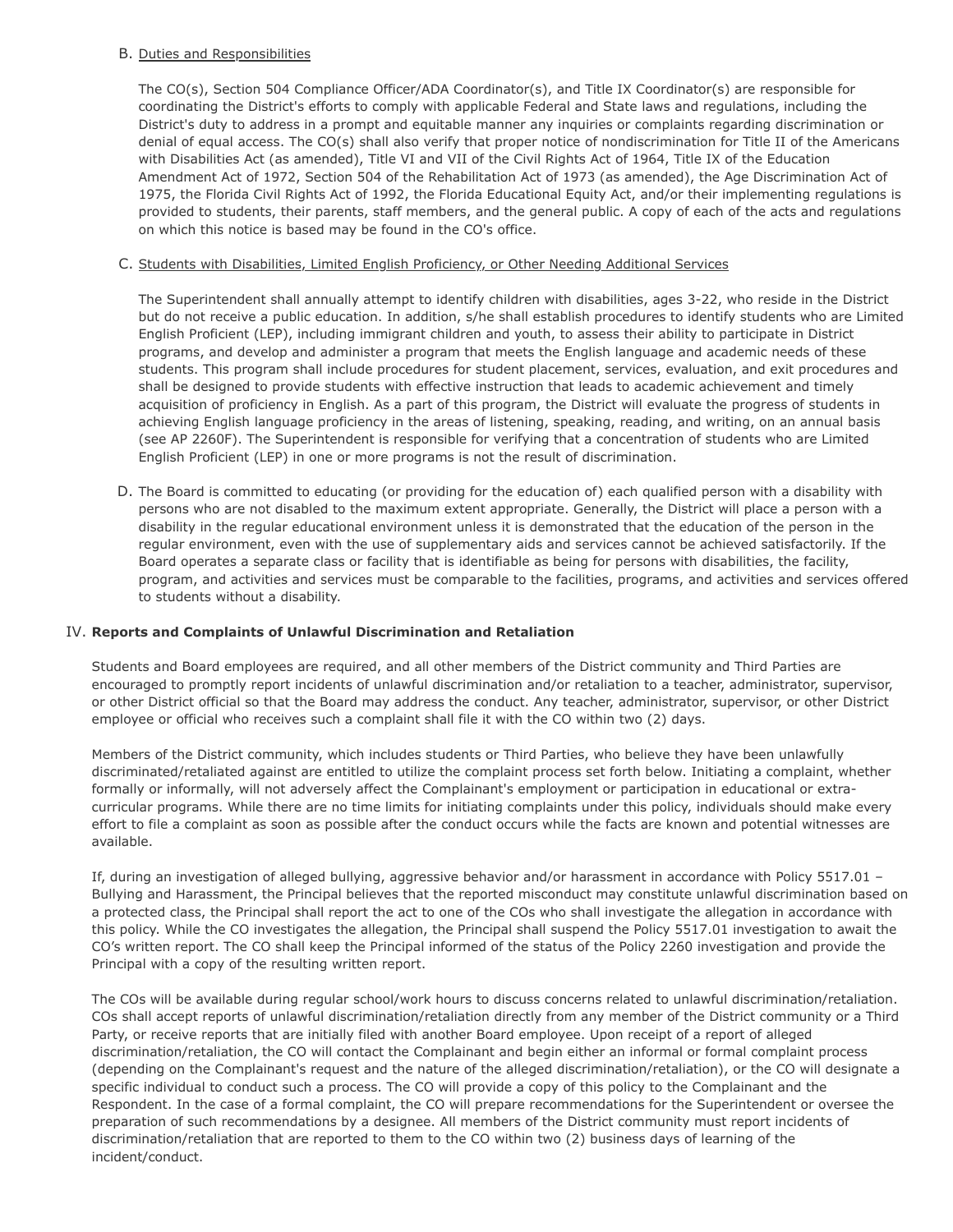Any Board employee who directly observes unlawful discrimination/retaliation of a student is obligated, in accordance with this policy, to report such observations to one of the COs within two (2) business days. Additionally, any Board employee who observes an act of unlawful discrimination/retaliation is expected to intervene to stop the misconduct, unless circumstances make such an intervention dangerous, in which case the staff member should immediately notify other Board employees and/or local law enforcement officials, as necessary, to stop the misconduct. Thereafter, the CO or designee must contact the Complainant, if age eighteen (18) or older, or the Complainant's parents/guardians if the Complainant is under the age eighteen (18), within two (2) days to advise s/he/them of the Board's intent to investigate the alleged wrongdoing.

Nothing contained in this policy is intended to interfere with the rights of any individual to pursue a complaint of unlawful discrimination or retaliation with the U.S. Department of Education's Office for Civil Rights ("OCR"), the Florida Commission on Human Relations ("FCHR"), or the Equal Employment Opportunity Commission ("EEOC").

## V. **Investigation and Complaint Procedure**

Except for sex discrimination and/or Sexual Harassment that is covered by Policy 2266 - Nondiscrimination on the Basis of Sex in Education Programs or Activities, any student who alleges to have been subjected to unlawful discrimination or retaliation may seek resolution of the complaint through the procedures described below. The formal complaint procedures involve an investigation of the individual's claims of discrimination/retaliation and a process for rendering a decision regarding whether the charges are substantiated.

Due to the sensitivity surrounding complaints of unlawful discrimination or retaliation, timelines are flexible for initiating the complaint process; however, individuals are encouraged to file a complaint within thirty (30) days after the conduct occurs. Once the formal complaint process is begun, the investigation will be completed in a timely manner (ordinarily, within fifteen (15) business days of the complaint being received).

## A. Informal Complaint Procedure

The goal of the informal complaint procedure is to promptly stop inappropriate behavior and facilitate resolution through an informal means, if possible. The informal complaint procedure is provided as a less formal option for a student who alleges unlawful discrimination/retaliation. This informal procedure is not required as a precursor to the filing of a formal complaint.

The informal process is only available in those circumstances where the Complainant and the Respondent mutually agree to participate in it.

Students who believe that they have been unlawfully discriminated/retaliated against may proceed immediately to the formal complaint process and individuals who seek resolution through the informal procedure may request that the informal process be terminated at any time to move to the formal complaint process.

All complaints involving a District employee or any other adult member of the District community and a student will be formally investigated.

As an initial course of action, if a Complainant feels comfortable and safe doing so, the individual should tell or otherwise inform the Respondent that the allegedly discriminatory/retaliatory conduct is inappropriate and must stop. The Complainant should address the alleged misconduct as soon after it occurs as possible. The COs are available to support and counsel the Complainant when taking this initial step or to intervene on behalf of the individual if requested to do so. A Complainant who is uncomfortable or unwilling to directly approach the Respondent about the inappropriate conduct may file an informal or a formal complaint. In addition, with regard to certain types of unlawful discrimination (e.g., sex discrimination), the CO may advise against the use of the informal complaint process.

A Complainant who alleges unlawful discrimination/retaliation may make an informal complaint, either orally or in writing: (1) to a teacher, other employee, or building administrator in the school the student attends; (2) to the Superintendent or other District-level employee; and/or (3) directly to one of the COs.

All informal complaints must be reported to one of the COs who will either facilitate an informal resolution as described below or appoint another individual to facilitate an informal resolution.

The District's informal complaint procedure is designed to provide the Complainant with a range of options aimed at bringing about a prompt resolution of their concerns. Depending upon the nature of the Complainant's wishes informal resolution may involve, but not be limited to, one (1) or more of the following:

- 1. Advising the Complainant about how to communicate concerns to the Respondent.
- 2. Distributing a copy of Policy 2260 Nondiscrimination and Access to Equal Educational Opportunity to the individuals in the school building or office where the Respondent works or attends.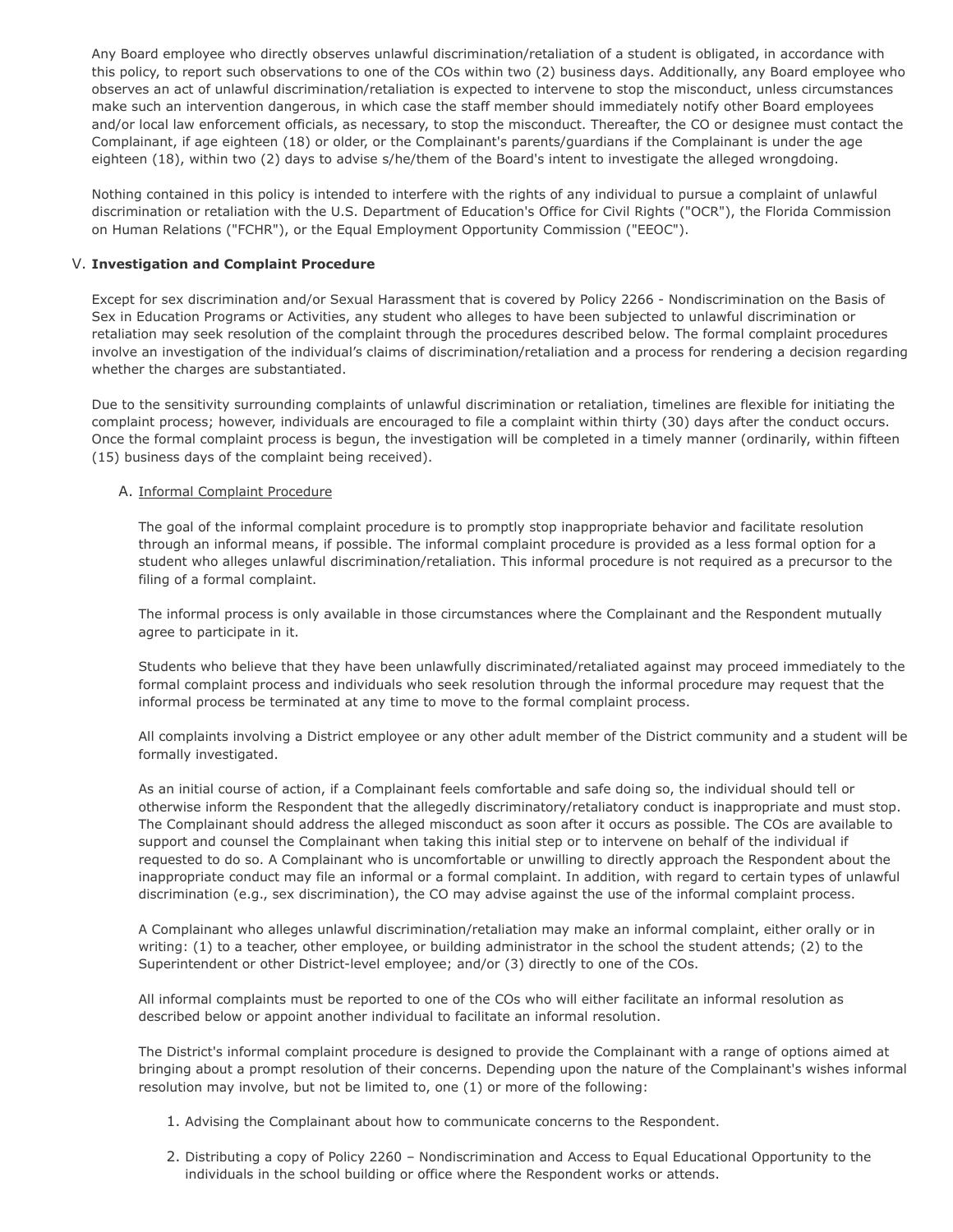3. If both parties agree, the CO may arrange and facilitate a meeting or mediation between the Complainant and the Respondent to work out a mutual resolution.

While there are no set time limits within which an informal complaint must be resolved, the CO or designee is directed to attempt to resolve all informal complaints within fifteen (15) days of receiving the informal complaint. If the Complainant is dissatisfied with the informal complaint process, the Complainant may proceed to file a formal complaint. And, as stated above, either party may request that the informal process be terminated at any time to move to the formal complaint process.

B. Formal Complaint Procedure

If a complaint is not resolved through the informal complaint process, if one (1) of the parties requested that the informal complaint process be terminated to move to the formal complaint process, or if the Complainant, from the outset, elects to file a formal complaint, or the Compliance Officer(s) determines the allegations are not appropriate for resolution through the informal process, the formal complaint process shall be implemented.

The Complainant may file a formal complaint, either orally or in writing, with a teacher, Principal, or other District official at the student's school, the CO, Superintendent, or another District official who works at another school or at the District level. Due to the sensitivity surrounding complaints of unlawful discrimination, timelines are flexible for initiating the complaint process; however, individuals should make every effort to file a formal complaint within thirty (30) days after the conduct occurs. If a Complainant informs a teacher, Principal, or other District official at the student's school, Superintendent, or other District employee, either orally or in writing, about any complaint of discrimination/retaliation, that employee must report such information to the CO within two (2) days.

Throughout the course of the process, the CO should keep the parties reasonably informed of the status of the investigation and the decision-making process.

All formal complaints must include the following information to the extent known: the identity of the Respondent; a detailed description of the facts upon which the complaint is based (i.e., when where, and what occurred); a list of potential witnesses; and the resolution sought by the complainant.

If the complainant is unwilling or unable to provide a written statement including the information set forth above, the CO shall ask for such details in an oral interview. Thereafter, the CO will prepare a written summary of the oral interview, and the complainant will be asked to verify the accuracy of the reported charge by signing the document.

Upon receiving a formal complaint, the CO will consider whether any action should be taken in the investigatory phase to protect the complainant from further discrimination or retaliation, including, but not limited to, a change of work assignment or schedule for the Complainant and/or the Respondent. In making such a determination, the CO should consult the Complainant to assess whether the individual agrees with the proposed action. If the Complainant is unwilling to consent to the proposed change, the CO may still take whatever actions deemed appropriate in consultation with the Superintendent.

Within two (2) days of receiving the complaint, the CO or designee will initiate a formal investigation to determine whether the complainant has been subjected to unlawful discrimination/retaliation. The Principal will not conduct an investigation until a consultation with the CO has occured.

Simultaneously, the CO will inform the Respondent that a formal complaint has been received. The respondent will be informed about the nature of the allegations and provided with a copy of any relevant policies and/or administrative guidelines, including Policy 2260 - Nondiscrimination and Access to Equal Educational Opportunity. The Respondent must also be informed of the opportunity to submit a written response to the complaint within five (5) business days.

Although certain cases may require additional time, the CO or designee will attempt to complete an investigation into the allegations of discrimination/retaliation within fifteen (15) business days of receiving the formal complaint. The investigation will include:

- 1. interviews with the complainant;
- 2. interviews with the respondent;
- 3. interviews with any other witnesses who may reasonably be expected to have any information relevant to the allegations;
- 4. consideration of any documentation or other information presented by the complainant, respondent, or any other witness that is reasonably believed to be relevant to the allegations.

At the conclusion of the investigation, the CO or designee shall prepare and deliver a written report to the Superintendent that summarizes the evidence gathered during the investigation and provides recommendations based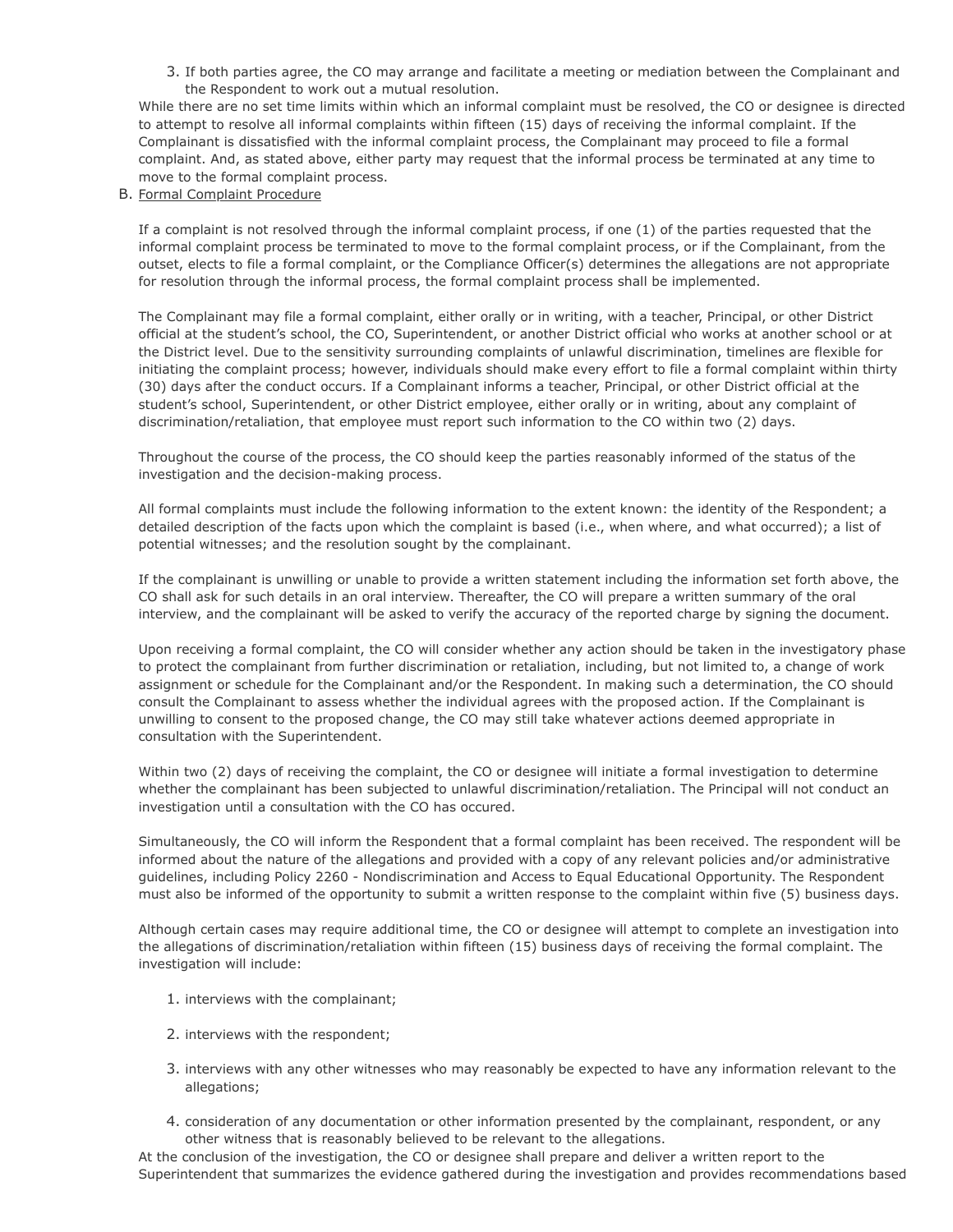on the evidence and the definition of unlawful discrimination/retaliation as provided in Board policy and State and Federal law as to whether the Respondent has engaged in unlawful discrimination/retaliation of the Complainant The CO's recommendations must be based upon the totality of the circumstances, including the ages and maturity levels of those involved. In determining if unlawful discrimination or retaliation occurred, a preponderance of evidence standard will be used. The CO may consult with the Board's legal counsel before finalizing the report to the Superintendent.

Absent extenuating circumstances, within five (5) business days of receiving the report of the CO or designee, the Superintendent must either issue a written decision regarding whether the charges have been substantiated or request further investigation. A copy of the Superintendent's final decision will be delivered to both the complainant and the respondent.

If the Superintendent requests additional investigation, the Superintendent must specify the additional information that is to be gathered, and such additional investigation must be completed within five (5) days. At the conclusion of the additional investigation, the Superintendent shall issue a final written decision as described above.

If the Superintendent determines the Respondent engaged in unlawful discrimination/retaliation toward the Complainant, the Superintendent must identify what corrective action will be taken to stop, remedy, and prevent the recurrence of the discrimination/retaliation. The corrective action should be reasonable, timely, age-appropriate and effective, and tailored to the specific situation.

The decision of the Superintendent shall be final.

In an attempt to resolve the complaint, the Board shall meet with the concerned parties and their representatives within twenty (20) business days of the receipt of such an appeal. A copy of the Board's disposition of the appeal shall be sent to each concerned party within ten (10) business days of this meeting. The decision of the Board will be final.

The Board reserves the right to investigate and resolve a complaint or report of unlawful discrimination/retaliation regardless of whether the student alleging the unlawful discrimination/retaliation pursues the complaint. The Board also reserves the right to have the formal complaint investigation conducted by an external person in accordance with this policy or in such other manner as deemed appropriate by the Board or its designee.

The parties may be represented, at their own cost, at any of the above-described meetings/hearings.

The right of a person to a prompt and equitable resolution of the complaint shall not be impaired by the person's pursuit of other remedies such as the filing of a complaint with the Office for Civil Rights, the filing of charges with local law enforcement, or the filing of a civil action in court. Use of this internal complaint process is not a prerequisite to the pursuit of other remedies.

## V. **Privacy/Confidentiality**

The District will employ all reasonable efforts to protect the rights of the complainant, the respondent(s), and the witnesses as much as possible, consistent with the Board's legal obligations to investigate, to take appropriate action, and to conform with any discovery or disclosure obligations. All records generated under the terms of this policy shall be maintained as confidential to the extent permitted by law. Confidentiality, however, cannot be guaranteed. Additionally, the Respondent must be provided the Complainant's identity.

During the course of a formal investigation, the CO or designee will instruct each person who is interviewed about the importance of maintaining confidentiality. Any individual who is interviewed as part of an investigation is expected not to disclose to third parties any information that is learned or provided during the course of the investigation.

All records created as a part of an investigation of a complaint of discrimination/retaliation will be maintained by the CO in accordance with the Board's records retention policy. Any records that are considered student education records in accordance with the Family Educational Rights and Privacy Act or under Florida's student records law will be maintained in a manner consistent with the provisions of the Federal and State law.

## VI. **Sanctions and Monitoring**

The Board shall vigorously enforce its prohibitions against unlawful discrimination/retaliation by taking appropriate action reasonably calculated to stop and prevent further misconduct. While observing the principles of due process, a violation of this policy may result in disciplinary action up to and including the discharge of an employee or the suspension/expulsion of a student. All disciplinary action will be taken in accordance with applicable State law and the terms of the relevant collective bargaining agreement(s). When imposing discipline, the Superintendent shall consider the totality of the circumstances involved in the matter, including the ages and maturity levels of those involved. In those cases where unlawful discrimination/retaliation is not substantiated, the Board may consider whether the alleged conduct nevertheless warrants discipline in accordance with other Board policies, consistent with the terms of the relevant collective bargaining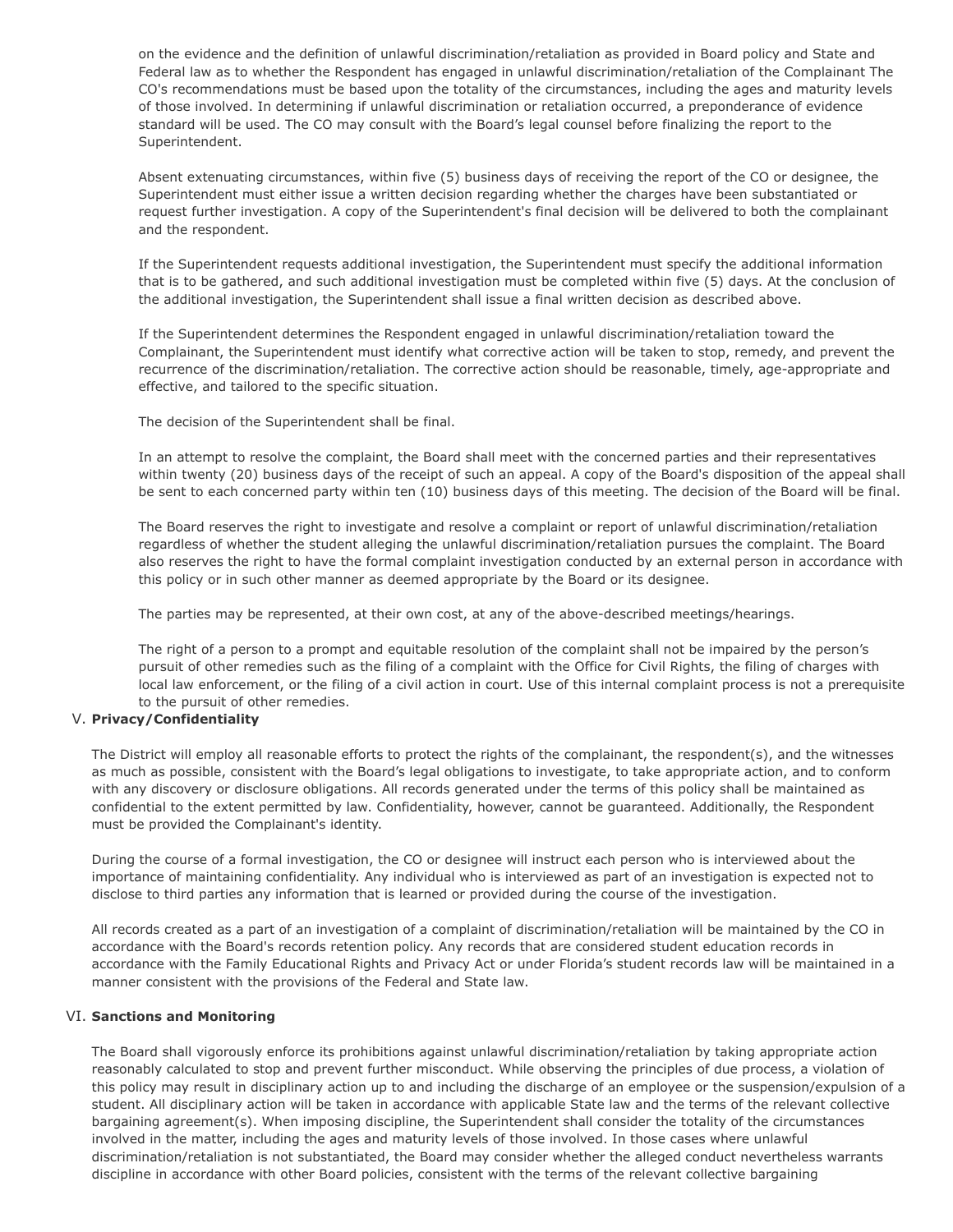agreement(s).

Where the Board becomes aware that a prior remedial action has been taken against a member of the District community, all subsequent sanctions imposed by the Board and/or Superintendent shall be reasonably calculated to end such conduct, prevent its reoccurrence, and remedy its effects.

### VII. **Retaliation**

Retaliation against a person who makes a report or files a complaint alleging unlawful discrimination/retaliation or participates as a witness in an investigation is prohibited. Neither the Board nor any other person may intimidate, threaten, coerce or interfere with any individual because the person opposed any act or practice made unlawful by any Federal or State civil rights law, or because that individual made a report, formal complaint, testified, assisted or participated or refused to participate in any manner in an investigation, proceeding, or hearing under those laws and/or this policy, or because that individual exercised, enjoyed, aided or encouraged any other person in the exercise or enjoyment of any right granted or protected by those laws and/or this policy.

Retaliation against a person for making a report of discrimination, filing a formal complaint, or participating in an investigation or meeting is a serious violation of this policy that can result in imposition of disciplinary sanctions/consequences and/or other appropriate remedies.

Formal complaints alleging retaliation may be filed according to the internal complaint process set forth above.

The exercise of rights protected under the First Amendment of the United States Constitution does not constitute retaliation prohibited under this policy.

### VIII. **Education and Training**

In support of this policy, the Board promotes preventative educational measures to create greater awareness of unlawful discriminatory practices. The Superintendent or designee shall provide appropriate information to all members of the District community related to the implementation of this policy and shall provide training for District students and staff where appropriate. All training, as well as all information, provided regarding the Board's policy and discrimination in general, will be age and content appropriate.

#### IX. **Retention of Investigatory Records and Materials**

The Compliance Officer(s) is responsible for overseeing retention of all records that must be maintained pursuant to this policy. All individuals charged with conducting investigations under this policy shall retain all information, documents, electronically stored information ("ESI"), and electronic media (as defined in Policy 8315) created and received as part of an investigation.

The information, documents, ESI, and electronic media (as defined in Policy 8315) retained may include public records and records exempt from disclosure under Federal and/or State law (e.g., student records).

The information, documents, ESI, and electronic media (as defined in Policy 8315) created or received as part of an investigation shall be retained in accordance with Policy 8310, Policy 8315, Policy 8320, and Policy 8330 for not less than three (3) years, but longer if required by the District's records retention schedule.

Revised 9/18/12 Revised 12/16/14 Revised 10/6/15 Revised 4/5/16 Revised 8/7/18 Revised 7/7/20 Revised 7/27/21

**© Neola 2021**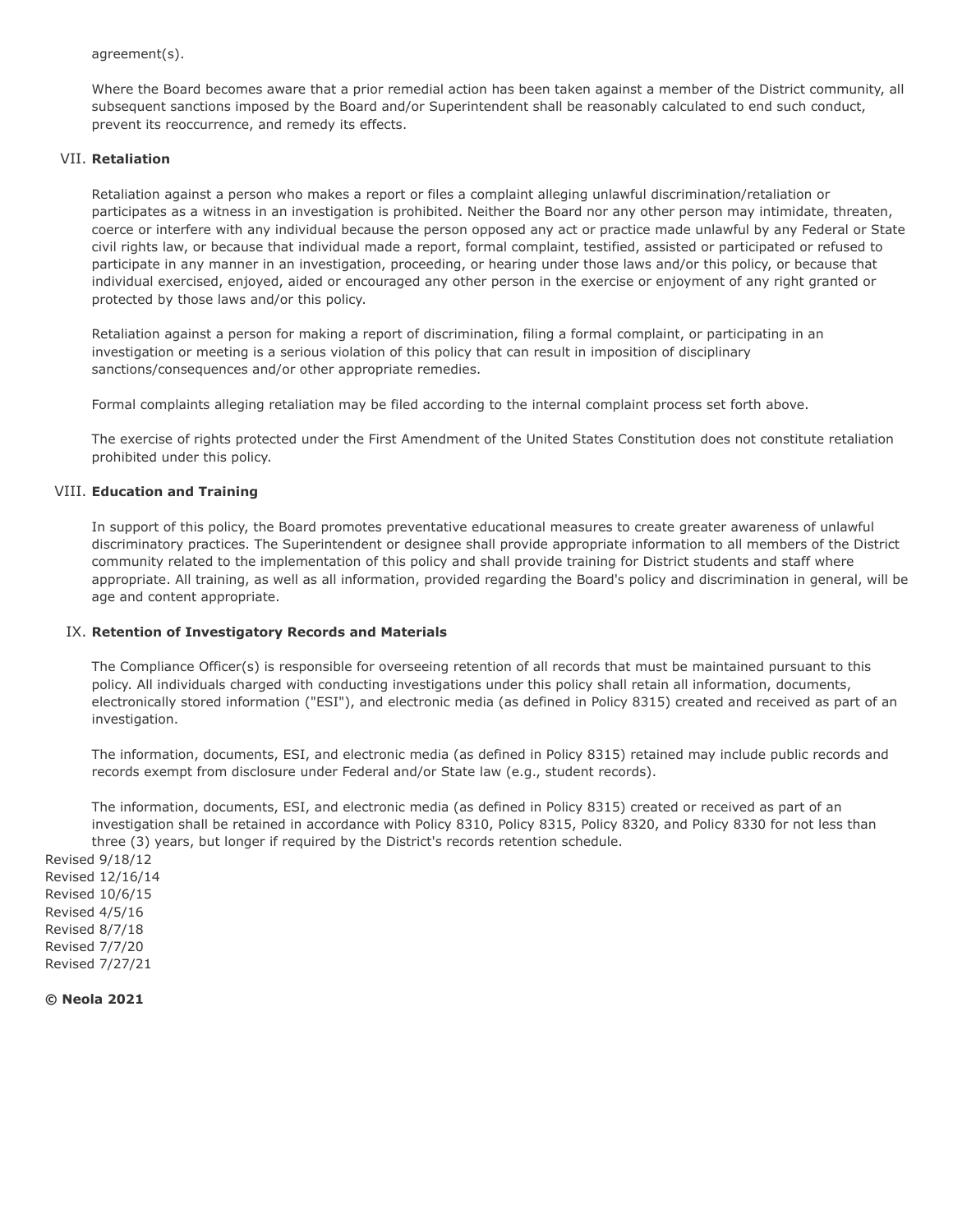- Legal [F.S. 553.501 et seq., Florida Americans with Disabilities Accessibility Implementation Act](http://www.leg.state.fl.us/STATUTES/index.cfm?App_mode=Display_Statute&Search_String=&URL=0500-0599/0553/Sections/0553.501.html)
	- [F.S. 760.021](http://www.leg.state.fl.us/STATUTES/index.cfm?App_mode=Display_Statute&Search_String=&URL=0700-0799/0760/Sections/0760.021.html)
	- [F.S. 760.08](http://www.leg.state.fl.us/STATUTES/index.cfm?App_mode=Display_Statute&Search_String=&URL=0700-0799/0760/Sections/0760.08.html)
	- [F.S. 1000.05, Florida Educational Equity Act](http://www.leg.state.fl.us/STATUTES/index.cfm?App_mode=Display_Statute&Search_String=&URL=1000-1099/1000/Sections/1000.05.html)
	- [F.S. 1002.311](http://www.leg.state.fl.us/STATUTES/index.cfm?App_mode=Display_Statute&Search_String=&URL=1000-1099/1002/Sections/1002.311.html)
	- [F.A.C. 6A-19.001](https://www.flrules.org/gateway/RuleNo.asp?title=EDUCATIONAL%20EQUITY&ID=6A-19.001)
	- [Fourteenth Amendment, U.S. Constitution](http://www.14thamendment.us/amendment/14th_amendment.html)
	- [20 U.S.C. Section 1681, Title IX of Education Amendment Act](http://uscode.house.gov/view.xhtml?req=(title:20%20section:1681%20edition:prelim)%20OR%20(granuleid:USC-prelim-title20-section1681)&f=treesort&edition=prelim&num=0&jumpTo=true)
	- [20 U.S.C. Section 1701 et seq., Equal Educational Opportunities Act of 1974](http://uscode.house.gov/view.xhtml?req=(title:20%20section:1701%20edition:prelim)%20OR%20(granuleid:USC-prelim-title20-section1701)&f=treesort&edition=prelim&num=0&jumpTo=true)
	- [20 U.S.C. Section 7905, Boy Scouts of America Equal Access Act](http://uscode.house.gov/view.xhtml?req=(title:20%20section:7905%20edition:prelim)%20OR%20(granuleid:USC-prelim-title20-section7905)&f=treesort&edition=prelim&num=0&jumpTo=true)
	- [42 U.S.C. 2000ff et seq., The Genetic Information Nondiscrimination Act](http://uscode.house.gov/view.xhtml?req=(title:42%20section:2000ff%20edition:prelim)%20OR%20(granuleid:USC-prelim-title42-section2000ff)&f=treesort&edition=prelim&num=0&jumpTo=true)
	- [29 U.S.C. Section 794, Rehabilitation Act of 1973, as amended](http://uscode.house.gov/view.xhtml?req=(title:29%20section:794%20edition:prelim)%20OR%20(granuleid:USC-prelim-title29-section794)&f=treesort&edition=prelim&num=0&jumpTo=true)
	- [42 U.S.C. Section 2000 et seq., Civil Rights Act of 1964](https://www.eeoc.gov/laws/statutes/titlevii.cfm)
	- [42 U.S.C. 12101 et seq., The Americans with Disabilities Act of 1990, as amended](http://uscode.house.gov/view.xhtml?req=(title:42%20section:12101%20edition:prelim)%20OR%20(granuleid:USC-prelim-title42-section12101)&f=treesort&edition=prelim&num=0&jumpTo=true)
	- [42 U.S.C. 6101 et seq., Age Discrimination Act of 1975](http://uscode.house.gov/view.xhtml?req=(title:42%20section:6101%20edition:prelim)%20OR%20(granuleid:USC-prelim-title42-section6101)&f=treesort&edition=prelim&num=0&jumpTo=true)
	- [34 C.F.R. Part 110 \(7/27/93\)](https://www2.ed.gov/policy/rights/reg/ocr/34cfr110.pdf)
	- [29 C.F.R. Part 1635](http://www.ecfr.gov/cgi-bin/text-idx?tpl=/ecfrbrowse/Title29/29cfr1635_main_02.tpl)
	- [Vocational Education Program Guidelines for Eliminating Discrimination and Denial of Services,](http://www2.ed.gov/about/offices/list/ocr/docs/vocre.html) Department of Education, Office of Civil Rights, March 1979
	- [Title III of the No Child Left Behind Act of 2001](http://www2.ed.gov/policy/elsec/leg/esea02/index.html)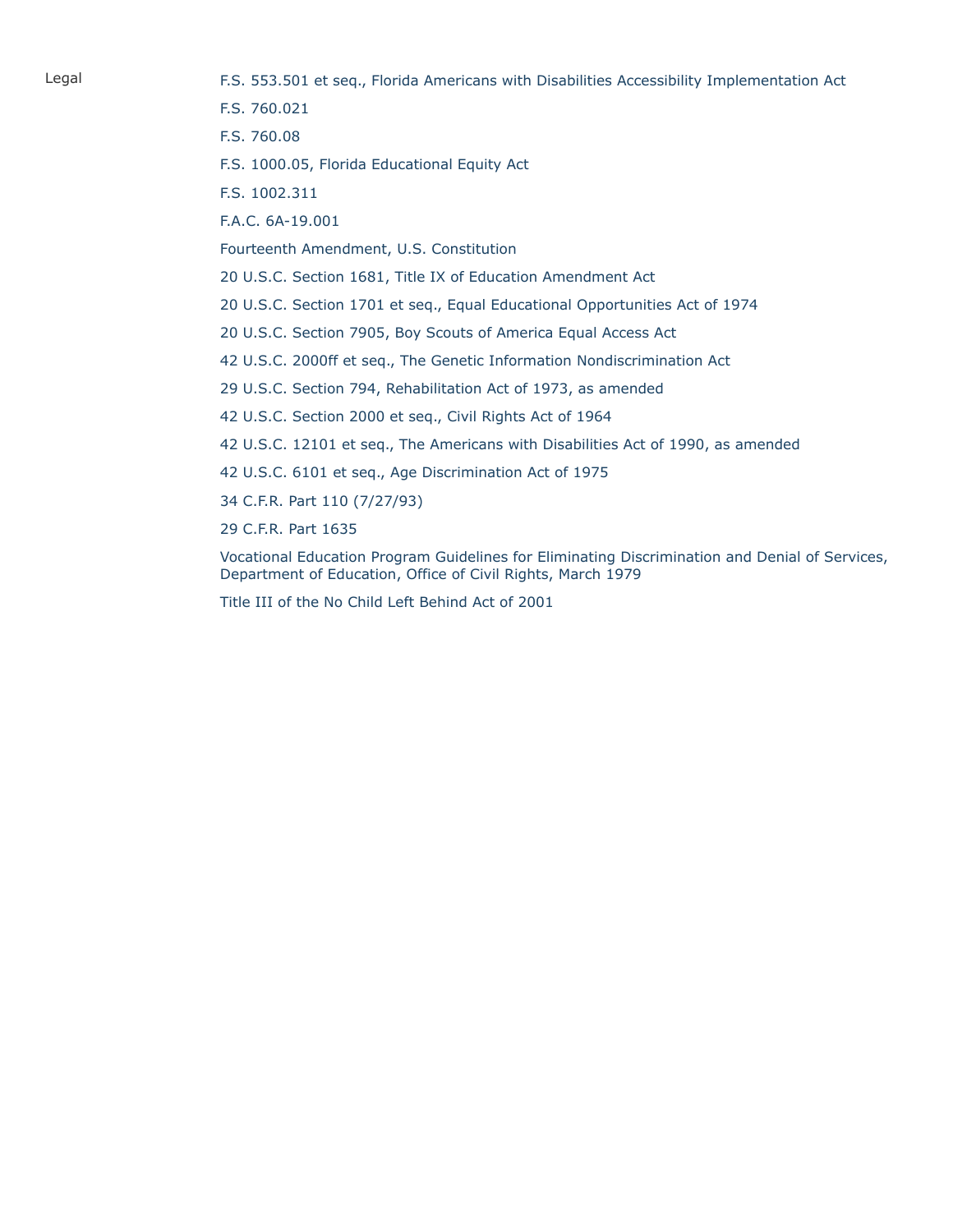

| <b>Book</b>   | <b>Policy Manual</b> |
|---------------|----------------------|
| Section       | 5000 Students        |
| Title         | ANTI-HARASSMENT      |
| Code          | po5517               |
| <b>Status</b> | Active               |
| Adopted       | January 19, 2010     |
| Last Revised  | July 27, 2021        |

# 5517 - **ANTI-HARASSMENT**

# I. **General Policy Statement**

It is the policy of the Board to maintain an educational and work environment that is free from all forms of unlawful harassment, including sexual harassment. This commitment applies to all District operations, programs, and activities. All students, administrators, teachers, staff, and all other school personnel share responsibility for avoiding, discouraging, and reporting any form of unlawful harassment. This policy applies to unlawful conduct occurring on school property, or at another location if such conduct occurs during an activity sponsored by the Board.

The Board will vigorously enforce its prohibition against discriminatory harassment on the basis of race (including anti-Semitism), ethnicity, color, national origin, sex (including sexual orientation, gender status, or gender identity), disability (including HIV, AIDS, or sickle cell trait), pregnancy, marital status, age (except as authorized by law), religion, military status, ancestry, or genetic information which are classes protected by State and/or Federal law (collectively, "protected classes") (hereinafter referred to as unlawful harassment), and encourages those within the District community as well as Third Parties, who feel aggrieved to seek assistance to rectify such problems. The Board will investigate all allegations of unlawful harassment and in those cases where unlawful harassment is substantiated, the Board will take immediate steps to end the harassment, prevent its reoccurrence, and remedy its effects. Individuals who are found to have engaged in unlawful harassment will be subject to appropriate disciplinary action.

Further, nothing in this policy shall be construed to abridge the rights of students or school employees that are protected by the First Amendment to the Constitution of the United States.

## II. **Other Violations of the Anti-Harassment Policy**

The Board will also take immediate steps to impose disciplinary action on individuals engaging in any of the following prohibited acts:

- A. Retaliating against a person who has made a report or filed a complaint alleging unlawful harassment, or who has participated as a witness in a harassment investigation.
- B. Filing a malicious or knowingly false report or complaint of unlawful harassment.
- C. Disregarding, failing to investigate adequately, or delaying the investigation of allegations of unlawful harassment, when responsibility for reporting and/or investigating unlawful harassment charges comprises part of one's supervisory duties.

## III. **Definitions**

Words used in this policy shall have those meanings defined herein; words not defined herein shall be construed according to their plain and ordinary meanings.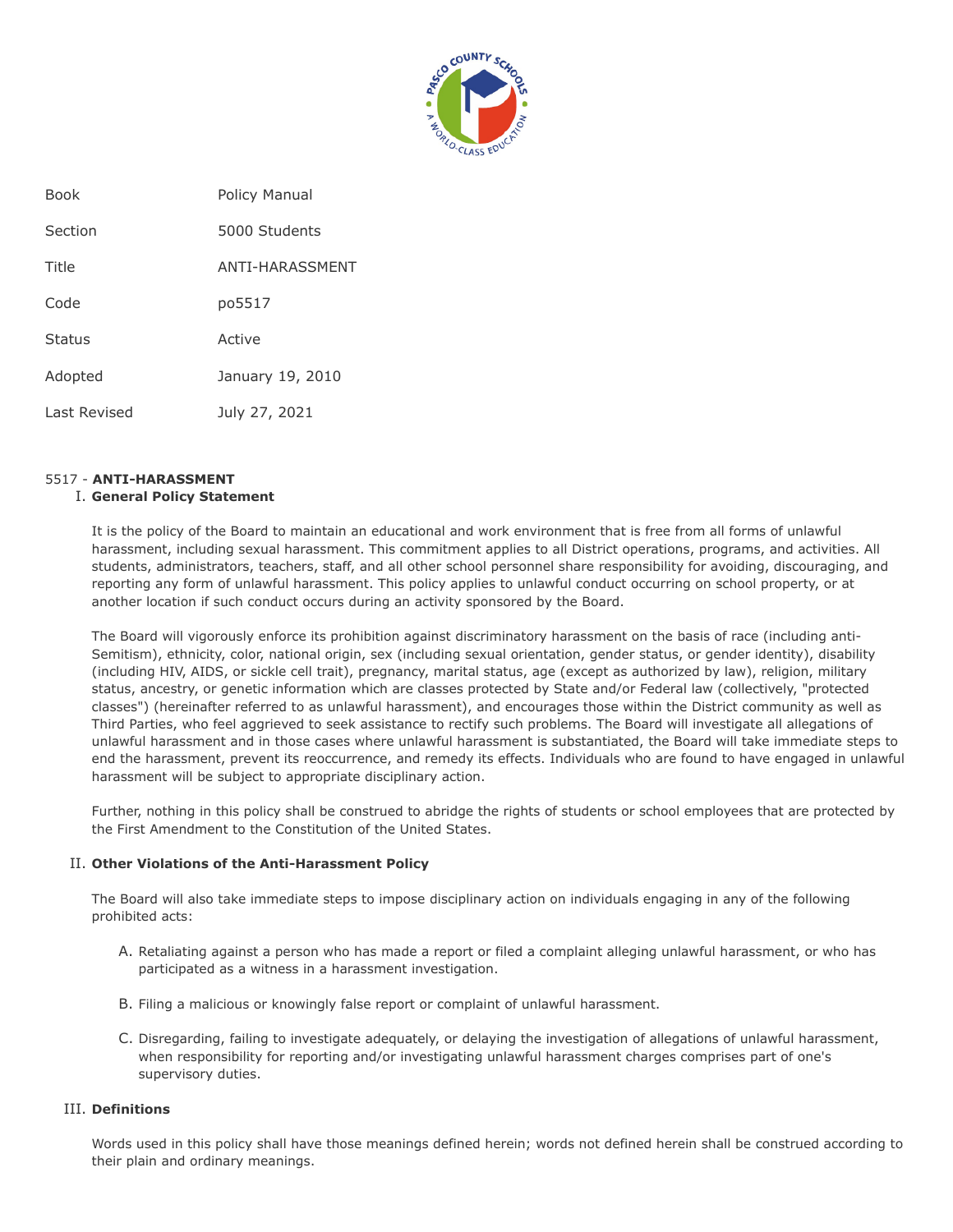**Complainant** is the individual who alleges, or is alleged, to have been subjected to unlawful harassment, regardless of whether the person files a formal complaint or is pursuing an informal resolution to the alleged harassment.

**Respondent** is the individual who has been alleged to have engaged in unlawful harassment, regardless of whether the reporting party files a formal complaint or is seeking an informal resolution to the alleged harassment.

**District community** means students and Board employees (i.e., administrators, and professional and classified staff), as well as Board members, agents, volunteers, contractors, or other persons subject to the control and supervision of the Board.

**Third Parties** include, but are not limited to, guests and/or visitors on District property (e.g., visiting speakers, participants on opposing athletic teams, parents), vendors doing business with or seeking to do business with the Board, and other individuals who come in contact with members of the District community at school-related events/activities (whether on or off District property).

**Day(s):** Unless expressly stated otherwise, the term "day" or "days" as used in this policy means business day(s) (i.e., a day(s) that the Board office is open for normal operating hours, Monday – Friday, excluding State-recognized holidays).

### A. Bullying

Bullying rises to the level of unlawful harassment when one or more persons systematically and chronically inflict physical hurt or psychological distress on one (1) or more students or employees and that bullying is based upon sex, race (including anti-Semitism), color, national origin, religion, or disability, that is, characteristics that are protected by Federal civil rights laws. It is defined as any unwanted and repeated written, verbal, or physical behavior, including any threatening, insulting, or dehumanizing gesture, by an adult or student, that is severe or pervasive enough to create an intimidating, hostile, or offensive educational environment; cause discomfort or humiliation; or unreasonably interfere with the individual's school performance or participation; and may involve:

- 1. teasing;
- 2. threats;
- 3. intimidation;
- 4. stalking;
- 5. cyberstalking;
- 6. cyberbullying;
- 7. physical violence;
- 8. theft;
- 9. sexual, religious, or racial harassment;
- 10. public humiliation; or
- 11. destruction of property.

#### B. Harassment

Harassment means any threatening, insulting, or dehumanizing gesture, use of data or computer software, or written, verbal or physical conduct directed against a student or school employee that:

- 1. places a student or school employee in reasonable fear of harm to his/her person or damage to his/her property;
- 2. has the effect of substantially interfering with a student's educational performance, opportunities, or benefits; or
- 3. has the effect of substantially disrupting the orderly operation of a school.
- C. Sexual Harassment

For purposes of this policy and consistent with Title VII of the Civil Rights Act of 1964, "sexual harassment" is defined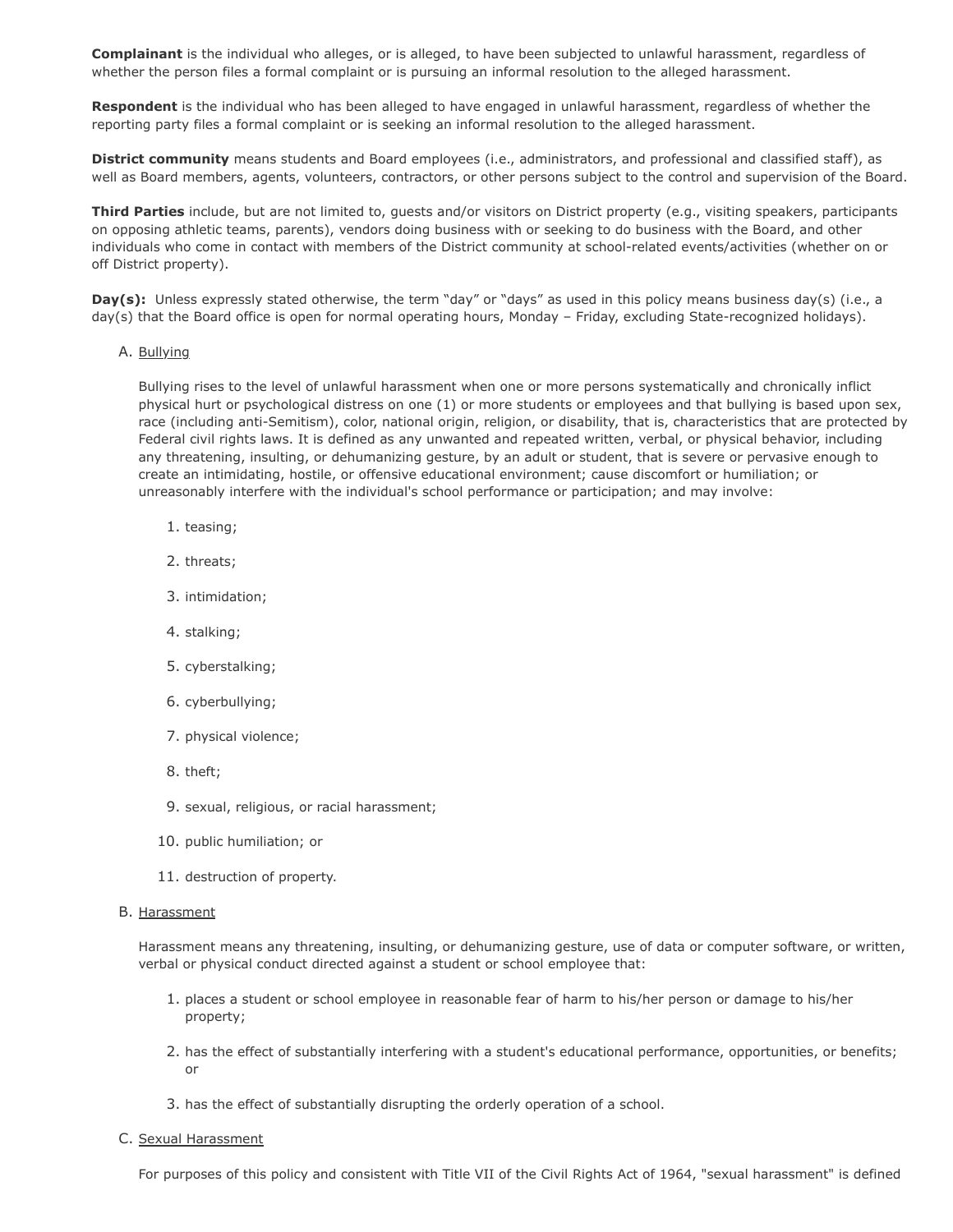Unwelcome sexual advances, requests for sexual favors, and other verbal or physical conduct of a sexual nature, when:

- 1. Submission to such conduct is made either implicitly or explicitly a term or condition of an individual's employment, or status in a class, educational program, or activity.
- 2. Submission or rejection of such conduct by an individual is used as the basis for employment or educational decisions affecting such individual.
- 3. Such conduct has the purpose or effect of interfering with the individual's work or educational performance; of creating an intimidating, hostile, or offensive working, and/or learning environment; or of interfering with one's ability to participate in or benefit from a class or an educational program or activity.

Sexual harassment may involve the behavior of a person of any gender against a person of the same or another gender.

Sexual Harassment covered by Policy 2266 – Nondiscrimination on the Basis of Sex in Education Programs or Activities is not included in this policy. Allegations of such conduct shall be addressed solely by Policy 2266.

Prohibited acts that constitute sexual harassment under this policy may take a variety of forms. Examples of the kinds of conduct that may constitute sexual harassment include, but are not limited to:

- 1. Unwelcome sexual propositions, invitations, solicitations, and flirtations.
- 2. Physical and/or sexual assault.
- 3. Threats or insinuations that a person's employment, wages, academic grade, promotion, classroom work or assignments, academic status, participation in athletics or extra-curricular programs, activities, or events, or other conditions of employment or education may be adversely affected by not submitting to sexual advances.
- 4. Unwelcome verbal expressions, including graphic sexual commentaries about a person's body, dress, appearance, or sexual activities; the unwelcome use of sexually degrading language, profanity, jokes or innuendoes; unwelcome suggestive or insulting sounds or whistles; obscene telephone calls.
- 5. Sexually suggestive objects, pictures, graffiti, videos, posters, audio recordings, or literature, placed in the work or educational environment, that may reasonably embarrass or offend individuals.
- 6. Unwelcome and inappropriate touching, patting, or pinching; obscene gestures.
- 7. Asking about, or telling about, sexual fantasies, sexual preferences, or sexual activities.
- 8. Speculations about a person's sexual activities or sexual history, or remarks about one's own sexual activities or sexual history.
- 9. Giving unwelcome personal gifts such as lingerie that suggest the desire for a romantic relationship.
- 10. Leering or staring at someone in a sexual way, such as staring at a person's breasts, buttocks, or groin.
- 11. Pattern of conduct, which can be subtle in nature, that has sexual overtones and is intended to create or has the effect of creating discomfort and/or humiliation to another.
- 12. Verbal, nonverbal or physical aggression, intimidation, or hostility based on sex or sex-stereotyping that does not involve conduct of a sexual nature.
- 13. Inappropriate boundary invasions by a District employee or other adult member of the District community into a student's personal space and personal life.

Not all behavior with sexual connotations constitutes unlawful sexual harassment. Sex-based or gender-based conduct must be sufficiently severe, pervasive, and persistent such that it adversely affects, limits, or denies an individual's education, or such that it creates a hostile or abusive educational environment, or such that it is intended to, or has the effect of, denying or limiting a student's ability to participate in or benefit from the educational program or activities.

D. Sexual Cyberharassment

Pursuant to Florida law, "sexual cyberharassment" means to publish to an Internet website or disseminate through electronic means to another person a sexually explicit image of a person that contains or conveys the personal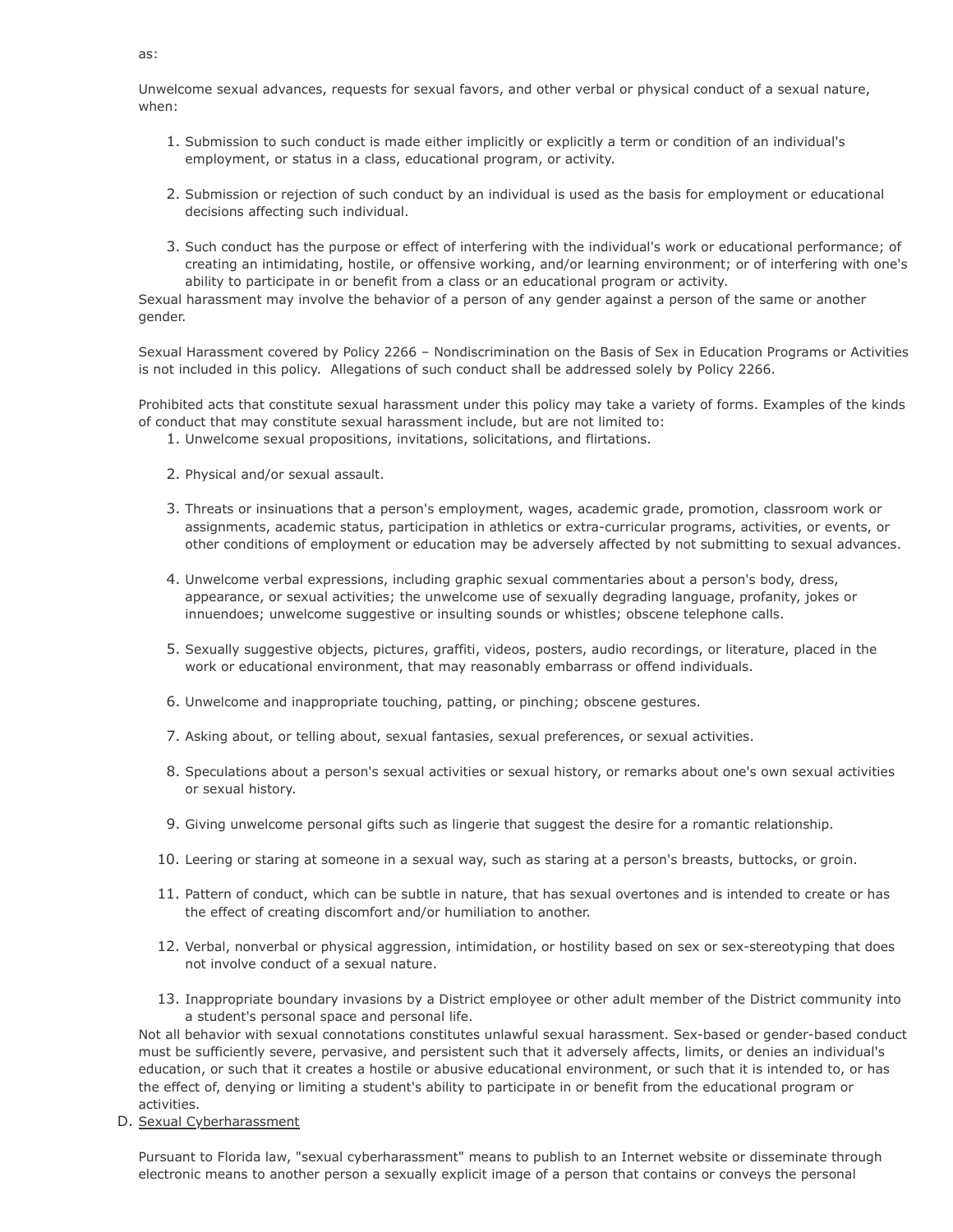identification information of the depicted person without the depicted person's consent, contrary to the depicted person's reasonable expectation that the image would remain private, for no legitimate purpose, with the intent of causing substantial emotional distress to the depicted person. Evidence that the depicted person sent a sexually explicit image to another person does not, on its own, remove his/her reasonable expectation of privacy for that image. Sexual cyberharassment may be a form of sexual harassment.

### E. Race/Color Harassment (Including Anti-Semitism)

Prohibited racial harassment occurs when unwelcome physical, verbal, or nonverbal conduct is based upon an individual's race or color and when the conduct has the purpose or effect of interfering with the individual's work or educational performance; of creating an intimidating, hostile, or offensive working, and/or learning environment; or of interfering with one's ability to participate in or benefit from a class or an educational program or activity. Such harassment may occur where conduct is directed at the characteristics of a person's race or color, such as racial slurs, nicknames implying stereotypes, epithets, and/or negative references relative to racial customs.

Prohibited anti-Semitism harassment occurs when unwelcome physical, verbal, or nonverbal conduct is based upon an individual's Jewish heritage and when the conduct has the purpose or effect of interfering with the individual's work or educational performance; of creating an intimidating, hostile, or offensive working, and/or learning environment; or of interfering with one's ability to participate in or benefit from a class or an educational program or activity. Such harassment may occur where conduct is based upon a certain perception of the Jewish people, which may be expressed as hatred toward Jewish people, rhetorical and physical manifestations of anti-Semitism directed toward a person, his/her property, or toward Jewish community institutions or religious facilities.

## F. Religious (Creed) Harassment

Prohibited religious harassment occurs when unwelcome physical, verbal, or nonverbal conduct is based upon an individual's religion or creed and when the conduct has the purpose or effect of interfering with the individual's work or educational performance; of creating an intimidating, hostile, or offensive working and/or learning environment; or of interfering with one's ability to participate in or benefit from a class or an educational program or activity. Such harassment may occur where conduct is directed at the characteristics of a person's religious tradition, clothing, or surnames, and/or involves religious slurs.

### G. National Origin Harassment

Prohibited national origin harassment occurs when unwelcome physical, verbal, or nonverbal conduct is based upon an individual's national origin and when the conduct has the purpose or effect of interfering with the individual's work or educational performance; of creating an intimidating, hostile, or offensive working and/or learning environment; or of interfering with one's ability to participate in or benefit from a class or an educational program or activity. Such harassment may occur where conduct is directed at the characteristics of a person's national origin, such as negative comments regarding customs, manner of speaking, language, surnames, or ethnic slurs.

## H. Disability Harassment

Prohibited disability harassment occurs when unwelcome physical, verbal, or nonverbal conduct is based upon an individual's disability and when the conduct has the purpose or effect of interfering with the individual's work or educational performance; of creating an intimidating, hostile, or offensive working and/or learning environment; or of interfering with one's ability to participate in or benefit from a class or an educational program or activity. Such harassment may occur where conduct is directed at the characteristics of a person's disability, such as negative comments about speech patterns, movement, physical impairments or defects/appearances, or the like.

#### I. Pregnancy Harassment

Prohibited pregnancy harassment occurs when unwelcome physical, verbal, or nonverbal conduct is based upon an individual's pregnancy and when the conduct has the purpose or effect of interfering with the individual's work or educational performance; of creating an intimidating, hostile, or offensive working and/or learning environment; or of interfering with one's ability to participate in or benefit from a class or an educational program or activity. Such harassment may occur where conduct is directed at the characteristics of a person's pregnancy and condition of pregnancy.

## IV. **Reports and Complaints of Harassing Conduct**

Board employees are required to promptly report incidents of unlawful harassing conduct to an administrator, supervisor, or other District official so that the Board may address the conduct before it becomes severe, pervasive, or persistent. Students and all other members of the District community, as well as Third Parties, are encouraged to promptly report incidents of unlawful harassing conduct to a teacher, administrator, supervisor, or other District employee or official so that the Board may address the conduct before it becomes severe, pervasive, or persistent. Any teacher, administrator, supervisor, or other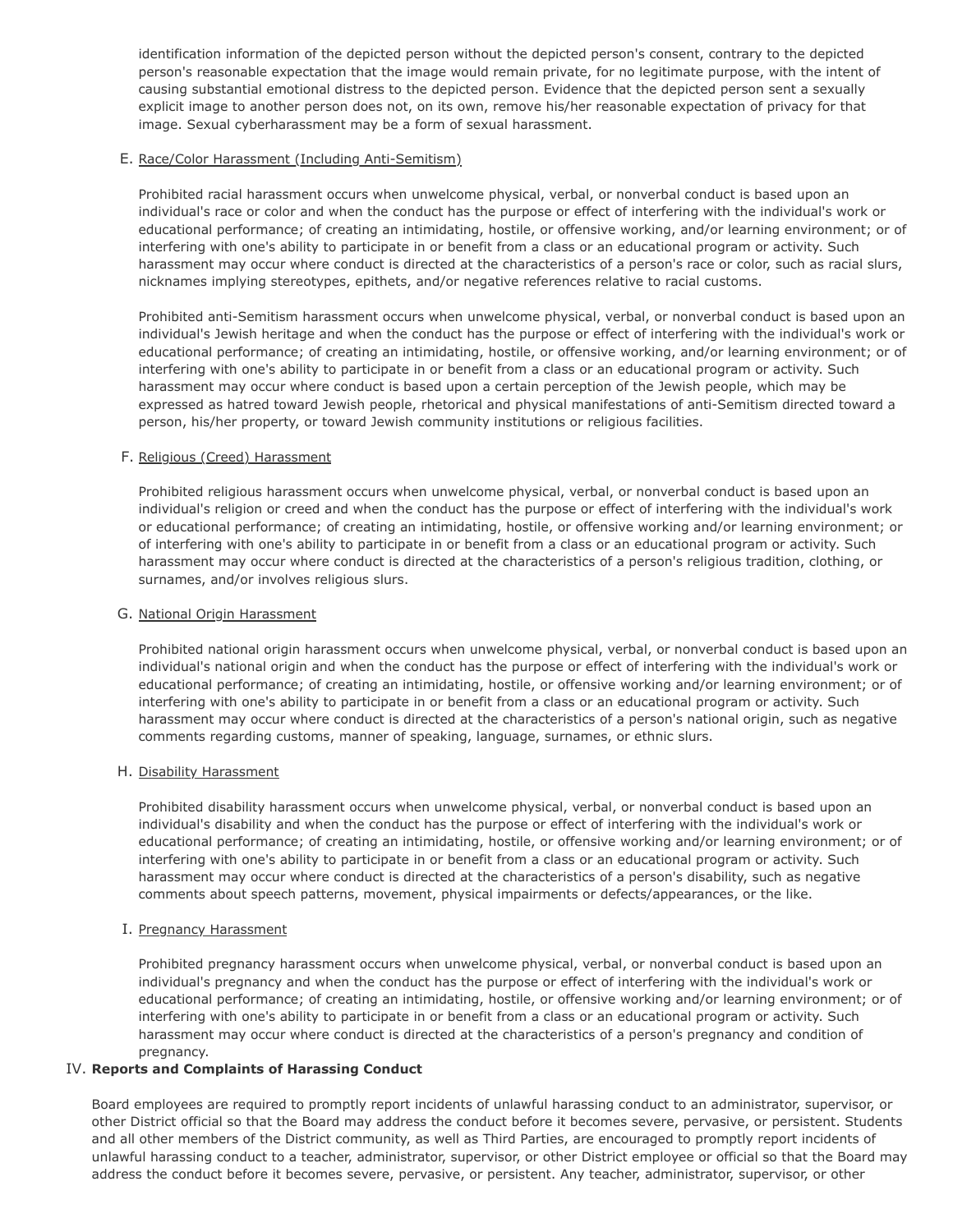District employee or official who receives such a report shall file it with the District's Anti-Harassment Compliance Officer within two (2) days of receiving the report of harassment.

Members of the District community, which includes students, or Third Parties who believe they have been unlawfully harassed are entitled to utilize the Board's complaint process that is set forth below. Initiating a complaint, whether formally or informally, will not adversely affect the Complainant's employment or participation in educational or extra-curricular programs unless the complaining individual makes the complaint maliciously or with the knowledge that it is false. While there are no time limits for initiating complaints of harassment under this policy, individuals should make every effort to file a complaint as soon as possible after the conduct occurs while the facts are known and potential witnesses are available.

If, during an investigation of reported act of bullying and/or harassment in accordance with Policy 5517.01 – Bullying and Harassment, the principal or his/her designee believes that the reported misconduct may have created a hostile learning environment and may have constituted unlawful discriminatory harassment based on sex, race (including anti-Semitism), color, national origin, religion, or disability, the principal or his/her designee will report the act of bullying and/or harassment to one of the Compliance Officers who shall investigate the allegation in accordance with this policy. If the alleged harassment involves Sexual Harassment as defined by Policy 2266, the matter will be handled in accordance with the grievance process and procedures outlined in Policy 2266. While the Compliance Officer investigates the allegation, or while the matter is being addressed pursuant to Policy 2266, the Principal shall suspend the Policy 5517.01 investigation to await the Compliance Officer's written report or the determination or responsibility pursuant to Policy 2266. The Compliance Officer shall keep the Principal informed of the status of the Policy 5517 investigation and provide the Principal with a copy of the resulting written report. Likewise, the Title IX Coordinator will provide the Principal with the determination of responsibility that results from the Policy 2266 grievance process.

### A. Compliance Officers

The Superintendent shall appoint compliance officer(s) whose responsibility it will be to require that Federal and State regulations are complied with and that any inquiries or complaints are dealt with promptly in accordance with law. The Superintendent shall also require that proper notice of nondiscrimination for Title II, Title VI, and Title VII of the Civil Rights Act of 1964, Section 504 of the Rehabilitation Act of 1973, Americans with Disabilities Act of 1990, and the Age Discrimination in Employment Act will be provided to staff members and the general public. Any sections of the District's collectively-bargained, negotiated agreements dealing with hiring, promotion, and tenure will contain a statement of nondiscrimination similar to that in the Board's statement above.

The following person is designated as the Compliance Officer, ADA Coordinator, and Title IX Coordinator:

Sheila Blue, Equity Manager 7227 Land O'Lakes Blvd. Land O'Lakes, Florida 34638 813-794-2679 sblue@pasco.k12.fl.us

The following person is designated as the Section 504 Compliance Officer:

Melissa Musselwhite, Director of Student Support Services and Programs 7227 Land O'Lakes Blvd. Land O'Lakes, Florida 34638 (813) 794-2627 mmusselw@pasco.k12.fl.us

The name(s), title(s), and contact information of this/these individual(s) will be published annually on the District's website.

The names, titles, and/or contact information of the persons presently serving as Compliance Officers may change from time to time, and such changes shall be deemed technical corrections within the meaning of Bylaw 0131.1 and shall be made pursuant to that bylaw.

#### B. Duties and Responsibilities

Any Board employee who directly observes unlawful harassment of a student is obligated, in accordance with this policy, to report such observations to one of the Compliance Officers within two (2) business days. Thereafter, the Compliance Officer or designee must contact the Complainant, if age eighteen (18) or older, or the Complainant's parents/guardians if under the age of eighteen (18), within two (2) business days to advise them of the Board's intent to investigate the alleged misconduct, including the obligation of the compliance officer or designee to conduct an investigation following all the procedures outlined for a formal complaint.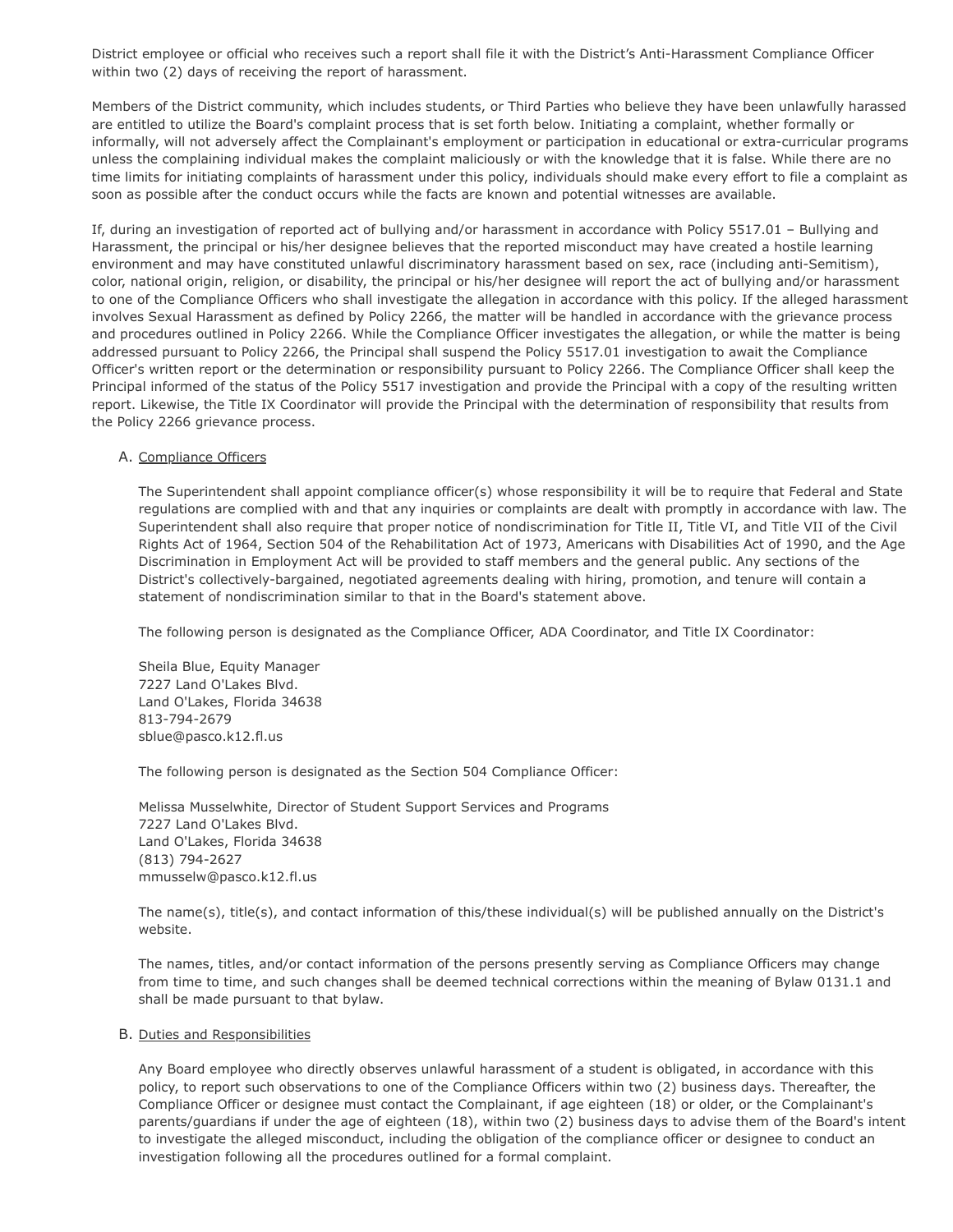The Compliance Officers are assigned to accept complaints of unlawful harassment directly from any member of the District community or a visitor to the District or to receive complaints that are initially filed with a school building administrator. Upon receipt of a complaint either directly or through a school building administrator, a Compliance Officer will begin either an informal or formal process (depending on the request of the member of the District community alleging harassment or the nature of the alleged harassment), or the Compliance Officer will designate a specific individual to conduct such a process. In the case of a formal complaint, the Compliance Officer will prepare recommendations for the Superintendent or will oversee the preparation of such recommendations by a designee. All members of the District community must report incidents of harassment that are reported to them to the Compliance Officer within two (2) days of learning of the incident.

### V. **Investigation and Complaint Procedure**

Except for Sexual Harassment that is covered by Policy 2266 - Nondiscrimination on the Basis of Sex in Education Program or Activities, any student who believes that they have been subjected to unlawful harassment may seek resolution of the complaint through the procedures described below. The formal complaint process involves an investigation of the Complainant's claims of harassment or retaliation and a process for rendering a decision regarding whether the charges are substantiated.

Due to the sensitivity surrounding complaints of unlawful harassment, time lines are flexible for initiating the complaint process; however, individuals should make every effort to file a complaint within thirty (30) days after the conduct occurs while the facts are known and potential witnesses are available. Once the formal complaint process is begun, the investigation will be completed in a timely manner (ordinarily, within fifteen (15) days of the complaint being received).

The procedures set forth below are not intended to interfere with the rights of a student to pursue a complaint of unlawful harassment with the United States Department of Education, Office for Civil Rights, the Florida Civil Rights Commission, and/or the Equal Employment Opportunity Commission.

### A. Informal Complaint Procedure

The goal of the informal complaint procedure is to promptly stop inappropriate behavior and to facilitate resolution through an informal means, if possible. The informal complaint procedure is provided as a less formal option for a student who alleges unlawful harassment or retaliation. This informal procedure is not required as a precursor to the filing of a formal complaint.

Students, other members of the District community or Third Parties who believe that they have been unlawfully harassed or retaliated against, may initiate their complaint through this informal complaint process, but are not required to do so. The informal process is only available in those circumstances where the Complainant and the Respondent mutually agree to participate in it.

The Complainant may proceed immediately to the formal complaint process and individuals who seek resolution through the informal procedure may request that the informal process be terminated at any time to move to the formal complaint process.

However, all complaints of harassment involving a District employee or any other adult member of the District community against a student will be formally investigated.

As an initial course of action, if a Complainant feels comfortable and safe in doing so, the individual should tell or otherwise inform the Respondent that the alleged harassing conduct is unwelcome and must stop. The Complainant should address the allegedly harassing conduct as soon after it occurs as possible. The Compliance Officers is available to support and counsel individuals when taking this initial step or to intervene on behalf of the Complainant if requested to do so. A Complainant who is uncomfortable or unwilling to directly approach the Respondent about the allegedly inappropriate conduct may file an informal or a formal complaint. In addition, with regard to certain types of unlawful harassment, such as sexual harassment, the Compliance Officer may advise against the use of the informal complaint process.

A Complainant may make an informal complaint, either orally or in writing: (1) to a teacher, other employee, or building administrator in the school the student attends; (2) to the Superintendent or other District-level employee; and/or (3) directly to one of the Compliance Officers.

All informal complaints must be reported to the Compliance Officers who will either facilitate an informal resolution as described below or appoint another individual to facilitate an informal resolution.

The District's informal complaint procedure is designed to provide students, other members of the District community and Third Parties who believe they are being unlawfully harassed by a student with a range of options designed to bring about a resolution of their concerns. Depending upon the nature of the complaint and the wishes of the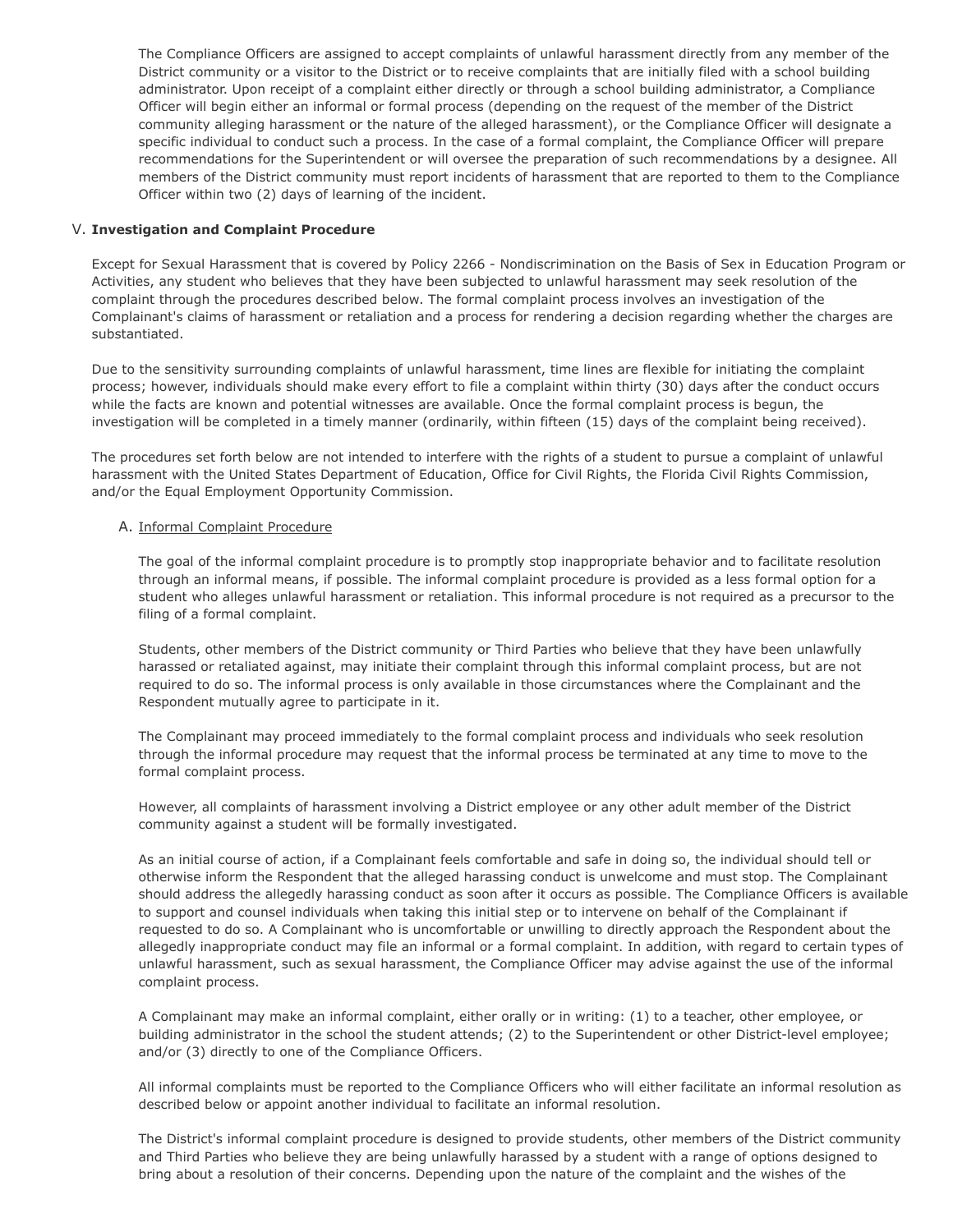Complainant, informal resolution may involve, but not be limited to, one or more of the following:

- 1. Advising the Complainant about how to communicate the unwelcome nature of the behavior to the Respondent.
- 2. Distributing a copy of this policy as a reminder to the individuals in the school building or office where the Respondent works or attends.
- 3. If both parties agree, the Compliance Officers may arrange and facilitate a meeting or a mediation between the Complainant and the Respondent to work out a mutual resolution.

While there are no set time limits within which an informal complaint must be resolved, the Compliance Officers or designee is directed to attempt to resolve all informal complaints within fifteen (15) days of receiving the informal complaint. If the Complainant is dissatisfied with the results of the informal complaint process, the Complainant may proceed to file a formal complaint. And, as stated above, either party may request that the informal process be terminated at any time to move to the formal complaint process.

## B. Formal Complaint Procedure

If a complaint is not resolved through the informal complaint process, if one of the parties has requested that the informal complaint process be terminated to move to the formal complaint process, or the Complainant, from the outset, elects to file a formal complaint, or the CO determines the allegations are not appropriate for resolution through the informal process, the formal complaint process as described below shall be implemented.

This formal complaint process is not intended to interfere with the rights of a student, other member of the District community, or third party to pursue a complaint of unlawful harassment with the United States Department of Education, Office for Civil Rights, the Florida Civil Rights Commission, or the Equal Employment Opportunity Commission.

The Complainant may file a formal complaint, either orally or in writing with a teacher, principal, or other District official at the student's school, the Compliance Officer, Superintendent, or other District official who works at another school or at the district level. Due to the sensitivity surrounding complaints of unlawful harassment, time lines are flexible for initiating the complaint process; however, individuals should make every effort to file a complaint within thirty (30) days after the conduct occurs while the facts are known and potential witnesses are available. If a Complainant informs a teacher, principal, or other District official at the student's school, the Compliance Officer, Superintendent, or other District employee, either orally or in writing, about any complaint of harassment, that employee must report such information to the Compliance Officer or designee within two (2) days.

Throughout the course of the process as described herein, the Compliance Officer should keep the parties reasonably informed of the status of the investigation and the decision-making process.

All formal complaints must include the following information to the extent known: the identity of the Respondent; a detailed description of the facts upon which the complaint is based (i.e., when, where, and what occurred); and a list of potential witnesses and the resolution sought by the complainant.

If the complainant is unwilling or unable to provide a written statement including the information set forth above, the Compliance Officer shall ask for such details in an oral interview. Thereafter the Compliance Officer will prepare a written summary of the oral interview, and the complainant will be asked to verify the accuracy of the reported charge by signing the document.

Upon receiving a formal complaint, the Compliance Officer will consider whether any action should be taken in the investigatory phase to protect the complainant from further harassment or retaliation including but not limited to a change of class schedule for the Complainant and/or the Respondent, or possibly a change of school for either or both of the parties. In making such a determination, the Compliance Officer should consult the Complainant to assess whether the individual agrees to any action deemed appropriate. If the Complainant is unwilling to consent to any change that is deemed appropriate by the Compliance Officer, the Compliance Officer may still take whatever actions deemed appropriate in consultation with the Superintendent and/or Board Attorney.

Within two (2) days of receiving a formal complaint, the Compliance Officer will inform the Respondent that a formal complaint has been received. The Respondent will be informed about the nature of the allegations and a copy of any relevant policies and/or administrative procedures and the Board's anti-harassment policy shall be provided to the respondent at that time. The Respondent must also be informed of the opportunity to submit a written response to the complaint within five (5) days.

Within two (2) days of receiving the complaint, the Compliance Officer or a designee will initiate a formal investigation to determine whether the complainant has been subject to offensive conduct/harassment. The principal will not conduct an investigation unless directed to do so by the Compliance Officer.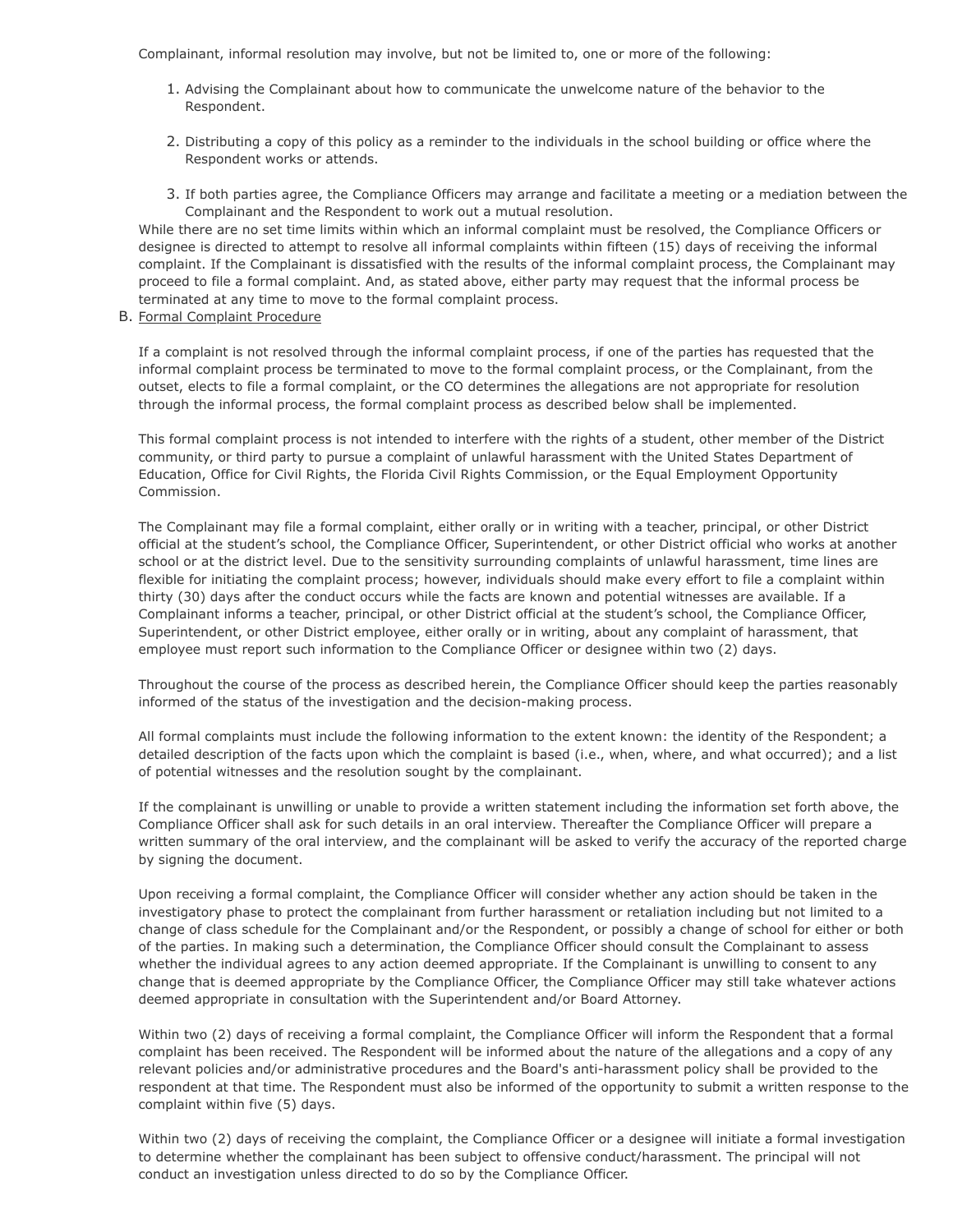Although certain cases may require additional time, the Compliance Officer or a designee will attempt to complete an investigation into the allegations of harassment within fifteen (15) days of receiving the formal complaint. The investigation will include:

- 1. interviews with the Complainant;
- 2. interviews with the Respondent;
- 3. interviews with any other witnesses who may reasonably be expected to have any information relevant to the allegations;
- 4. consideration of any documentation or other evidence presented by the complainant, respondent, or any other witness which is reasonably believed to be relevant to the allegations.

At the conclusion of the investigation, the Compliance Officer or the designee shall prepare and deliver a written report to the Superintendent which summarizes the evidence gathered during the investigation and provides recommendations based on the evidence and the definition of unlawful harassment as provided in Board policy and State and Federal law as to whether Respondent engaged in unlawful harassment/retaliation of the Complainant. In determining if discriminatory harassment or retaliation occurred, a preponderance of evidence standard will be used. The Compliance Officer's recommendations must be based upon the totality of the circumstances, including the ages and maturity levels of those involved. The Compliance Officer may consult with the Board Attorney before finalizing the report to the Superintendent.

Absent extenuating circumstances, within five (5) business days of receiving the report of the Compliance Officer or the designee, the Superintendent must either issue a written decision regarding whether or not the complaint of harassment has been substantiated or request further investigation. A copy of the Superintendent's final decision will be delivered to both the complainant and the respondent.

If the Superintendent requests additional investigation, the Superintendent must specify the additional information that is to be gathered, and such additional investigation must be completed within five (5)) business days. At the conclusion of the additional investigation, the Superintendent must issue a final written decision as described above.

The decision of the Superintendent shall be final.

The Superintendent reserves the right to investigate and resolve a complaint or report of unlawful harassment regardless of whether the member of the District community or Third Party alleging the unlawful harassment pursues the complaint. The Board also reserves the right to have the formal complaint investigation conducted by an external person in accordance with this policy or in such other manner as deemed appropriate by the Board or its designee.

The parties may be represented, at their own cost, at any of the above-described meetings/hearings.

The right of a person to a prompt and equitable resolution of the complaint shall not be impaired by the person's pursuit of other remedies such as the filing of a complaint with the Office for Civil Rights, the filing of charges with local law enforcement, or the filing of a civil action in court. Use of this internal complaint process is not a prerequisite to the pursuit of other remedies.

## VI. **Privacy/Confidentiality**

The District will employ all reasonable efforts to protect the rights of the complainant, the Respondent, and the witnesses as much as possible, consistent with the Board's legal obligations to investigate, to take appropriate action, and to conform with any discovery or disclosure obligations. All records generated under the terms of this policy and related administrative procedures shall be maintained as confidential to the extent permitted by law. Confidentiality cannot be guaranteed, however. Additionally, the Respondent must be provided the Complainant's identity.

During the course of a formal investigation, the Compliance Officer or his/her designee will instruct all members of the District community and third parties who are interviewed about the importance of maintaining confidentiality. Any individual who is interviewed as part of a harassment investigation is expected not to disclose any information that is learned or provided during the course of the investigation.

All public records created as a part of an investigation of a complaint of harassment will be maintained by the Compliance Officer in accordance with the Board's records retention policy. Any records which are considered student records in accordance with the *Family Educational Rights and Privacy Act* will be maintained in a manner consistent with the provisions of the Federal law.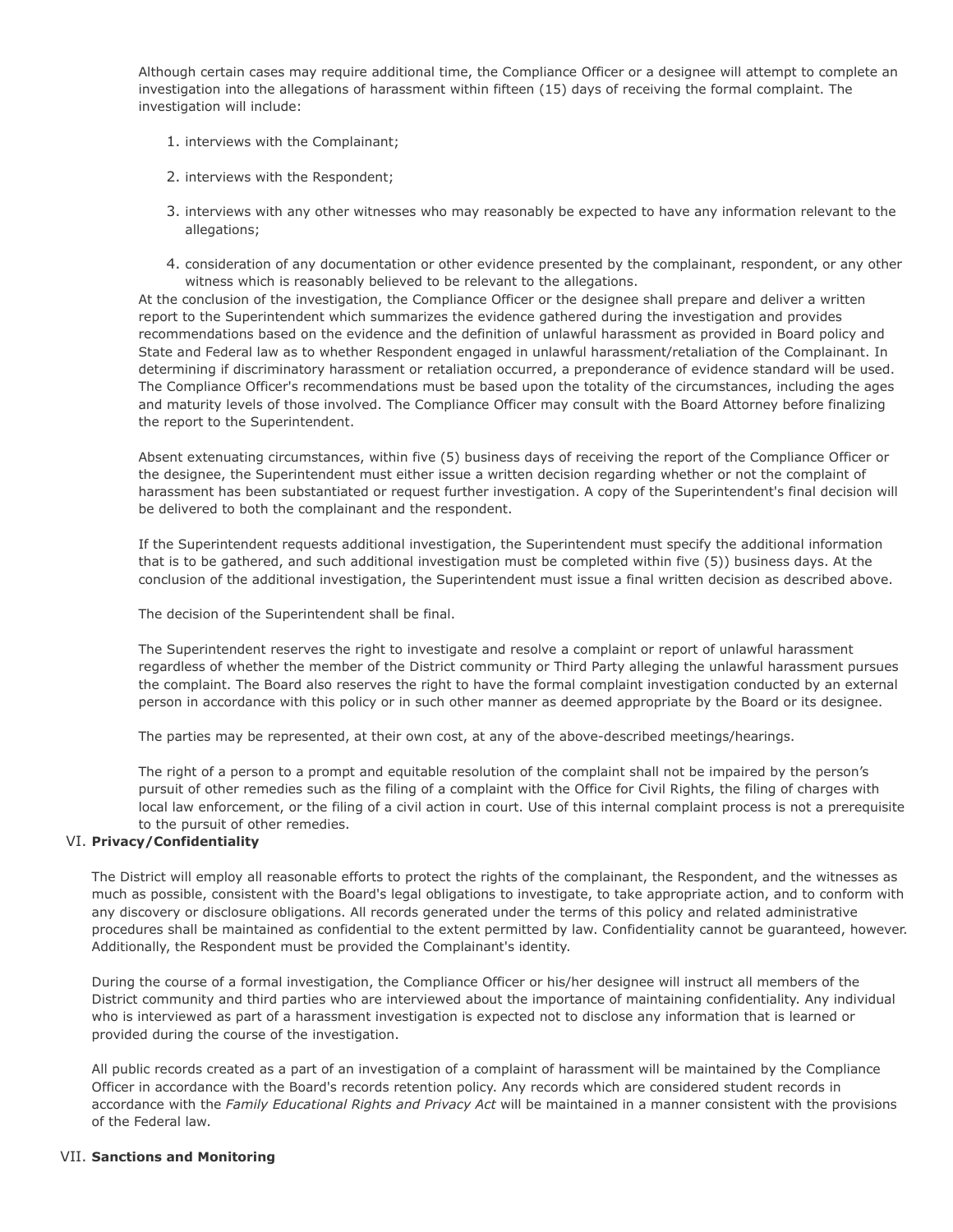The Board shall vigorously enforce its prohibitions against unlawful harassment/retaliation by taking appropriate action reasonably calculated to stop the harassment and prevent further such harassment. While observing the principles of due process, a violation of this policy may result in disciplinary action up to and including the discharge of an employee or the suspension/expulsion of a student. All disciplinary action will be taken in accordance with applicable State law and the terms of the relevant collective bargaining agreement(s). When imposing discipline, the Superintendent shall consider the totality of the circumstances involved in the matter, including the ages and maturity levels of those involved. In those cases where unlawful harassment is not substantiated, the Board may consider whether the alleged conduct nevertheless warrants discipline in accordance with other Board policies, consistent with the terms of the relevant collective bargaining agreement(s).

Where the Board becomes aware that a prior remedial action has been taken against a member of the District community, all subsequent sanctions imposed by the Board and/or Superintendent shall be reasonably calculated to end such conduct, prevent its reoccurrence, and remedy its effects.

# VIII. **Retaliation**

Retaliation against a person who makes a report or files a complaint alleging unlawful harassment/retaliation or participates as a witness in an investigation is prohibited. Neither the Board nor any other person may intimidate, threaten, coerce or interfere with any individual because the person opposed any act or practice made unlawful by any Federal or State civil rights law, or because that individual made a report, formal complaint, testified, assisted or participated or refused to participate in any manner in an investigation, proceeding, or hearing under those laws and/or this policy, or because that individual exercised, enjoyed, aided or encouraged any other person in the exercise or enjoyment of any right granted or protected by those laws and/or this policy.

Retaliation against a person for making a report of discrimination, filing a formal complaint, or participating in an investigation or meeting is a serious violation of this policy that can result in imposition of disciplinary sanctions/consequences and/or other appropriate remedies.

Formal complaints alleging retaliation may be filed according to the internal complaint process set forth above.

The exercise of rights protected under the First Amendment of the United States Constitution does not constitute retaliation prohibited under this policy.

## IX. **Allegations Constituting Criminal Conduct: Child Abuse/Sexual Misconduct**

State law requires any teacher or school employee who knows or suspects that a child with a disability under the age of twenty-one (21) or that a child under the age of eighteen (18) is a victim of child abuse or neglect to immediately report that knowledge or suspicion to the Department of Children and Family Services. If, during the course of a harassment investigation, the Compliance Officer or a designee has reason to believe or suspect that the alleged conduct reasonably indicates abuse or neglect of the complainant, a report of such knowledge must be made in accordance with State law and Board policy.

If the Compliance Officer or a designee has reason to believe that the complainant has been the victim of criminal conduct as defined under Florida law, such knowledge should be reported to local law enforcement.

Any reports made to the local child protection service or to local law enforcement shall not terminate the Compliance Officer's or a designee's obligation and responsibility to continue to investigate a complaint of harassment. While the Compliance Officers or a designee may work cooperatively with outside agencies to conduct concurrent investigations, in no event shall the harassment investigation be inhibited by the involvement of outside agencies without good cause after consultation with the Superintendent.

## X. **Mandatory Reporting of Misconduct by Certificated Employees**

The Superintendent is required by State law and Board Policy 8141 to report alleged misconduct by certificated employees of the District that affects the health, safety, or welfare of a student. In accordance with Board policy and State law, the Superintendent shall investigate each allegation of such conduct and, if confirmed, shall report such misconduct pursuant to Policy 8141.

## XI. **Education and Training**

In support of this policy, the Board promotes preventative educational measures to create greater awareness of unlawful discriminatory practices. The Superintendent or designee shall provide appropriate information to all members of the District community related to the implementation of this policy shall provide training for District students and staff where appropriate. All training, as well as all information provided regarding this policy and harassment, in general, will be age and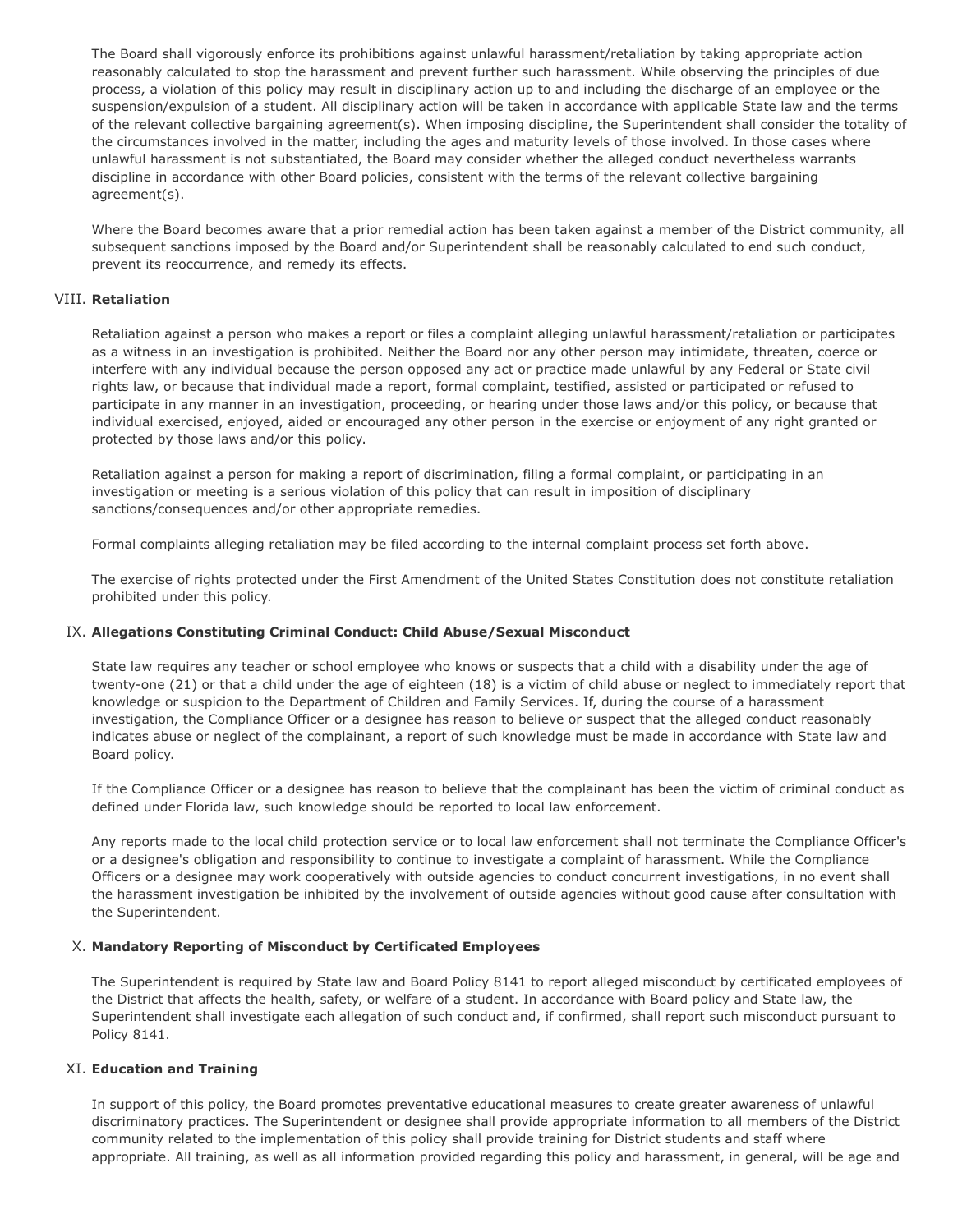content appropriate.

### XII. **Retention of Investigatory Records and Materials**

The Compliance Officer(s) is responsible for overseeing retention of all records that must be maintained pursuant to this policy. All individuals charged with conducting investigations under this policy shall retain all information, documents, electronically stored information ("ESI"), and electronic media (as defined in Policy 8315) created and received as part of an investigation.

The information, documents, ESI, and electronic media (as defined in Policy 8315) retained may include public records and records exempt from disclosure under Federal and/or State law (e.g., student records).

The information, documents, ESI, and electronic media (as defined in Policy 8315) created or received as part of an investigation shall be retained in accordance with Policy 8310, Policy 8315, Policy 8320, and Policy 8330 for not less than three (3) years, but longer if required by the District's records retention schedule.

Revised 5/21/13 Revised 10/6/15 Revised 9/16/16 Revised 5/16/17 Revised 3/6/18 Revised 8/7/18 Revised 7/7/20 Revised 7/27/21

### **© Neola 2021**

Legal

| E.S. 110.1221                                                                                                                                              |
|------------------------------------------------------------------------------------------------------------------------------------------------------------|
| F.S. 784.049                                                                                                                                               |
| E.S. 1000.05                                                                                                                                               |
| F.S. 1006.07                                                                                                                                               |
| 20 U.S.C. 1400 et seq., The Individuals with Disabilities Improvement Act of 2004, as<br>amended (commonly known as The Individuals with Disabilities Act) |
| 42 U.S.C. 2000d et seq.                                                                                                                                    |
| 42 U.S.C. 2000e et seq.                                                                                                                                    |
| 29 U.S.C. 621 et seq., Age Discrimination in Employment Act of 1967                                                                                        |
| 29 U.S.C. 794, Rehabilitation Act of 1973                                                                                                                  |
| 29 U.S.C. 6101, The Age Discrimination Act of 1975                                                                                                         |
| 42 U.S.C. 12101 et seq., Americans with Disabilities Act of 1990, as amended                                                                               |
| 20 U.S.C. 1681 et seq.                                                                                                                                     |
| 42 U.S.C. 1983                                                                                                                                             |
|                                                                                                                                                            |
|                                                                                                                                                            |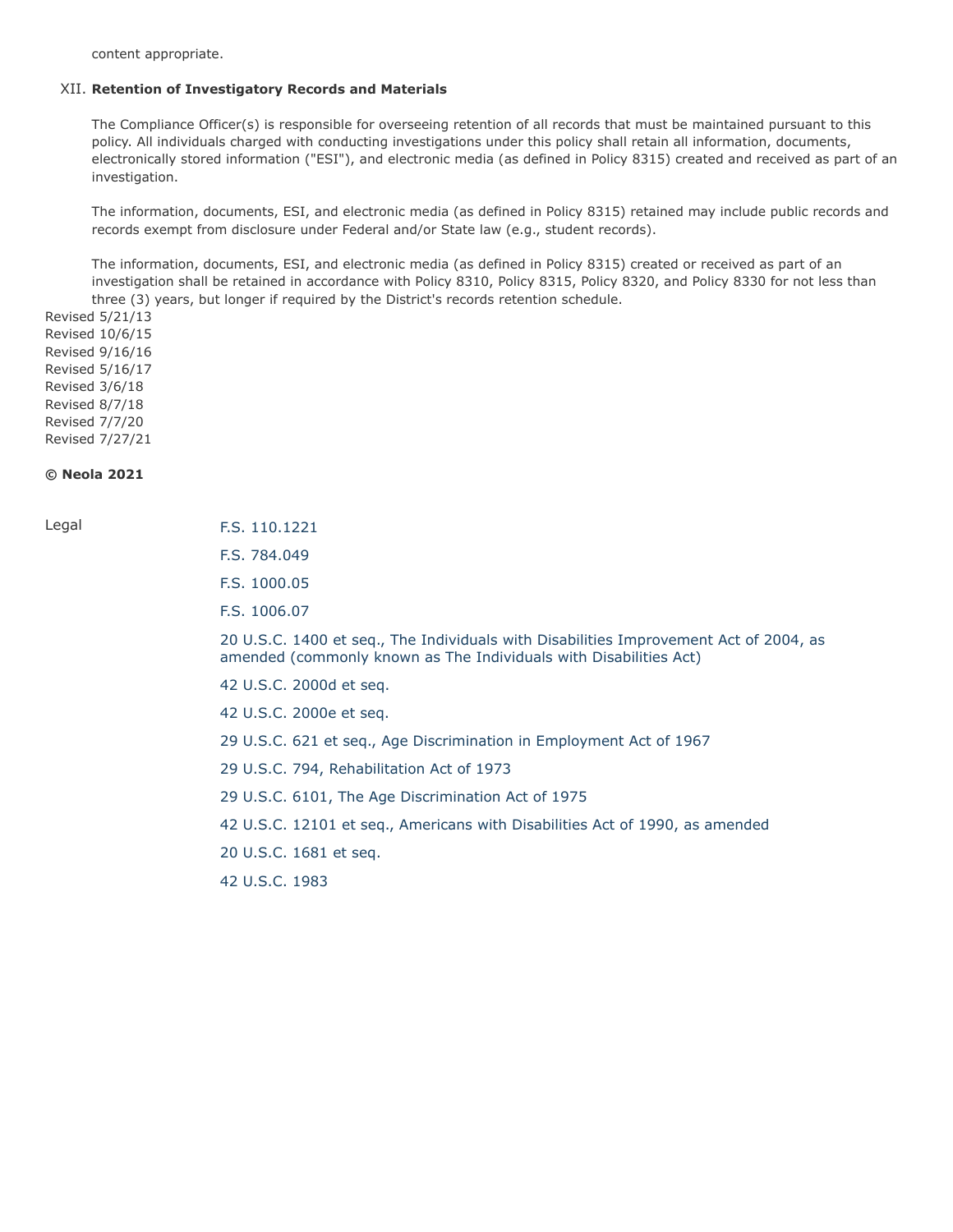

| <b>Book</b>   | Policy Manual     |
|---------------|-------------------|
| Section       | 5000 Students     |
| Title         | ANTI-BULLYING     |
| Code          | po5517.01         |
| <b>Status</b> | Active            |
| Adopted       | November 18, 2008 |
| Last Revised  | July 7, 2020      |

## 5517.01 - **ANTI-BULLYING**

The Student Code of Conduct provides an extensive list of disruptive, dangerous, and/or violent behaviors that are considered violations of school rules. Violation of these rules will result in a disciplinary referral and subsequent disciplinary action. In addition to the discipline referral, reported acts of unlawful harassment and/or bullying that rise to the level of unlawful harassment, are subject to the additional investigation and reporting as described in Board Policy 5517. Acts of bullying that do not rise to the level of unlawful harassment will be investigated pursuant to this policy.

### **General Policy Statement**

The District is committed to providing an educational setting that is safe, secure, and free from bullying for all students. The Board will vigorously enforce its prohibition against bullying. This commitment applies to all District operations, programs, and activities. All students, administrators, teachers, staff, and all other school personnel share responsibility for avoiding, discouraging, and reporting any form of bullying. The District encourages those within the District community, as well as third parties, who feed aggrieved to seek assistance to rectify the problems.

The District will investigate all allegations of bullying and, in those cases where findings are substantiated, take immediate steps to end such activity and prevent its recurrence. Individuals who are found to have engaged in bullying will be subject to appropriate disciplinary action. In addition, the Board will take any necessary interim measures to protect victims and the school community at large during the investigation and advise the parent/guardian of those measures if the alleged victim is under eighteen (18).

For purposes of this policy, "District Community" means students, administrators, teachers, staff, and all other school personnel including Board members, agents, volunteers, contractors, or other persons subject to the control and supervision of the Board.

For purposes of this policy, "third parties" include, but are not limited to, guests and/or visitors on District property (e.g., visiting speakers, participants on opposing athletic teams, parent(s), vendors doing business with or seeking to do business with, the Board, and other individuals who come in contact with members of the District community at school-related events/activities (whether on or off District property).

This policy has been developed and reviewed in consultation with District students, parents, teachers, administrators, school staff, school volunteers, community representatives, and local law enforcement agencies as prescribed in F.S. 1006.147 and in conformity with the Florida Department of Education (FLDOE) Revised Model Policy (July 2013).

Pursuant to State law, District students, parents, teachers, administrators, school staff, school volunteers, community representatives, and local law enforcement agencies shall be involved in the review of this policy. After the revised policy has been adopted, it shall be submitted to the Florida Department of Education.

This review process shall be conducted not less than every three (3) years thereafter.

Pursuant to State law, District students, parents, teachers, administrators, school staff, school volunteers, community representatives, and local law enforcement agencies shall be involved in the review of this policy. After the revised policy has been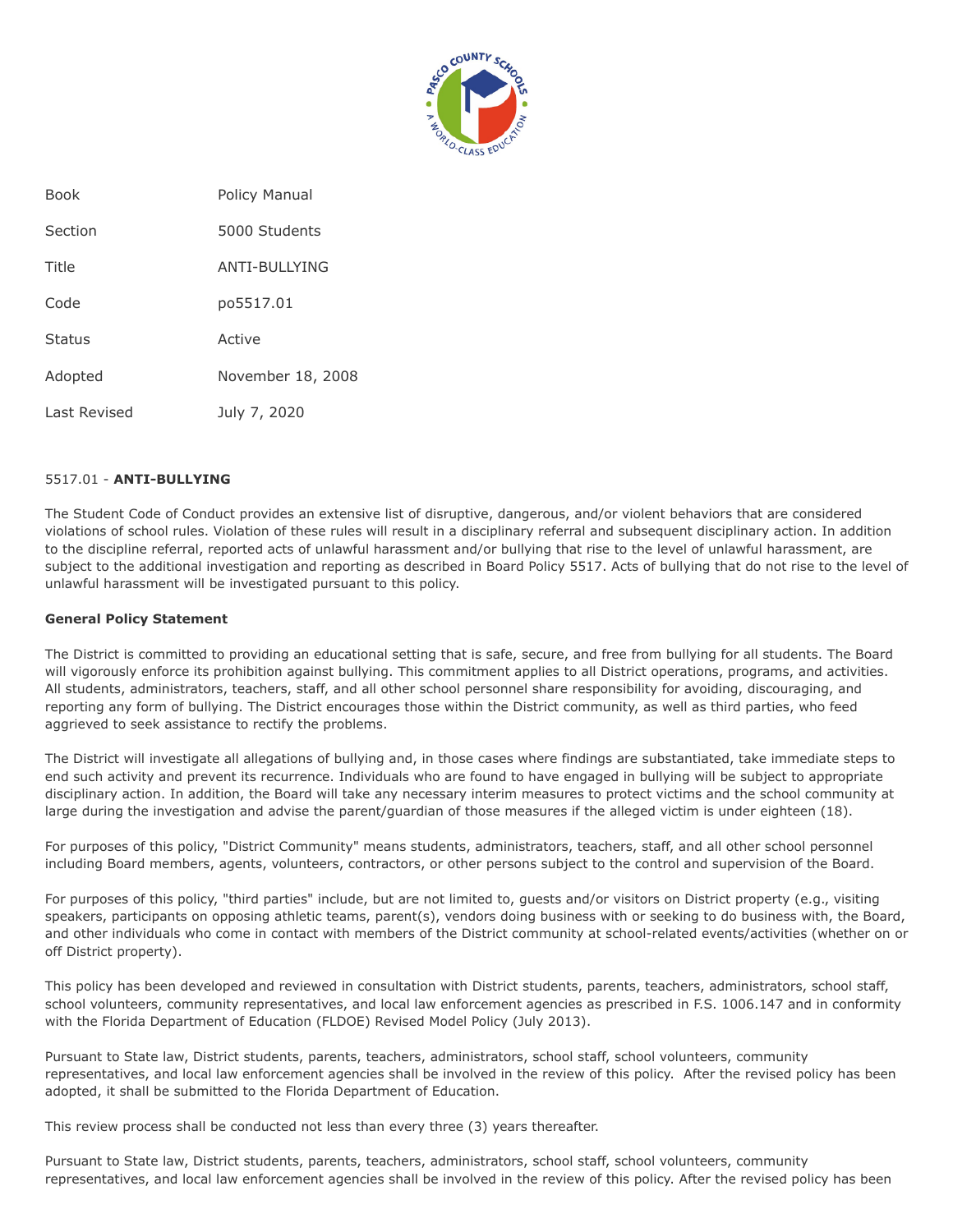adopted, it shall be submitted to the Florida Department of Education not later than September 30, 2016.

This review process shall be conducted not less than every three (3) years thereafter.

The Superintendent shall develop a comprehensive plan intended to prevent bullying and to cultivate the school climate so as to appropriately identify, report, investigate, and respond to situations of bullying as they may occur on school grounds, at schoolsponsored events, and through electronic means. Implementation of the plan will be ongoing throughout the school year and will be integrated with the school curriculum, District disciplinary policies, and violence prevention efforts.

### **Definitions**

"Bullying", including cyberbullying, means systematically and chronically inflicting physical hurt or psychological distress on one (1) or more students. It is defined as any unwanted and repeated written, verbal, or physical behavior, including any threatening, insulting, or dehumanizing gesture, by an adult or student, that is severe or pervasive enough to create an intimidating, hostile, or offensive educational environment; cause discomfort or humiliation; or unreasonably interfere with the individual's school performance or participation; and may involve:

- A. teasing;
- B. threats;
- C. intimidation;
- D. stalking;
- E. cyberstalking;
- F. physical violence;
- G. theft;
- H. sexual, religious, or racial bullying;
- I. public or private humiliation;
- J. Destruction of property; and
- K. social exclusion.

"Cyberbullying" means bullying through the use of technology or any electronic communication, which includes, but is not limited to, any transfer of signs, signals, writing, images, sounds, data, or intelligence of any nature transmitted in whole or in part by a wire, radio, electromagnetic system, photo electronic system, or photo-optical system, including, but not limited to, electronic mail, Internet communications, instant messages, or facsimile communications. Cyberbullying includes the creation of a webpage or weblog in which the creator assumes the identity of another person, or the knowing impersonation of another person as the author of posted content or messages, if the creation or impersonation creates any of the conditions enumerated by the definition of bullying. Cyberbullying also includes the distribution by electronic means of a communication to more than one (1) person or the posting of material on an electronic medium that may be accessed by one (1) or more persons, if the distribution or posting creates any of the conditions enumerated in the definition of bullying.

Cyberstalking, as defined in F.S. 784.048(1)(d), means to engage in a course of conduct to communicate, or to cause to be communicated, words, images, or language by or through the use of electronic mail or electronic communication, directed at a specific person, causing substantial emotional distress to that person and serving no legitimate purpose.

#### "Bullying" " may also encompass:

- A. Retaliation against a student by another student or school employee for asserting or alleging an act of bullying. Reporting an act of bullying that is not made in good faith is considered retaliation.
- B. Perpetuation of conduct listed in the definition of bullying by an individual or group with intent to demean, dehumanize, embarrass, or cause emotional or physical harm to a student by:
	- 1. incitement or coercion;
	- 2. accessing or knowingly and willingly causing or providing access to data or computer software within the scope of the District; or

3. acting in a manner that has an effect substantially similar to the effect of bullying.

#### **Sanctions and Monitoring**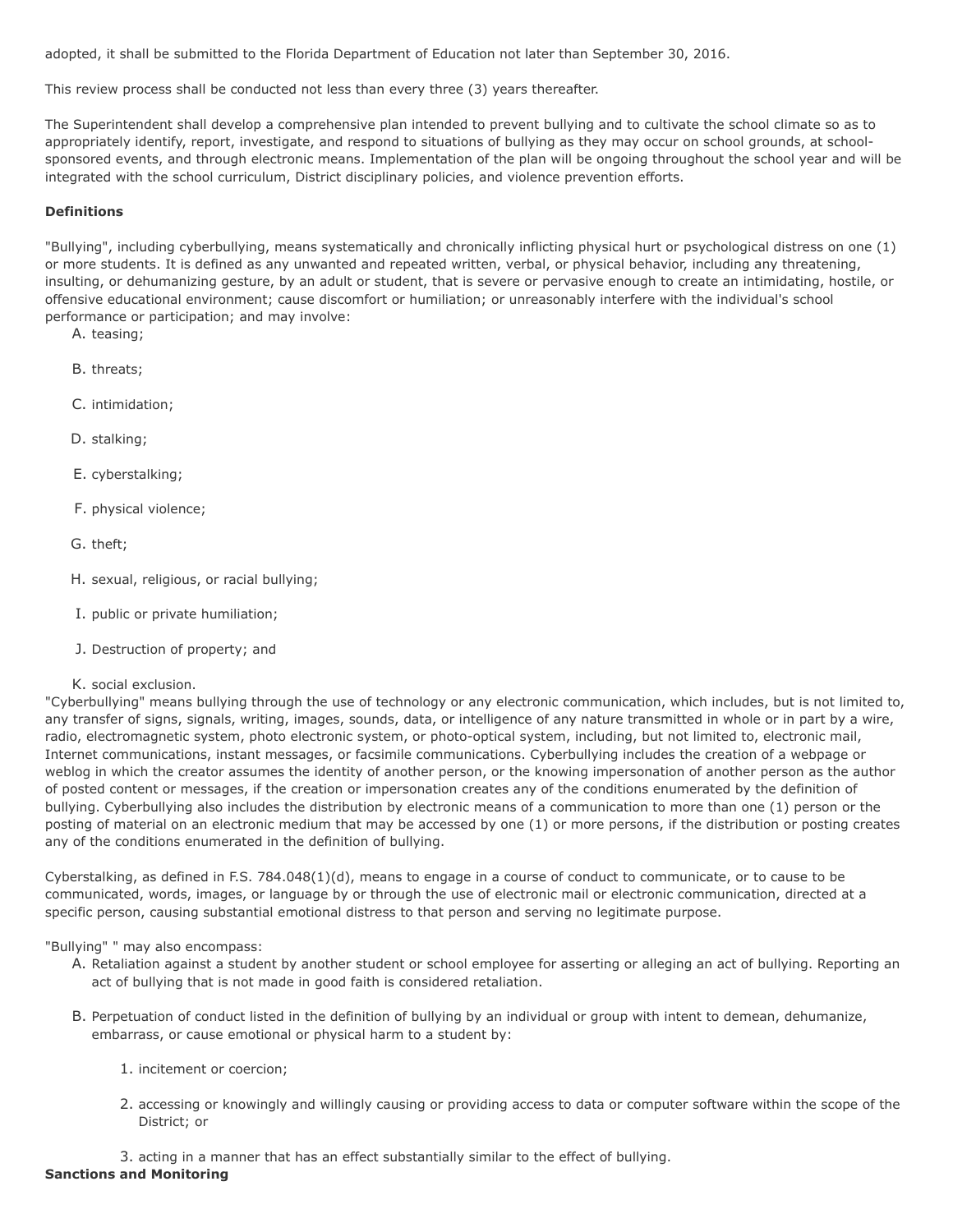The Board shall vigorously enforce its prohibitions against bullying by taking appropriate action reasonably calculated to stop the behavior and prevent further such behavior. Violations of this policy shall result in disciplinary actions(s) in accordance with the Student Code of Conduct. All disciplinary action will be taken in accordance with applicable State law. When imposing discipline, the Principal or designee should consider the totality of the circumstances involved in the matter, including the ages and maturity levels of those involved. In those cases where allegations of bullying are not substantiated, the Principal or designee may consider whether the alleged conduct nevertheless warrants discipline in accordance with other Board policies or Student Code of Conduct.

Where the Board becomes aware that a prior remedial action has been taken against a member of the District community, all subsequent sanctions imposed by the Board and/or Superintendent shall be reasonably calculated to eliminate such conduct in the future.

## **Expected Behavior**

The District expects students to conduct themselves in keeping with their levels of development, maturity, and demonstrated capabilities with a proper regard for the rights and welfare of other students and school staff, the educational purpose underlying all school activities, and the care of school facilities and equipment. Such behavior is essential in maintaining an environment that provides each student the opportunity to obtain a high-quality education in a uniform, safe, secure, efficient, and high-quality system of education.

The standards for student behavior shall be set cooperatively through interaction among students, parents/guardians, and staff and community members, producing an atmosphere that encourages students to grow in self-discipline. The development of such an atmosphere requires respect for self and others, as well as for District and community property on the part of students, staff, and community members. School administrators, faculty, staff, and volunteers serve as role models for students and are expected to demonstrate appropriate behavior, treating others with civility and respect, and refusing to tolerate bullying.

Students are expected to conform to reasonable standards of socially acceptable behavior, respect the person, property, and rights of others; obey constituted authority; and respond to those who hold that authority. The District shall provide for appropriate recognition and positive reinforcement for good conduct, self-discipline, good citizenship, and academic success.

The Board will not tolerate bullying of any type. Conduct that constitutes bullying, as defined herein, is prohibited:

- A. during any education program or activity conducted by the District;
- B. during any school-related or school-sponsored program or activity, on a District school bus, or at a District school bus stop;
- C. through any electronic means;
- D. the above section (C) does not require a school to staff or monitor any non-school-related activity, function or program; or
- E. in any other location or through any other means that results in bullying that substantially interferes with or limits the target's ability to participate in or benefit from the services, activities or opportunities offered by the District or school or substantially disrupts the educational process or orderly operation of a school.

## **Consequences**

Concluding whether a particular action or incident constitutes a violation of this policy requires a determination based on all the facts and surrounding circumstances. The physical location or time of the access of a computer-related incident cannot be raised as a defense in any disciplinary action. Consequences and appropriate remedial action for students, who commit acts of bullying or found to have wrongfully and intentionally accuse another as a means of bullying shall result in disciplinary actions(s) in accordance with the Student Code of Conduct.

Consequences and appropriate remedial action for a visitor or volunteer found to have committed an act of bullying or found to have wrongfully and intentionally accused another as a means of bullying shall be determined by the school administrator after consideration of the nature and circumstances of the act, including reports to appropriate law enforcement officials.

Consequences and appropriate remedial action for a school employee found to have committed an act of bullying or harassment or found to have falsely wrongfully and intentionally accused another as a means of bullying or harassment shall include discipline in accordance with District policies, administrative procedures, and the collective bargaining agreement. Egregious acts of harassment by certified educators may result in a sanction against an educator's State-issued certificate. (See the Principles of Professional Conduct of the Education Profession in Florida - F.A.C. 6B-1006)

# **Reports and Complaints of Bullying**

Students and all other members of the District community, as well as third parties, are encouraged to promptly report incidents of bullying conduct, either orally or in writing, to a teacher, administrator, supervisor, or other District employee or official so that the District may address the conduct before it becomes severe, pervasive, or persistent. The Board designates the Principal, or the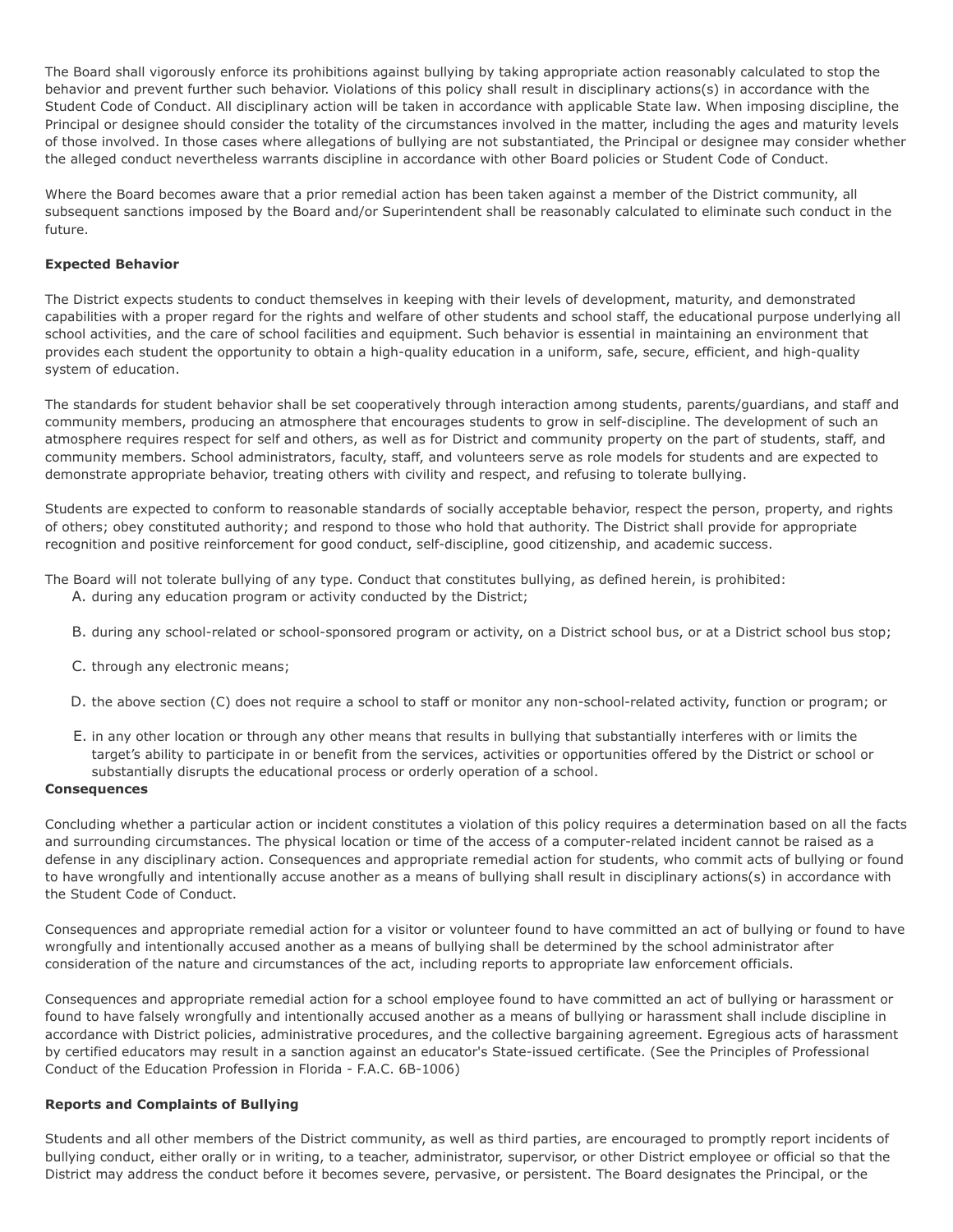Principal's designee, as the person responsible for receiving all complaints of bullying. Any student or student's parent/guardian who believes he is the victim of bullying should immediately report the situation anonymously or in-person to the school Principal or Principal's designee. Complaints against the Principal should be filed with the Superintendent. Complaints against the Superintendent should be filed with the Board Chair. Initiating a complaint will not adversely affect the complaining individual's employment or participation in educational or extra-curricular programs unless the complaining individual makes the complaint maliciously or with knowledge that it is false.

All school employees are required to report alleged violations of this policy and alleged acts of bullying to the Principal or as described above. The alleged violations and acts must be reported by school employees to the Principal within twenty-four (24) hours.

The Principal shall prominently publicize to students, staff, volunteers, and parents the established District procedure for reporting bullying, including anonymous reporting, and how such a report will be acted upon. A victim of bullying, anyone who witnessed the act, and anyone who has credible information that an act of bullying has taken place may file a report. Written and oral reports shall be considered official reports. Reports may be made anonymously, but anonymous reports may not be the sole basis of a formal disciplinary action.

## **Anti-Bullying Compliance Officer**

The Equity Manager serves as the "Anti-Bullying Compliance Officer" for the District. The Equity Manager is hereinafter referred to as the "Compliance Officer".

Equity Manager 7227 Land O'Lakes Boulevard Land O'Lakes, Florida 34638 (813) 794-2679

The name, title, and contact information of this individual will be published annually in the parent and student handbooks, in the District Annual Report to the public, and/or on the District's website.

The Compliance Officer will be available during regular school/work hours to discuss concerns related to bullying, to assist students, other members of the District community, and third parties who seek support or advice when informing another individual about "unwelcome" conduct, or to intercede informally on behalf of the student.

Any District employee who directly observes bullying of a student is obligated, in accordance with this policy, to report such observations to the school-based administrator within two (2) business days. Thereafter, the school-based administrator or his designee must contact the student, if age eighteen (18) or older, or the student's parents if under the age of eighteen (18), within two business days, to advise them of the District's intent to investigate the alleged misconduct, including the obligation of the compliance officer or designee to conduct an investigation following all the procedures outlined.

The school-based administrator is assigned to accept complaints of bullying directly from any member of the District community or a visitor to the District. Upon receipt of a complaint, the school-based administrator or designee will begin an investigation. As an initial course of action, if a student feels that he is being bullied and he is able and feels safe doing so, the individual should tell or otherwise inform the offending person that the conduct is unwelcome and must stop. The complaining individual should address the alleged bullying as soon after it occurs as possible. The Compliance Officer is available to support and counsel individuals when taking this initial step or to intervene on behalf of the individual if requested to do so. An individual who is uncomfortable or unwilling to inform the offending person of his complaint is not prohibited from otherwise filing a complaint.

## **Anti-Retaliation**

Students who believe that they have been bullied are entitled to utilize the Board's complaint process. Initiating a complaint will not adversely affect the complaining individual's employment or participation in educational or extra-curricular programs unless the complaining individual makes the complaint maliciously or with knowledge that it is false.

## **Procedure for Investigation**

The District will promptly and equitably address all complaints, written or oral, of bullying, including sex-based bullying. The investigation of a reported act of bullying is deemed to be a school-related activity and begins with a report of such an act. All complaints about bullying that may violate this policy shall be promptly investigated by an individual, designated by the Principal, who is trained in investigative procedures. Documented interviews of the target, accused perpetrator, and witnesses shall be conducted privately and shall be confidential to the extent permitted by this policy. The investigator may not be the accused perpetrator or alleged target. At no time shall the accused perpetrator and the alleged target be interviewed together. The investigator shall collect and evaluate the facts including, but not limited to, the following:

A. a description of the incident, the nature of the behavior, and the context in which the incident occurred;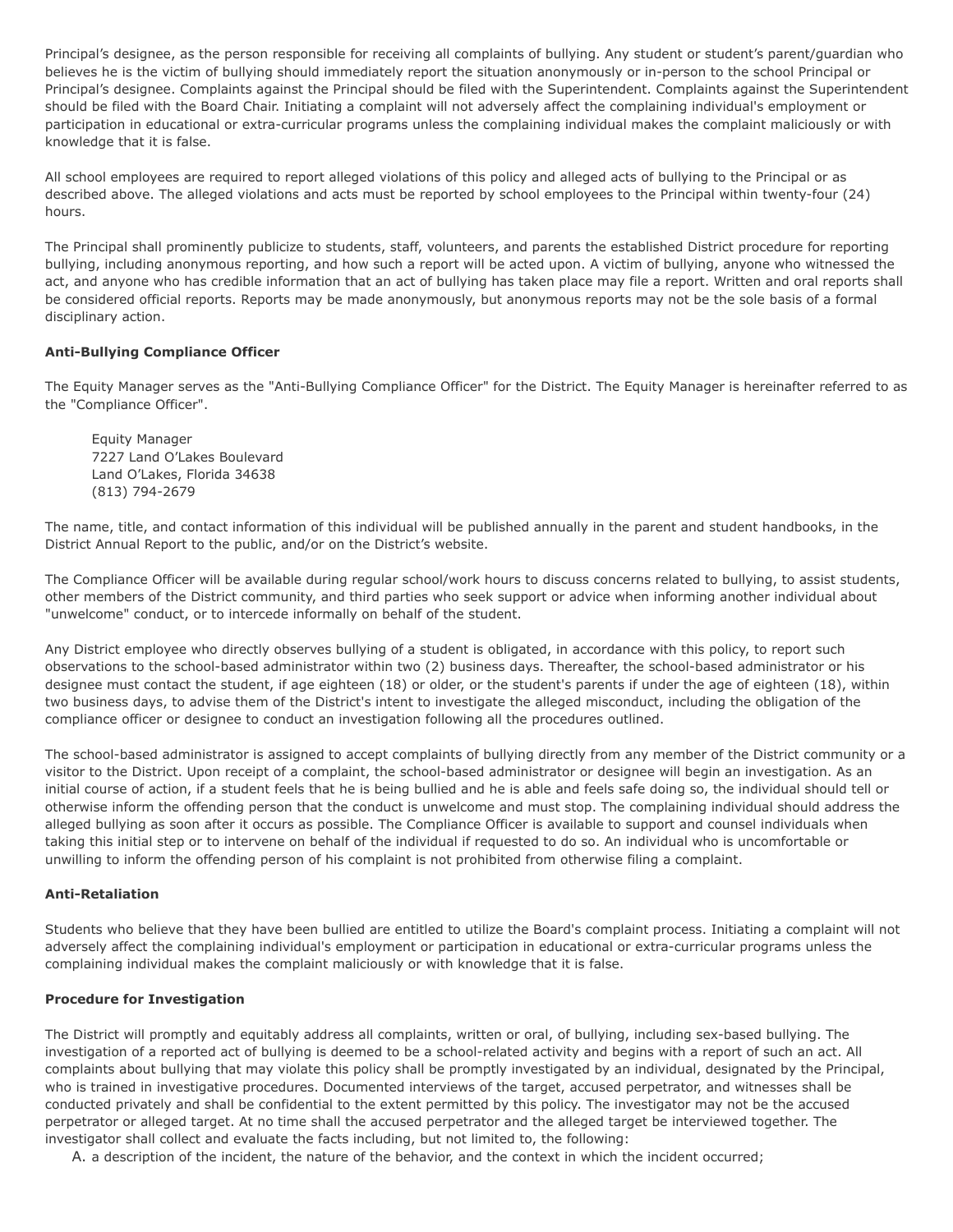- B. how often the conduct occurred;
- C. whether there were past incidents or past continuing patterns of behavior;
- D. the relationship between the parties involved;
- E. any legally-protected characteristics of the parties involved;
- F. the identity of the alleged bully, including whether the individual was in a position of power over the individual allegedly targeted for bullying;
- G. the age of the alleged bully;
- H. where the bullying occurred;
- I. whether there have been other incidents in the school involving the same or other students;
- J. whether the conduct adversely affected the student's education or educational environment; and
- K. the context in which the alleged incidents occurred, date, time, and method in which the parent(s) of all parties involved were contacted.

The investigator will maintain on-going contact with the alleged victim, and parent/guardian if under eighteen (18), throughout the investigation. In accordance with State law, District staff may monitor, as part of any bullying investigation, any non-school-related activity, function, or program.

Although certain cases may require additional time, the school-based administrator or a designee will attempt to complete an investigation into the allegations of bullying within fifteen (15) school days of receiving the formal complaint. A maximum of fifteen (15) school days should be the limit for the completion of the investigative procedural steps and submission of the incident report. While fifteen (15) school days is the expectation for completion of the investigative procedural steps, more time may be needed based on the nature of the investigation and the circumstances affecting that investigation. The investigator shall document in his report the reasons for needing additional time beyond fifteen (15) days. The highest level of confidentiality possible shall be provided regarding the submission of a complaint or a report of bullying and for the investigative procedures that are employed.

The physical location or time of access of a computer-related incident cannot be raised as a defense in any disciplinary action initiated pursuant to this policy. The investigation will include:

- A. interviews with the complainant;
- B. interviews with the respondent;
- C. interviews with any other witnesses who may reasonable be expected to have any information relevant to the allegations (please note that both parties have the right to present witnesses);
- D. consideration of any documentation or other evidence presented by the complainant, respondent, or any other witness which is reasonably believed to be relevant to the allegations.

Upon the completion of the investigation to determine whether or not a particular action or incident constitutes a violation of the anti-bullying policy, the designated individual who has conducted the investigation shall make a determination based on all the facts and surrounding circumstances and shall include:

A. a recommendation of remedial steps necessary to stop the bullying behavior;

- B. investigation documentation;
- C. disciplinary action taken.

A written notice of the outcome of the investigation, whether the incident report or another document, will be provided to the complainant and respondent by the individual who completes the investigation within two (2) business days of the determination. If, during an investigation of reported acts of bullying, the Principal or his designee believes that the reported misconduct may have created a hostile learning environment and may have constituted unlawful discrimination or harassment based on age, sex/gender, race, color, national origin, religion, disability or marital status the Principal or his designee will report the act of bullying to the Equity Manager who serves at the Compliance Officer for the District so that it may be investigated in accordance with Policy 5517 – Anti- Harassment.

The Compliance Officer will be available during regular school/work hours to discuss concerns related to unlawful harassment, to assist students, other members of the District community, and third parties who see support or advice when informing another individual about "unwelcome" conduct, or to intercede informally on behalf of the student.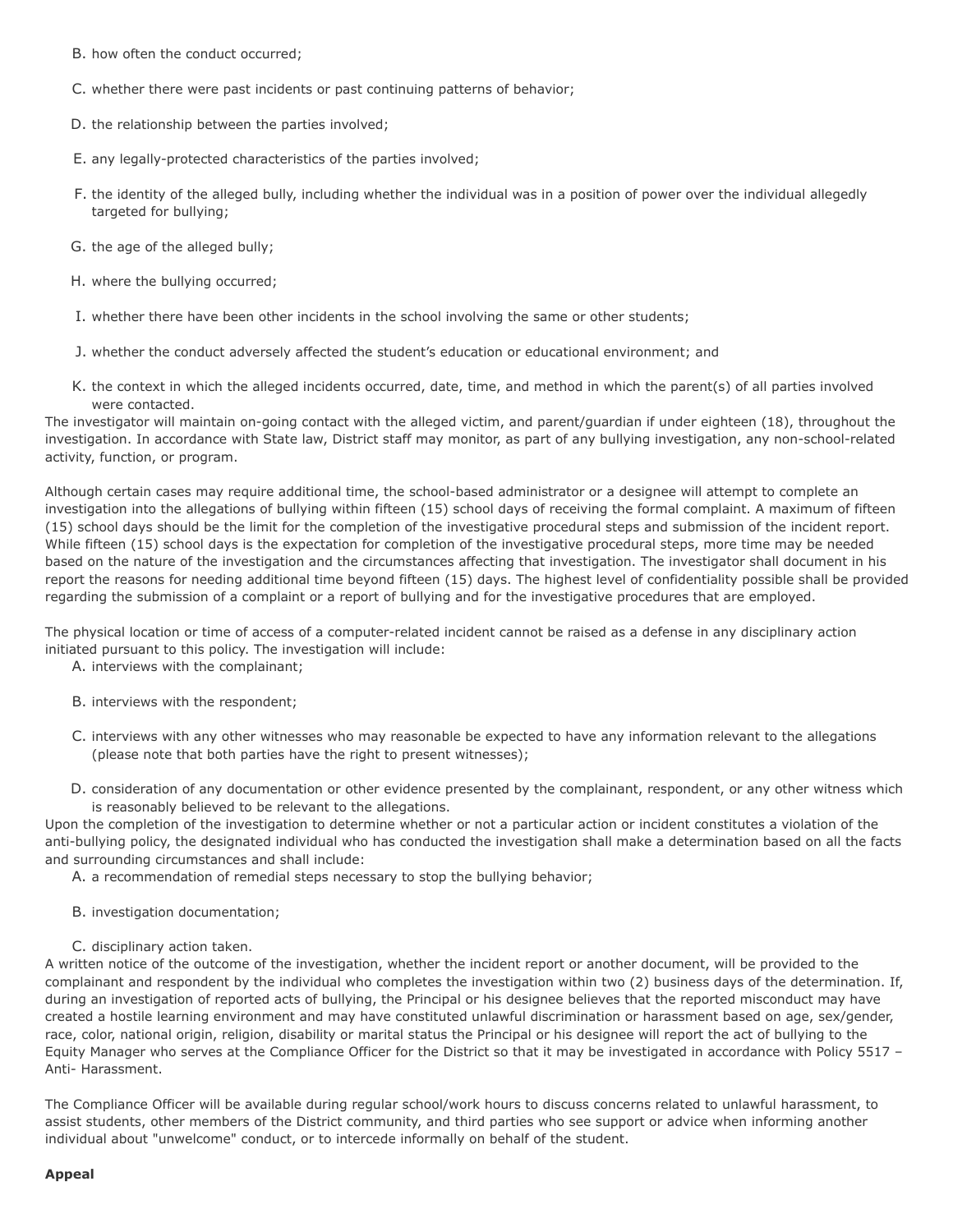Students or parents who wish to appeal the findings of the investigation may do so by submitting a request to the Compliance Officer within ten (10) business days of being notified of the outcome of the investigation. The written request will initiate a review of all investigation documentation.

An appeal review will be conducted within five (5) business days of the receipt of the appeal request. At the conclusion of the appeal review, the Compliance Officer or the designee shall prepare and deliver a written report to the Superintendent's staff within five (5) business days which summarizes the evidence gathered during the investigation and provides recommendations based on the evidence and the definition of bullying as provided in Board policy and State and Federal law as to whether the complainant has been subject to bullying, or the complainant's claim was unsubstantiated. The Compliance Officer's recommendations must be based upon the totality of the circumstances, including the ages and maturity levels of those involved. The Compliance Officer may consult with the Board Attorney before finalizing the report to the Superintendent's staff.

Absent extenuating circumstances, within ten (10) business days of receiving the report of the Compliance Officer or the designee, the Superintendent must either issue a final decision regarding whether or not the complaint of bullying has been substantiated or request further investigation. A copy of the Superintendent's final decision will be delivered to both the complainant and the respondent.

The decision of the Superintendent shall be final.

If the complainant is not satisfied with the Superintendent's decision, the complainant may choose to file a complaint with the United States Department of Education Office of Civil Rights or the Equal Educational Opportunity Commission.

The District reserves the right to investigate and resolve a complaint or report of bullying regardless of whether the member of the District community or third party alleging the bullying pursues the complaint. The Board also reserves the right to have the formal complaint investigation conducted by an external person in accordance with this policy or in such other manner as deemed appropriate by the Board or its designee.

### **Scope**

State law requires any teacher or school employee who knows or suspects that a child under the age of eighteen (18) is a victim of child abuse or neglect to immediately report that knowledge or suspicion to the Department of Children and Family Services. If, during the course a bullying or harassment investigation, the Principal or a designee has reason to believe or suspect that the alleged conduct reasonably indicates abuse or neglect of the complainant, a report of such knowledge must be made in accordance with State law and Board policy.

If the Principal or a designee has reason to believe that the complainant has been the victim of criminal conduct as defined under Florida law, such knowledge should be reported to local law enforcement.

Any reports made to the local child protection service or to local law enforcement shall not terminate the Principal's or a designee's obligation and responsibility to continue to investigate a complaint of bullying. While the Principal or designee may work cooperatively with outside agencies to conduct concurrent investigations, in no event shall the bullying investigation be inhibited by the involvement of outside agencies without good cause after consultation with the Superintendent.

The Principal or designee must first determine if an act of bullying or harassment falls within the scope of District authority. Computers without web filtering software or computers with web-filtering software that is disabled shall be used when complaints of cyberbullying are investigated. If the action is within the scope of the District, District procedures for investigating either bullying and/or unlawful discriminatory harassment shall be followed. If the action is outside the scope of the District, and believed to be a criminal act, the allegation shall be referred to the appropriate law enforcement agency. If the action is outside the scope of the District and believed not a criminal act, the Principal or designee shall inform parents/guardians of all minor parties.

## **Parent Notification**

The Principal shall report the occurrence of an incident of bullying as defined by District policy to the parent/guardian of all students known to be involved in the incident on the same day an investigation of the incident has been initiated. Notification shall be by telephone, by personal conference, and/or in writing by first class mail and shall be consistent with the student privacy rights under applicable provisions of the Family Educational Rights and Privacy Act of 1974 (FERPA). The notice shall advise the individuals involved of their respective due process rights including the right to appeal any resulting determination or action to the State Board of Education.

If the bullying incident results in the perpetrator being charged with a crime, the principal shall inform by first class mail or by telephone the parent/guardian of the identified victim(s) involved in the bullying incident about the Unsafe Schools Choice Option (No Child Left Behind (NCLB), Title IX, Part E, Subpart 2, Section 932) that states, in pertinent part, as follows: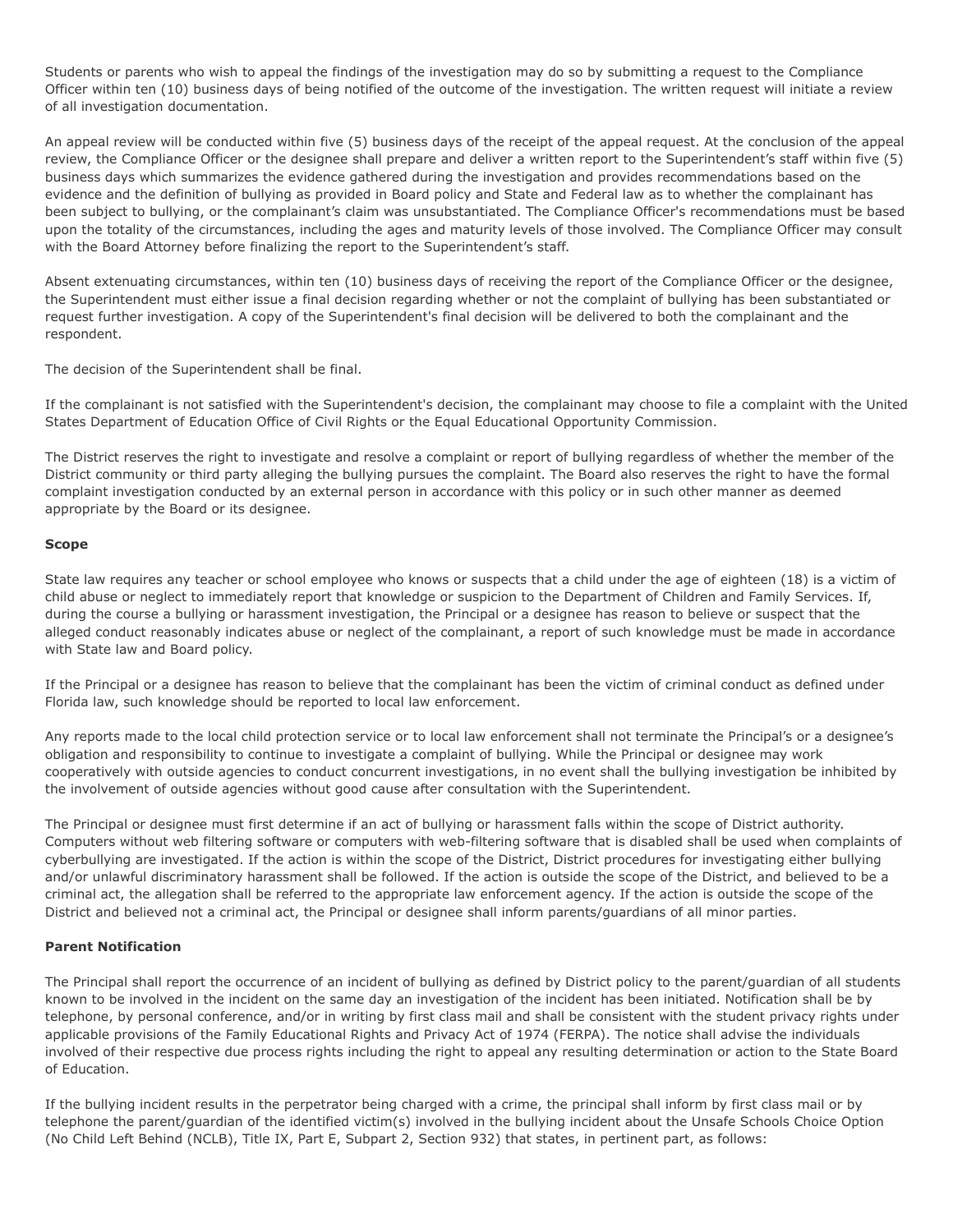"….[A] student attending a persistently dangerous public elementary school or secondary school, as determined by the State in consultation with a representative sample of local educational agencies, or a student who becomes a victim of a violent criminal offense, as determined by State law, while in or on the grounds of a public elementary school or secondary school that the student attends, be allowed to attend a safe public elementary school or secondary school within the local educational agency, including a public charter school."

Upon the completion of the investigation and if criminal charges are to be pursued against the perpetrator, the appropriate law enforcement agencies shall be notified by telephone and/or in writing.

# **Counseling Referral**

The District shall provide a referral procedure for intervening when bullying is suspected or when a bullying incident is reported. The procedure includes:

- A. a process by which the teacher or parent may request informal consultation with school staff (e.g., school counselor, psychologist, etc.) to determine the severity of concern and appropriate steps to address the concern;
- B. a referral process to provide professional assistance or services that may include a system by which school personnel or parent/guardian may refer a student to the school intervention team (or equivalent school-based team with a problemsolving focus) to consider appropriate services (parent/guardian involvement required);
- C. a school-based action to address intervention and assistance as determined appropriate by the intervention team that includes:
	- 1. counseling and support to address the needs of the bullying targets;
	- 2. interventions to address the behavior of students who bully others (e.g. empathy training, anger management, etc.);
	- 3. intervention which includes assistance and support for parents, as may be deemed necessary or appropriate.

# **Data Report**

The District will utilize Florida's School Environmental Safety Incident Reporting (SESIR) Statewide Report on School Safety and Discipline Data as prescribed. If a bullying (including cyberbullying) incident occurs it will be reported in SESIR, coded appropriately using the relevant incident code and the related element code. Discipline and referral data will be recorded in Student Discipline/Referral Action Report and Automated Student Information System. In a separate section, the District shall include each alleged incident of bullying that does not meet the criteria of a prohibited act under this policy with recommendations regarding such incidents.

The District will provide bullying incident, discipline, and referral data to the Florida Department of Education (FLDOE) in the format requested, through Surveys 2, 3, and 5 from Education Information and Accountability Services, and at designated dates provided by the Department. Data reporting on bullying, unsubstantiated bullying, as well as any bullying-related incidents that has as a basis age, sex/gender, race, color, national origin, disability, or marital status should be included. Victims of these offenses should also have the incident basis (age, sex/gender, race, color, national origin, disability or marital status) noted in their student record if relevant.

## **Training and Instruction**

Students, parents, teachers, school administrators, counseling staff, and school volunteers shall be provided training and instruction, at least annually, on the District's policy and administrative procedures regarding bullying. The instruction shall include evidencebased methods of preventing bullying, as well as information about how to effectively identify and respond to bullying in schools. Instruction regarding bullying, harassment, and the District's violence prevention and school safety efforts shall be integrated into District curriculum at the appropriate grade levels. The training and instruction shall include recognizing behaviors that lead to bullying and taking appropriate preventative action based on those observations.

## **Policy Publication**

At the beginning of each school year, the Superintendent shall, in writing, inform school staff, parents/guardians/other persons responsible for the welfare of a student of the District's student safety and violence prevention policy.

The District shall provide notice to students and staff of this policy in the Student Code of Conduct, and in employee handbooks, and via the District's official website. The Superintendent will also provide such notification to all District contractors.

Each principal shall implement a process for discussing, at least annually, the District policy on bullying with students in a student assembly or other reasonable format. Reminders of the policy and bullying prevention messages will be displayed, as appropriate, at each school and at District facilities.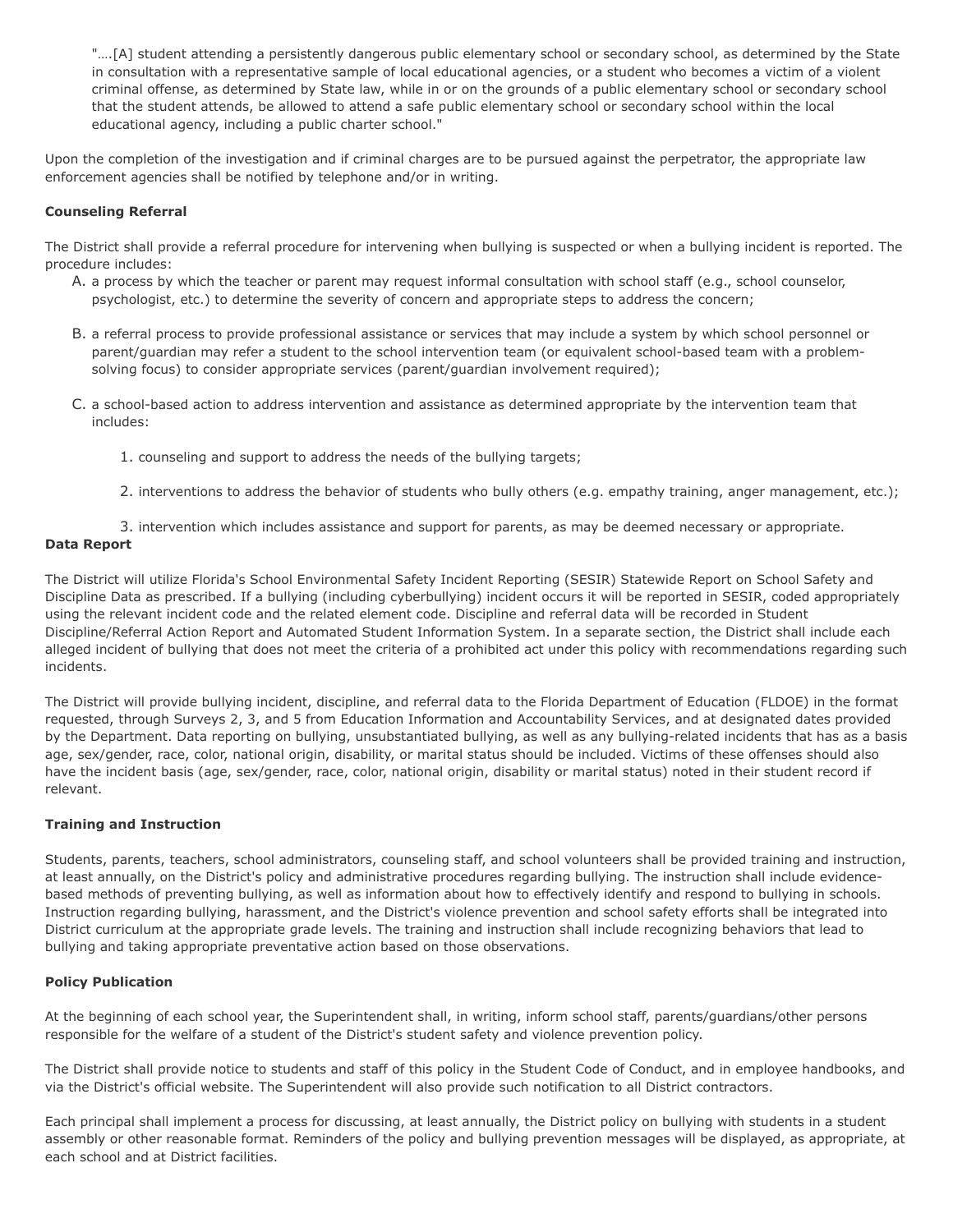## **Immunity**

A school employee, school volunteer, students, parent/guardian, or other persons who promptly reports in good faith an act of bullying to the appropriate school official and who makes this report in compliance with the procedures set forth in District policy is immune from a cause of action for damages arising out of the reporting itself or any failure to remedy the reported incident.

Submission of a good faith complaint or report of bullying will not affect the complainant or reporter's future employment, grades, learning or working environment, or work assignments. Such immunity from liability shall not apply to any employee, school volunteer, student, parent/guardian, or volunteer other person determined to have made an intentionally false report about harassment.

# **Privacy/Confidentiality**

The District will make all reasonable efforts to protect the rights of the complainant and the respondent. The District will respect the privacy of the complainant, the respondent, and all witnesses. If the complainant requests confidentiality or asks that the complaint not be pursued, the District will take all reasonable steps to investigate and respond to the complaint consistent with the either of these requests.

In the event that the complainant insists that his or her name or other identifiable information not be disclosed to the alleged perpetrator, the District should inform the complainant that its ability to respond may be limited In such instances, the District will evaluate that request in the context of its responsibility to provide a safe and nondiscriminatory environment for all students and inform the complainant if it cannot ensure confidentiality. Even if disciplinary action is not taken against the alleged bully because the complainant insists on confidentiality, the District should pursue other steps to limit the effects of the alleged bullying behavior and prevent its recurrence.

During the course of an investigation, the Principal or his designee will instruct all members of the District community and third parties who are interviewed about the importance of maintaining confidentiality. Any individual who is interviewed as part of a bullying investigation is expected not to disclose any information that he learns or that he provides during the course of the investigation. Any records that are considered student records in accordance with the *Family Educational Rights and Privacy Act* will be maintained in a manner consistent with the provisions of the Federal law and Board Policy 8330 - Student Records.

## **Allegations Constituting Criminal Conduct: Child Abuse/Sexual Misconduct**

State law requires any teacher or school employee who knows or suspects that a child under the age of eighteen (18) is a victim of child abuse or neglect to immediately report that knowledge or suspicion to the Department of Children and Family Services. If, during the course of a bullying investigation, the Compliance Officer or a designee has reason to believe or suspect that the alleged conduct reasonably indicates abuse or neglect of the complainant, a report of such knowledge must be made in accordance with State law and Board policy.

If Principal or a designee has reason to believe that the complainant has been the victim of criminal conduct as defined under Florida law, such knowledge should be reported to local law enforcement.

Any reports made to the local child protection service or to local law enforcement shall not terminate the Compliance Officer's or a designee's obligation and responsibility to continue to investigate a complaint of bullying. While the Principal or a designee may work cooperatively with outside agencies to conduct concurrent investigations, in no event shall the bullying investigation be inhibited by the involvement of outside agencies without good cause after consultation with the Superintendent.

Revised 10/6/15 Revised 9/16/16 Revised 5/16/17 Revised 3/6/18 Revised 4/16/19 Revised 7/7/20

© **Neola 2017**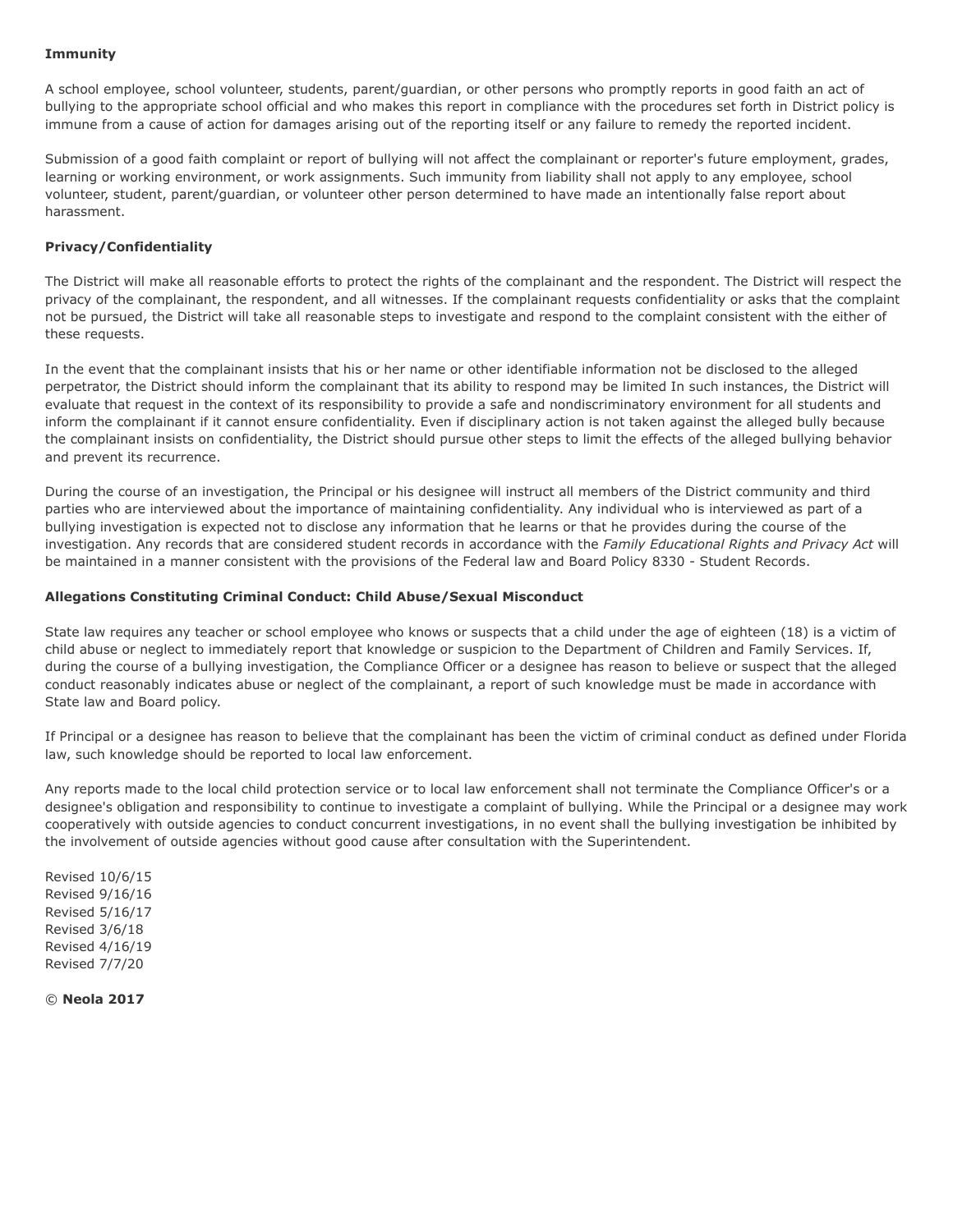Legal F.S. 110.1221 F.S. 784.048 F.S. 1002.20 F.S. 1006.13 F.S. 1006.147 Florida Department of Education Revised Model Policy (July 2013)

No Child Left Behind (NCLB), Title IX, Part E, Subpart 2, Section 9532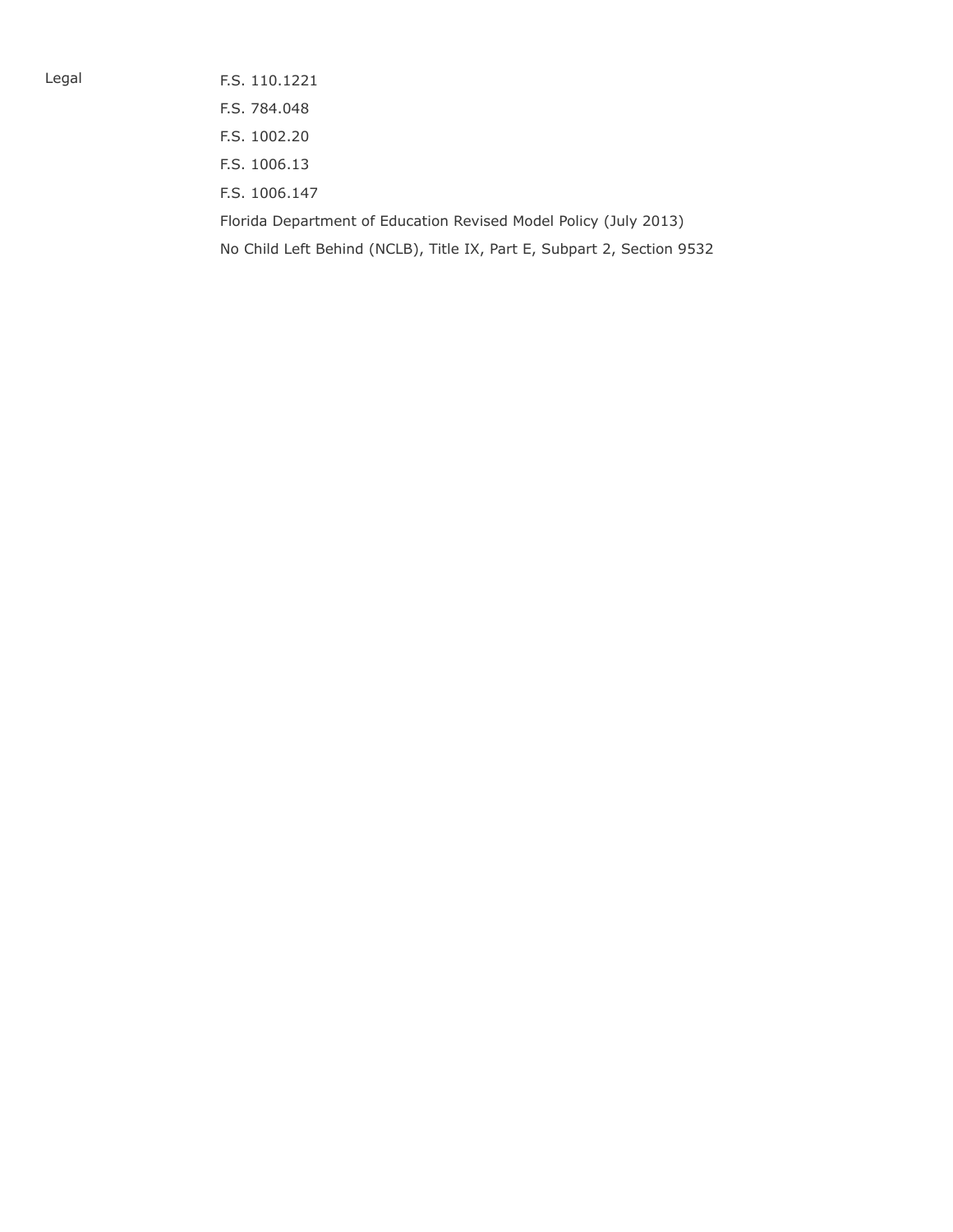

Book **Policy Manual** Section 2000 Program

Title NONDISCRIMINATION ON THE BASIS OF SEX IN EDUCATION PROGRAMS AND ACTIVITIES

Code po2266

Status Active

Adopted July 27, 2021

# 2266 – **NONDISCRIMINATION ON THE BASIS OF SEX IN EDUCATION PROGRAMS AND ACTIVITIES**

# **Introduction**

The Board does not discriminate on the basis of sex (including sexual orientation or gender identity), in its education programs or activities, and is required by Title IX of the Education Amendments Act of 1972, and its implementing regulations, not to discriminate in such a manner. The requirement not to discriminate in its education program or activity extends to admission and employment. The Board is committed to maintaining an education and work environment that is free from discrimination based on sex, including sexual harassment.

The Board prohibits Sexual Harassment that occurs within its education programs and activities. When the District has actual knowledge of Sexual Harassment in its education program or activity against a person in the United States, it shall promptly respond in a manner that is not deliberately indifferent.

Pursuant to its Title IX obligations, the Board is committed to eliminating Sexual Harassment and will take appropriate action when an individual is determined responsible for violating this policy. Board employees, students, third-party vendors and contractors, guests, and other members of the District community who commit Sexual Harassment are subject to the full range of disciplinary sanctions set forth in this policy. The Board will provide persons who have experienced Sexual Harassment ongoing remedies as reasonably necessary to restore or preserve access to the District's education programs and activities.

# **Coverage**

This policy applies to Sexual Harassment that occurs within the District's education programs and activities and that is committed by a member of the District community or a Third Party.

This policy does not apply to Sexual Harassment that occurs off school grounds, in a private setting, and outside the scope of the District's education programs and activities; such Sexual Misconduct/Sexual Activity may be prohibited by the Student Code of Conduct if committed by a student, or by Board policies and administrative procedures, applicable State and/or Federal laws if committed by a Board employee.

Consistent with the U.S. Department of Education's implementing regulations for Title IX, this policy does not apply to Sexual Harassment that occurs outside the geographic boundaries of the United States, even if the Sexual Harassment occurs in the District's education programs or activities. Sexual Harassment that occurs outside the geographic boundaries of the United States is governed by the Student Code of Conduct if committed by a student, or by Board policies and administrative procedures, applicable State and/or Federal laws if committed by a Board employee.

# **Definitions**

Words used in this policy shall have those meanings defined herein; words not defined herein shall be construed according to their plain and ordinary meanings.

**Sexual Harassment:** "Sexual Harassment" means conduct on the basis of sex that satisfies one or more of the following: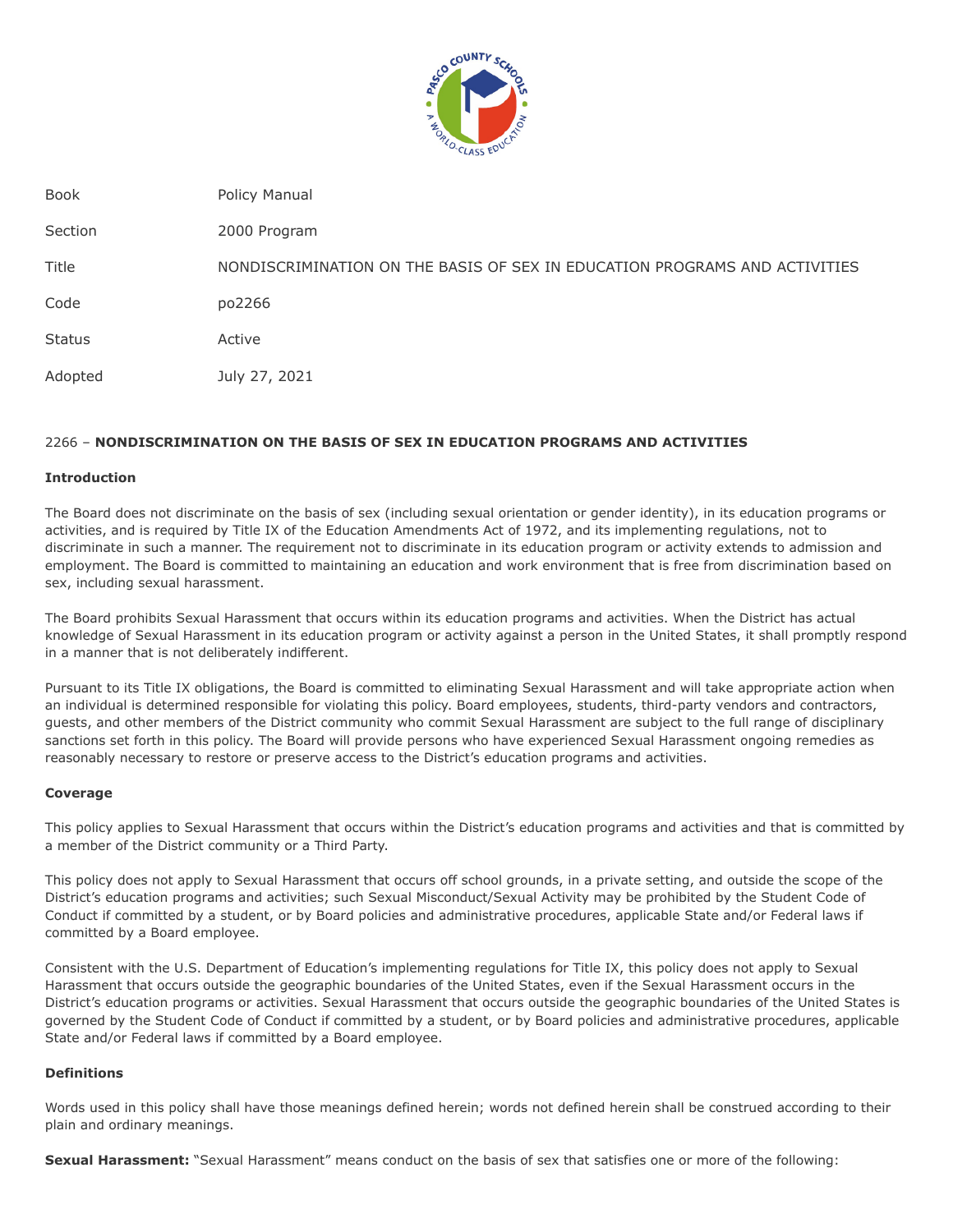- A. A Board employee conditioning the provision of an aid, benefit, or service of the District on an individual's participation in unwelcome sexual conduct (often called "*quid pro quo*" harassment);
- B. Unwelcome conduct determined by a reasonable person to be so severe, pervasive, *and* objectively offensive that it effectively denies a person equal access to the District's education program or activity; or
- C. "Sexual assault" as defined in 20 U.S.C. 1092(f)(6)A(v), or "dating violence" as defined in 34 U.S.C. 12291(a)(10), "domestic violence" as defined in 34 U.S.C. 12291(a)(8), or "stalking" as defined in 34 U.S.C. 12291(a)(30).

"Sexual assault" means any sexual act directed against another person, without the consent of the victim, including instances where the victim is incapable of giving consent. Sexual assault includes rape, sodomy, sexual assault with an object, fondling, incest, and statutory rape.

- 1. *Rape* is the carnal knowledge of a person (i.e., penetration, no matter how slight, of the genital or anal opening of a person), without the consent of the victim, including instances where the victim is incapable of giving consent because of age or because of temporary or permanent mental or physical incapacity.
- 2. *Sodomy* is oral or anal sexual intercourse with another person, without the consent of the victim, including instances where the victim is incapable of giving consent because of age or because of temporary or permanent mental or physical incapacity.
- 3. *Sexual Assault with an Object* is using an object or instrument to unlawfully penetrate, however slightly, the genital or anal opening of the body of another person, without the consent of the victim, including instances where the victim is incapable of giving consent because of age or because of temporary or permanent mental or physical incapacity. An "object" or "instrument" is anything used by the offender other than the offender's genitalia.
- 4. *Fondling* is the touching of the private body parts of another person for the purpose of sexual gratification, without the consent of the victim, including instances where the victim is incapable of giving consent because of age or because of temporary or permanent mental or physical incapacity.
- 5. *Incest* is sexual intercourse between persons who are related to each other within the degrees wherein marriage is prohibited by State law.
- 6. *Statutory Rape* is sexual intercourse with a person who is under the statutory age of consent as defined by State law.
- 7. *Consent* refers to words or actions that a reasonable person would understand as agreement to engage in the sexual conduct at issue. A person may be incapable of giving consent because of age or because of temporary or permanent mental or physical incapacity. A person who is incapacitated is not capable of giving consent.
- 8. *Incapacitated* refers to the state where a person does not understand and/or appreciate the nature or fact of sexual activity due to the effect of drugs or alcohol consumption, medical condition, disability, or due to a state of unconsciousness or sleep.
- D. "Domestic violence" includes felony or misdemeanor crimes of violence committed by:
	- 1. a current or former spouse or intimate partner of the victim;
	- 2. a person with whom the victim shares a child in common;
	- 3. a person who is cohabitating with or has cohabitated with the victim as a spouse or intimate partner;
	- 4. a person similarly situated to a spouse of the victim under the domestic or family violence laws of the jurisdiction in which the crime occurred; or
	- 5. any other person against an adult or youth victim who is protected from that person's acts under the domestic or family violence laws of the jurisdiction in which the crime occurred.
- E. "Dating violence" means violence committed by a person who is or has been in a social relationship of a romantic or intimate nature with the victim. The existence of such a relationship shall be determined based on consideration of the length of the relationship, the type of relationship, and the frequency of interaction between the persons involved in the relationship.
- F. "Stalking" means engaging in a course of conduct directed at a specific person that would cause a reasonable person to (1) fear for the person's safety or the safety of others; or (2) suffer substantial emotional distress.

**Complainant:** "Complainant" means an individual who is alleged to be the victim of conduct that could constitute Sexual Harassment.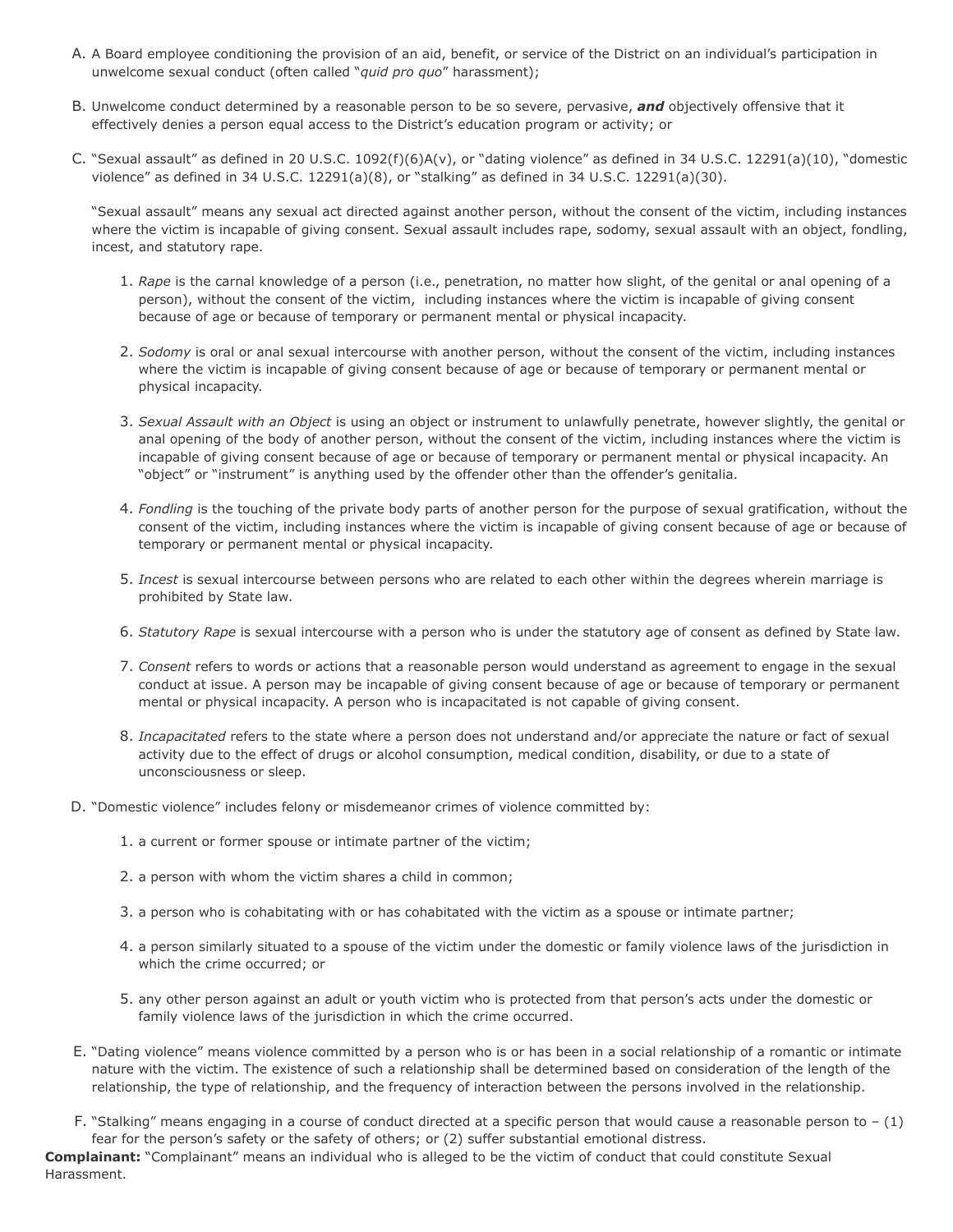**Respondent:** "Respondent" means an individual who has been reported to be the perpetrator of conduct that could constitute Sexual Harassment.

**Formal Complaint:** "Formal Complaint" means a document filed by a Complainant or signed by the Title IX Coordinator alleging Sexual Harassment against a Respondent and requesting that the District investigate the allegation(s) of Sexual Harassment. At the time of filing a Formal Complaint with the District, a Complainant must be participating in or attempting to participate in the District's education program or activity. A "document filed by a complainant'' means a document or electronic submission (such as by electronic mail or through an online portal that the Board provides for this purpose) that contains the Complainant's physical or digital signature, or otherwise indicates that the Complainant is the person filing the Formal Complaint. Where the Title IX Coordinator signs a Formal Complaint, the Title IX Coordinator is not a Complainant or a party to the Formal Complaint and must not have a conflict of interest or bias for or against complainants or respondents generally or an individual complainant or respondent.

**Actual Knowledge:** "Actual knowledge" means notice of Sexual Harassment or allegations of Sexual Harassment to the District's Title IX Coordinator, or any District official who has authority to institute corrective measures on behalf of the Board, or any Board employee. The mere ability or obligation to report Sexual Harassment or to inform a student about how to report Sexual Harassment, or having been trained to do so, does not qualify an individual as one who has the authority to institute corrective measures on behalf of the District. "Notice" includes, but is not limited to, a report of Sexual Harassment to the Title IX Coordinator. This standard is not met when the only District official with actual knowledge is the Respondent.

**Supportive Measures:** "Supportive measures" means non-disciplinary, non-punitive individualized services offered as appropriate, as reasonably available, and without fee or charge to the Complainant or the Respondent before or after the filing of a Formal Complaint or where no Formal Complaint has been filed. Such measures are designed to restore or preserve equal access to the District's education program or activity without unreasonably burdening the other party, including measures designed to protect the safety of all parties or the District's educational environment or deter Sexual Harassment. Supportive measures may include counseling, extensions of deadlines or other course-related adjustments, modifications of work or class schedules, school/campus escort services, mutual restrictions of contact between the parties, changes in work locations), leaves of absence, increased security and monitoring of certain areas of the campus (including school buildings and facilities), referral to Employee Assistance Program, and other similar measures.

**Education Program or Activity:** "Education program or activity" refers to all operations of the District, including but not limited to in-person and online educational instruction, employment, extracurricular activities, athletics, performances, and community engagement and outreach programs. The term applies to all activity that occurs on school grounds or on other property owned or occupied by the Board. It also includes locations, events, and circumstances that take place off-school property/grounds over which the Board exercises substantial control over both the Respondent and the context in which the Sexual Harassment occurs.

**District community:** "District community" refers to students and Board employees (i.e., administrators, and professional and classified staff), as well as Board members, agents, volunteers, contractors, or other persons subject to the control and supervision of the Board.

**Third Parties:** "Third Parties" include, but are not limited to, guests and/or visitors on District property (e.g., visiting speakers, participants on opposing athletic teams, parents), vendors doing business with or seeking to do business with the Board, and other individuals who come in contact with members of the District community at school-related events/activities (whether on or off District property).

**Inculpatory Evidence:** "Inculpatory evidence" is evidence that tends to establish a Respondent's responsibility for alleged Sexual Harassment.

**Exculpatory Evidence:** "Exculpatory evidence" is evidence that tends to clear or excuse a Respondent from allegations of Sexual Harassment.

**Day(s):** Unless expressly stated otherwise, the term "day" or "days" as used in this policy means business day(s) (i.e., a day(s) that the Board office is open for normal operating hours, Monday – Friday, excluding State-recognized holidays),

**Eligible Student:** "Eligible Student" means a student who has reached eighteen (18) years of age or is attending an institution of postsecondary education.

# **Title IX Coordinator(s)**

The Board designates and authorizes the following individual(s) to oversee and coordinate its efforts to comply with Title IX and its implementing regulations:

Sheila Blue, Equity Manager 7227 Land O'Lakes Blvd. Land O'Lakes, Florida 34638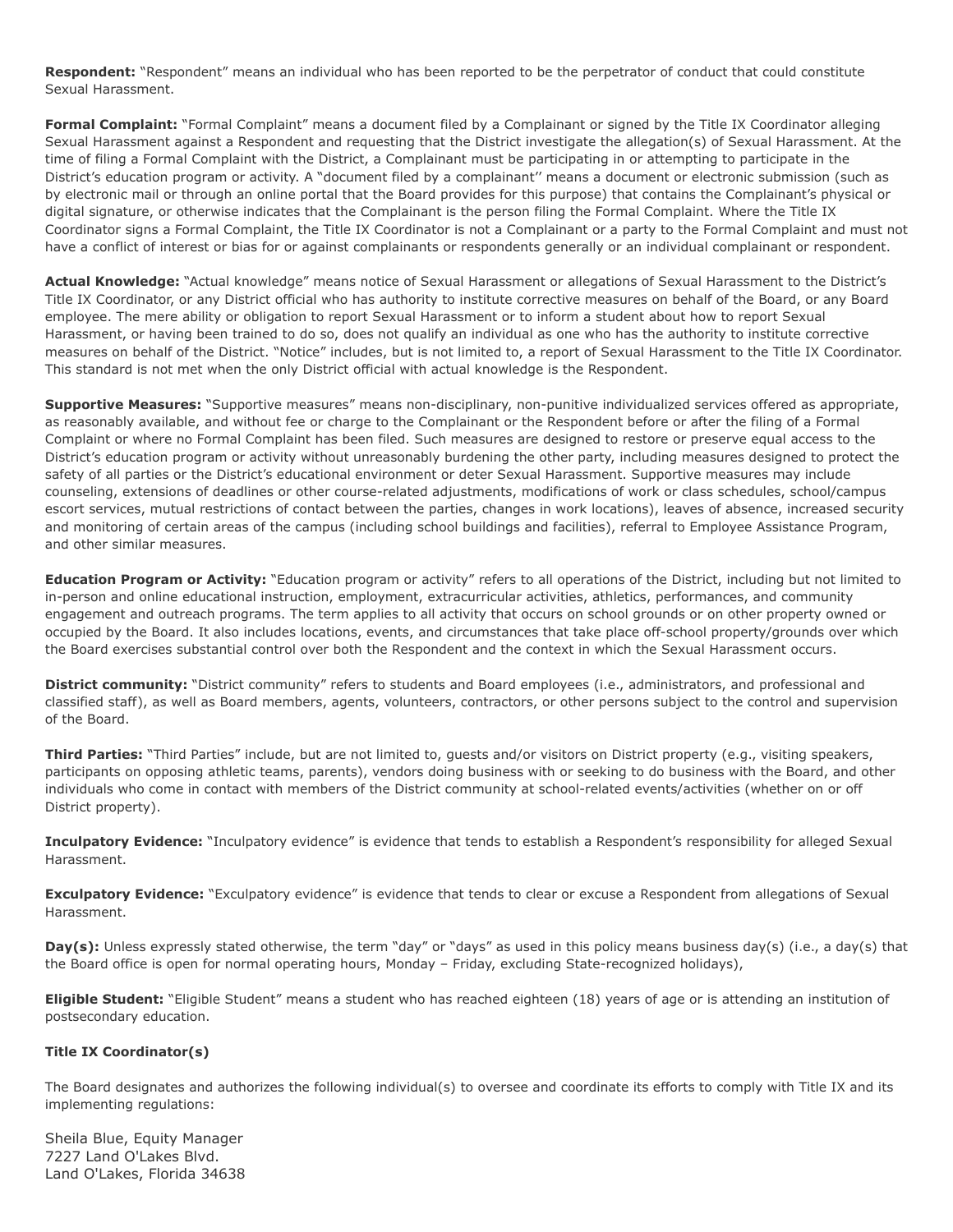813-794-2679 sblue@pasco.k12.fl.us

The name, title, and contact information of this individual will be published annually on the District's website.

The names, titles, and/or contact information of the persons presently serving as Compliance Officers may change from time to time, and such changes shall be deemed technical corrections within the meaning of Bylaw 0131.1 and shall be made pursuant to that bylaw.

The Title IX Coordinator shall report directly to the Superintendent except when the Superintendent is a Respondent. In such matters, the Title IX Coordinator shall report directly to the Board Attorney. Questions about this policy should be directed to the Title IX Coordinator.

The Superintendent shall notify applicants for admission and employment, students, parents or legal guardians of elementary and secondary school students, Board employees, and all unions or professional organizations holding collective bargaining or professional agreements with the Board of the following information:

The School Board of Pasco County, Florida does not discriminate on the basis of sex in its education program or activity, and is required by Title IX and its implementing regulations not to discriminate in such a manner. The requirement not to discriminate in its education program or activity extends to admission and employment. The District's Title IX Coordinator is:

Sheila Blue, Equity Manager 7227 Land O'Lakes Blvd. Land O'Lakes, Florida 34638 813-794-2679 sblue@pasco.k12.fl.us

Any inquiries about the application of Title IX and its implementing regulations to the District may be referred to the Title IX Coordinator(s), the Assistant Secretary for the U.S. Department of Education's Office for Civil Rights, or both.

The Board has adopted a Title IX grievance process that provides for the prompt and equitable resolution of student and employee complaints alleging any action that is prohibited by Title IX and/or its implementing regulations. The grievance process specifically addresses how to report or file a complaint of sex discrimination, how to report or file a formal complaint of Sexual Harassment, and how the District will respond.

The Superintendent shall also prominently display the Title IX Coordinator's contact information – including name(s) and/or title(s), phone number(s), office address(es), and e-mail address(es) – and this policy on the District's website and in each handbook or catalog that the Board makes available to applicants for admission and employment, students, parents or legal guardians of elementary and secondary school students, Board employees, and all unions or professional organizations holding collective bargaining or professional agreements.

## **Title IX Grievance Process**

The Board is committed to promptly and equitably resolving student and employee complaints alleging Sexual Harassment. The District's response to allegations of Sexual Harassment will treat Complainants and Respondents equitably, including providing supportive measures to the Complainant and Respondent, as appropriate, and following this Grievance Process before imposition of any disciplinary sanctions or other actions, other than supportive measures, against the Respondent.

The Title IX Coordinator(s), along with any investigator(s), decision-maker(s), or any person(s) designated to facilitate an informal resolution process, shall not have a conflict of interest or bias for or against Complainants or Respondents generally or an individual Complainant or Respondent.

If a determination of responsibility for Sexual Harassment is made against the Respondent, the Board will provide remedies to the Complainant. The remedies will be designed to restore or preserve equal access to the District's education program or activity. Potential remedies include, but are not limited to, individualized services that constitute supportive measures. Remedies may also be disciplinary or punitive in nature and may burden the Respondent.

## **Report of Sexual Discrimination/Harassment**

Any person may report sex discrimination, including Sexual Harassment (whether or not the person reporting is the person alleged to be the victim of conduct that could constitute sex discrimination or Sexual Harassment), in person, by mail, by telephone, or by electronic mail, using the Title IX Coordinator's(s') contact information listed above, or by any other means that results in the Title IX Coordinator receiving the person's oral or written report. Reports may be made at any time (including during non-business hours), by using the telephone number or electronic mail address, or by mail to the office address, listed for the Title IX Coordinator.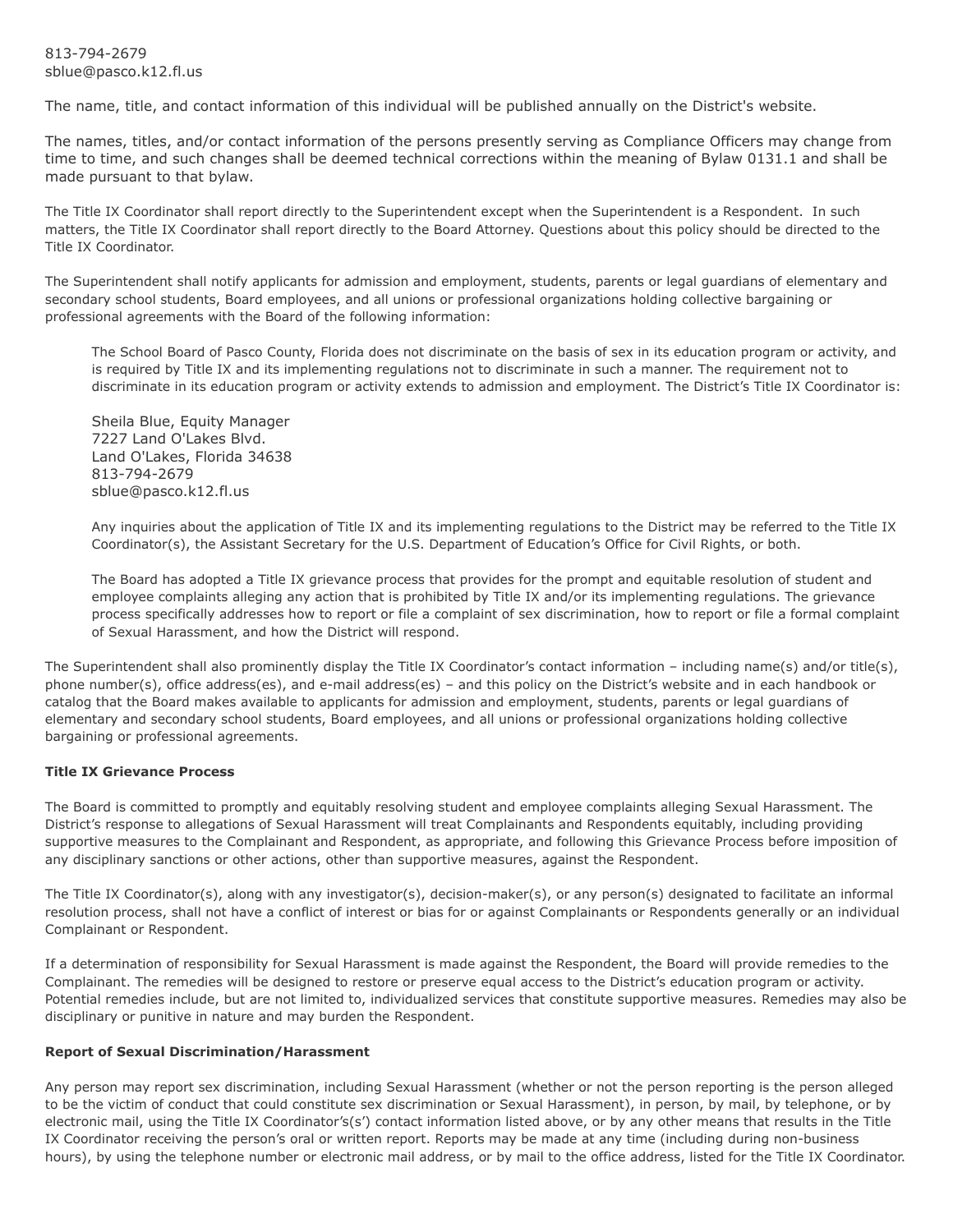Students, Board members, and Board employees are required, and other members of the District community, and Third Parties) are encouraged, to report allegations of sex discrimination or Sexual Harassment promptly to the/a Title IX Coordinator or to any Board employee, who will in turn notify the/a Title IX Coordinator. Reports can be made orally or in writing and should be as specific as possible. The person making the report should, to the extent known, identify the alleged victim(s), perpetrator(s), and witness(es), and describe in detail what occurred, including date(s), time(s), and location(s).

If a report involves allegations of Sexual Harassment by or involving the Title IX Coordinator, the person making the report should submit it to the Superintendent, or another Board employee who, in turn, will notify the Superintendent of the report. The Superintendent will then serve in place of the Title IX Coordinator for purposes of addressing that report of Sexual Harassment.

The Board does business with various vendors, contractors, and other third parties who are not students or employees of the Board. Notwithstanding any rights that a given vendor, contractor, or third-party Respondent may have under this policy, the Board retains the right to limit any vendor's, contractor's, or third-party's access to school grounds for any reason. The Board further retains all rights it enjoys by contract or law to terminate its relationship with any vendor, contractor, or third party irrespective of any process or outcome under this policy.

A person may file criminal charges simultaneously with filing a Formal Complaint. A person does not need to wait until the Title IX investigation is completed before filing a criminal complaint. Likewise, questions or complaints relating to Title IX may be filed with the U.S. Department of Education's Office for Civil Rights at any time.

Any allegations of Sexual Misconduct/Sexual Activity not involving Sexual Harassment will be addressed through the procedures outlined in Board policies and/or administrative procedures, the applicable Student Code of Conduct, applicable collective bargaining agreement, and/or Employee/Administrator Handbook.

Because the Board is considered to have actual knowledge of Sexual Harassment or allegations of Sexual Harassment if any Board employee has such knowledge, and because the Board must take specific actions when it has notice of Sexual Harassment or allegations of Sexual Harassment, a Board employee who has independent knowledge of or receives a report involving allegations of sex discrimination and/or Sexual Harassment must notify the/a Title IX Coordinator within two (2) days of learning the information or receiving the report. The Board employee must also comply with mandatory reporting responsibilities regarding suspected abuse, abandonment, or neglect of a child pursuant to F.S. 39.201 and Policy 8462 – Student Abuse, Abandonment, and Neglect, if applicable. If the Board employee's knowledge is based on another individual bringing the information to the Board employee's attention and the reporting individual submitted a written complaint to the Board employee, the Board employee must provide the written complaint to the Title IX Coordinator.

If a Board employee fails to report an incident of Sexual Harassment of which the Board employee is aware, the Board employee may be subject to disciplinary action, up to and including termination.

When a report of Sexual Harassment is made, the Title IX Coordinator shall promptly contact the Complainant (including the parent/guardian if the Complainant is under eighteen (18) years of age or under guardianship) to discuss the availability of supportive measures, consider the Complainant's wishes with respect to supportive measures, inform the Complainant of the availability of supportive measures with or without the filing of a Formal Complaint, and explain to the Complainant the process for filing a Formal Complaint. The Title IX Coordinator is responsible for coordinating the effective implementation of supportive measures. Any supportive measures provided to the Complainant or Respondent shall be maintained as confidential, to the extent that maintaining such confidentiality will not impair the ability of the District to provide the supportive measures.

**Emergency Removal:** Subject to limitations and/or procedures imposed by State and/or Federal law, the District may remove a student Respondent from its education program or activity on an emergency basis after conducting an individualized safety and risk analysis. The purposes of the individualized safety and risk analysis is to determine whether the student Respondent poses an immediate threat to the physical health or safety of any student or other individual arising from the allegations of Sexual Harassment that justifies removal. If the Superintendent determines the student Respondent poses such a threat, it will so notify the student Respondent and the student Respondent will have an opportunity to challenge the decision immediately following the removal. See Policy 5610 – Removal, Out-of-School Suspension, Disciplinary Placement, and Expulsion of Students, Policy 5610.01 – Emergency Removal of Students, and Policy 5611 – Due Process Rights.

If the Respondent is a non-student employee, the District may place the Respondent on administrative leave during the pendency of the grievance process.

For all other Respondents, including other members of the District community and Third Parties, the Board retains broad discretion to prohibit such persons from entering onto its school grounds and other properties at any time and for any reason, whether after receiving a report of Sexual Harassment or otherwise.

## **Formal Complaint of Sexual Harassment**

A Formal Complaint may be filed with the Title IX Coordinator in person, by mail, or by electronic mail, by using the contact information set forth above. If a Formal Complaint involves allegations of Sexual Harassment by or involving the Title IX Coordinator,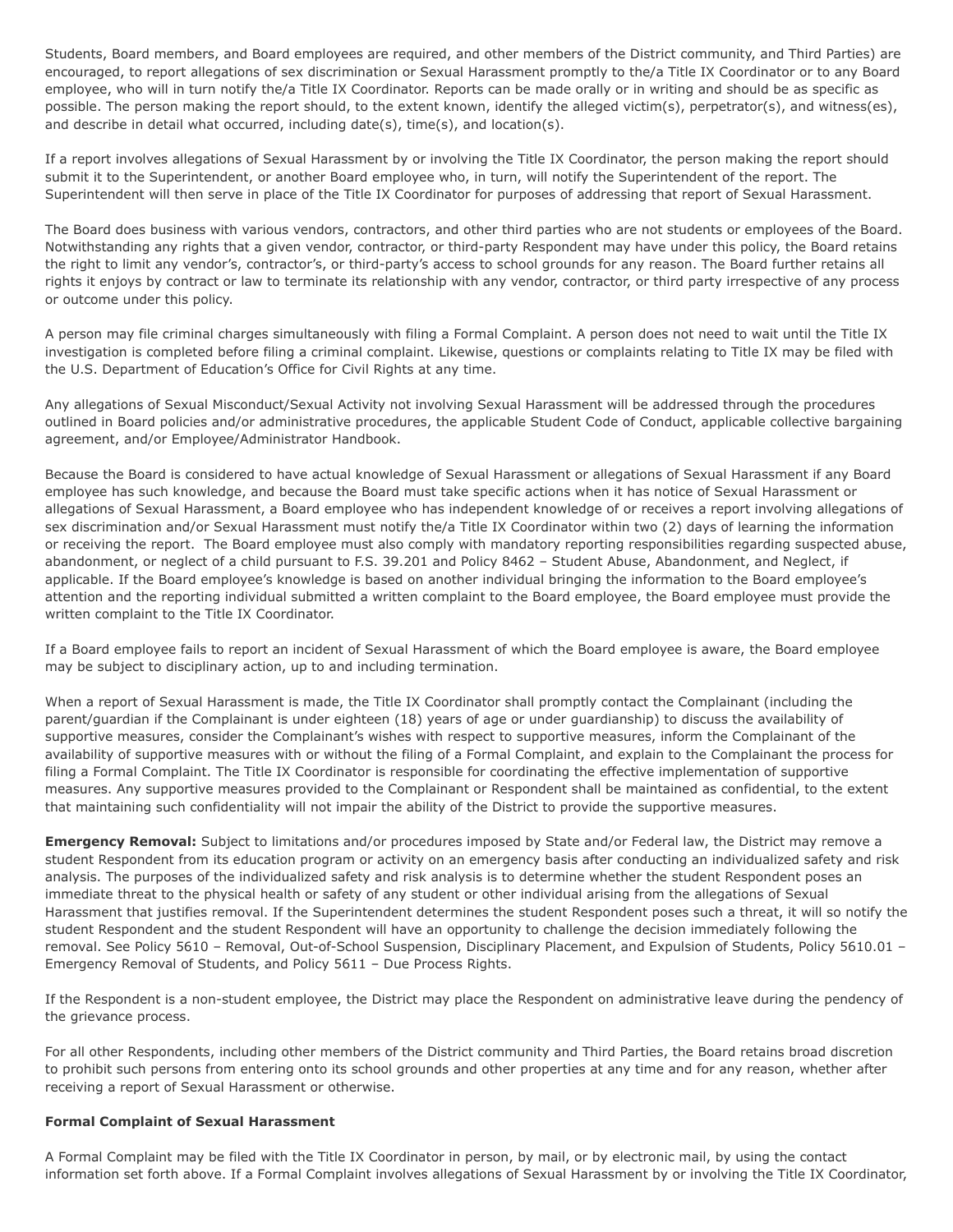the Complainant should submit the Formal Complaint to the Superintendent, who will designate another person to serve in place of the Title IX Coordinator for the limited purpose of implementing the grievance process with respect to that Formal Complaint.

When the Title IX Coordinator receives a Formal Complaint or signs a Formal Complaint, the District will follow its Grievance Process, as set forth herein. Specifically, the District will undertake an objective evaluation of all relevant evidence – including both inculpatory and exculpatory evidence – and provide that credibility determinations will not be based on a person's status as a Complainant, Respondent, or witness.

It is a violation of this policy for a Complainant(s), Respondent(s), and/or witness(es) to knowingly making false statements or knowingly submitting false information during the grievance process, including intentionally making a false report of Sexual Harassment or submitting a false Formal Complaint. The Board will not tolerate such conduct, which is a violation of the Student Code of Conduct.

The Respondent is presumed not responsible for the alleged conduct until a determination regarding responsibility is made at the conclusion of the grievance process.

## **Timeline**

The District will seek to conclude the grievance process, including resolving any appeals, within sixty (60) days of receipt of the Formal Complaint.

If the Title IX Coordinator offers informal resolution processes, the informal resolution processes may not be used by the Complainant or Respondent to unduly delay the investigation and determination of responsibility. The timeline, however, may be subject to a temporary delay of the grievance process or a limited extension for good cause with written notice to the Complainant and the Respondent of the delay or extension and the reasons for the action. Good cause may include considerations such as the absence of a party, a party's advisor, or a witness; concurrent law enforcement activity; and the need for language assistance or an accommodation of disabilities.

Upon receipt of a Formal Complaint, the Title IX Coordinator will provide written notice of the following to the parties who are known:

A. Notice of the Board's grievance process, including any informal resolution processes;

- B. Notice of the allegations of misconduct that potentially constitutes Sexual Harassment as defined in this policy, including sufficient details known at the time and with sufficient time to prepare a response before any initial interview. Sufficient details include the identities of the parties involved in the incident, if known, the conduct allegedly constituting Sexual Harassment, and the date and location of the alleged incident, if known. The written notice must:
	- 1. include a statement that the Respondent is presumed not responsible for the alleged conduct and that a determination regarding responsibility will be made at the conclusion of the grievance process;
	- 2. inform the parties that they may have an advisor of their choice, who may be, but is not required to be, an attorney, and may inspect and review evidence.
	- 3. inform the parties of any provision in the Student Code of Conduct and this policy that prohibits knowingly making false statements or knowingly submitting false information during the grievance process.

If, during the course of the investigation, the investigator becomes aware of allegations about the Complainant or Respondent that are not included in the original notice provided to the parties, the investigator will notify the Title IX Coordinator and the Title IX Coordinator will decide whether the investigator should investigate the additional allegations; if the Title IX Coordinator decides to include the new allegations as part of the investigation, the Title IX Coordinator will provide notice of the additional allegations to the parties whose identities are known.

## **Dismissal of a Formal Complaint**

The District shall investigate the allegations in a Formal Complaint, *unless* the conduct alleged in the Formal Complaint: A. would not constitute Sexual Harassment (as defined in this policy) even if proved;

- B. did not occur in the District's education program or activity; or
- C. did not occur against a person in the United States.

If one of the preceding circumstances exist, the Title IX Coordinator *shall* dismiss the Formal Complaint. If the Title IX Coordinator dismisses the Formal Complaint due to one of the preceding reasons, the District may still investigate and take action with respect to such alleged misconduct pursuant to another provision of an applicable code of conduct or Board policy.

The Title IX Coordinator *may* dismiss a Formal Complaint, or any allegations therein, if at any time during the investigation: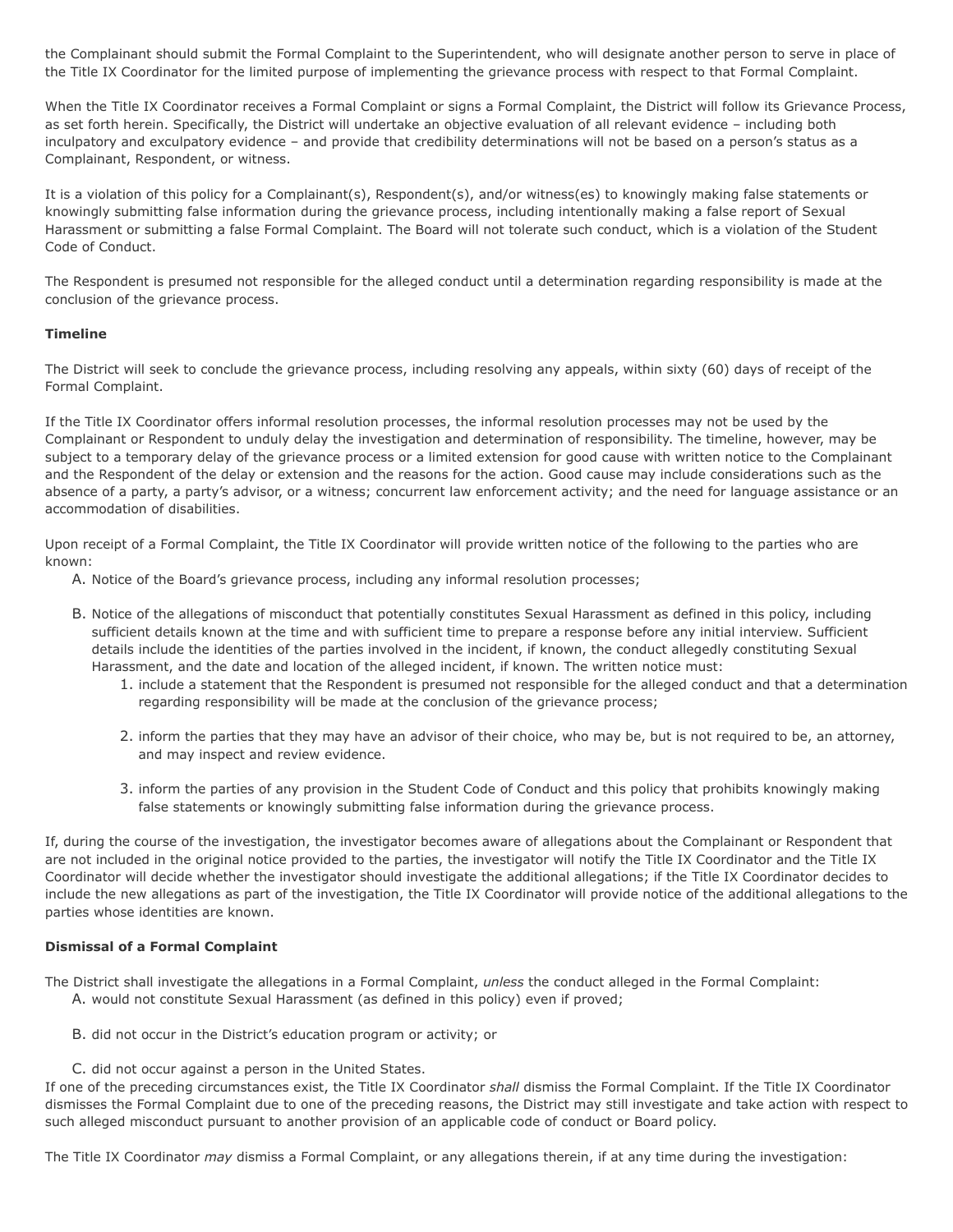- A. a Complainant notifies the Title IX Coordinator in writing that the Complainant would like to withdraw the Formal Complaint or any allegations therein;
- B. the Respondent is no longer enrolled in the District or employed by the Board; or
- C. specific circumstances prevent the District from gathering evidence sufficient to reach a determination as to the Formal Complaint or allegations therein.

If the Title IX Coordinator dismisses a Formal Complaint or allegations therein, the Title IX Coordinator must promptly send written notice of the dismissal and the reason(s) therefor simultaneously to the parties.

## **Consolidation of Formal Complaints**

The Title IX Coordinator may consolidate Formal Complaints as to allegations of Sexual Harassment against more than one Respondent, or by more than one Complainant against one or more Respondents, or by one party against the other party, where the allegations of Sexual Harassment arise out of the same facts or circumstances.

Where a grievance process involves more than one Complainant or more than one Respondent, references in this policy to the singular "party," "Complainant," or "Respondent" include the plural, as applicable.

# **Informal Resolution Process**

Under no circumstances shall a Complainant be required as a condition of enrollment or continuing enrollment, or employment or continuing employment, or enjoyment of any other right, to waive any right to an investigation and adjudication of a Formal Complaint of Sexual Harassment. Similarly, no party shall be required to participate in an informal resolution process.

If a Formal Complaint is filed, the Title IX Coordinator may offer to the parties an informal resolution process. If the parties mutually agree to participate in the informal resolution process, the Title IX Coordinator shall designate a trained individual to facilitate an informal resolution process, such as mediation, that does not involve a full investigation and adjudication. The informal resolution process may be used at any time prior to the decision-maker(s) reaching a determination regarding responsibility.

If the Title IX Coordinator is going to propose an informal resolution process, the Title IX Coordinator shall provide to the parties a written notice disclosing:

- A. the allegations;
- B. the requirements of the informal resolution process including the circumstances under which it precludes the parties from resuming a Formal Complaint arising from the same allegations; and
- C. any consequences resulting from participating in the informal resolution process, including the records that will be maintained or could be shared.

Any time prior to agreeing to a resolution, any party has the right to withdraw from the informal resolution process and resume the grievance process with respect to the Formal Complaint.

Before commencing the informal resolution process, the Title IX Coordinator shall obtain from the parties their voluntary, written consent to the informal resolution process.

During the pendency of the informal resolution process, the investigation and adjudication processes that would otherwise occur have stayed and all related deadlines are suspended.

The informal resolution process is not available to resolve allegations that a Board employee, another adult member of the District community, or Third Party sexually harassed a student.

The informal resolution process is not available to resolve allegations involving a sexual assault involving a student Complainant and a student Respondent.

## **Investigation of a Formal Complaint of Sexual Harassment**

In conducting the investigation of a Formal Complaint and throughout the grievance process, the burden of proof and the burden of gathering evidence sufficient to reach a determination regarding responsibility is on the District, not the parties.

In making the determination of responsibility, the decision-maker(s) is(are) directed to use the preponderance of the evidence standard. The decision-maker(s) is charged with considering the totality of all available evidence, from all relevant sources.

The District is not permitted to access, consider, disclose, or otherwise use a party's records that are made or maintained by a physician, psychiatrist, psychologist, or other recognized professional or paraprofessional acting in the professional's or paraprofessional's capacity, or assisting in that capacity, and which are made and maintained in connection with the provision of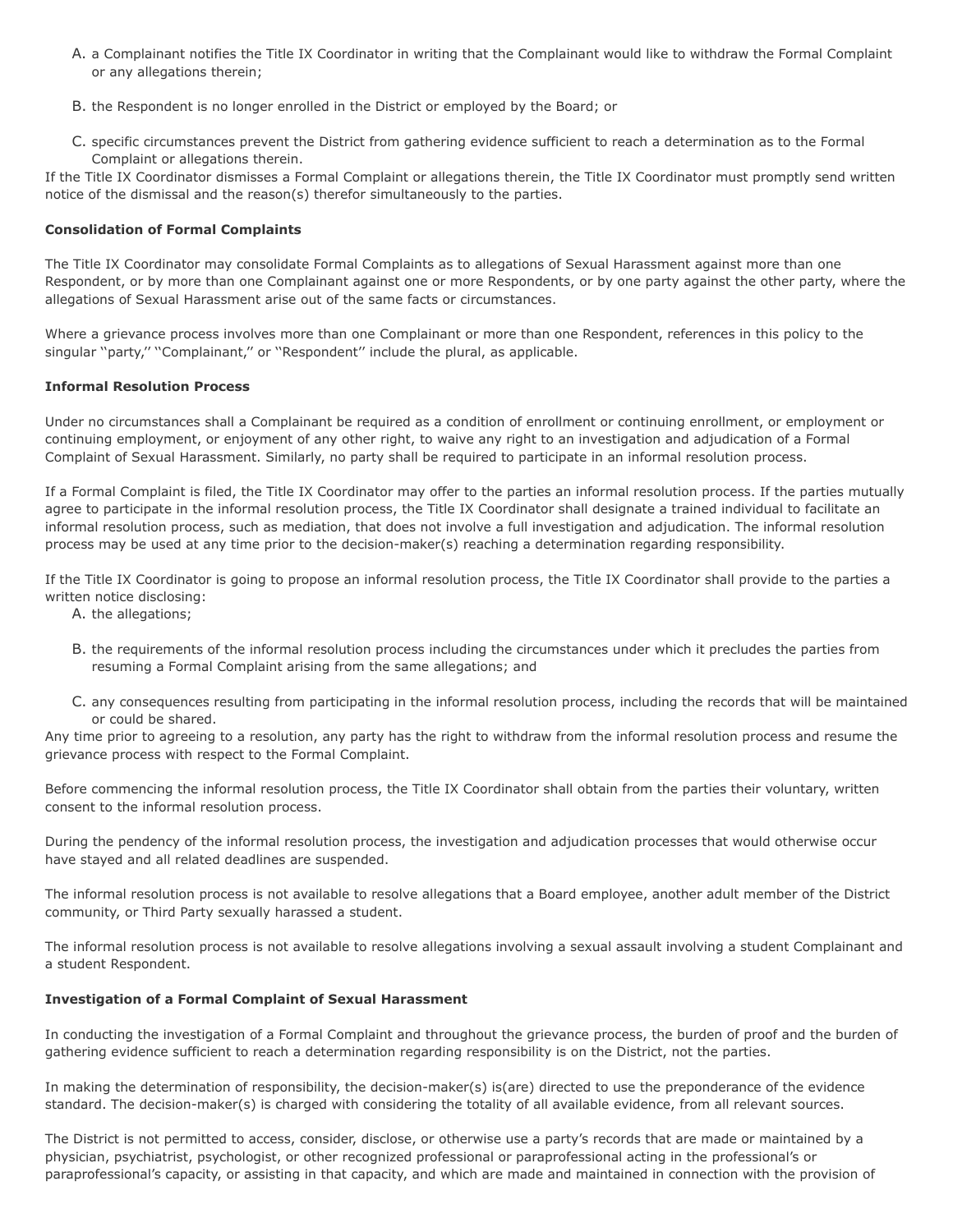treatment to the party, unless the party provides the District with voluntary, written consent to do so; if a student party is not an Eligible Student, the District must obtain the voluntary, written consent of a parent.

Similarly, the investigator(s) and decision-maker(s) may not require, allow, rely upon or otherwise use questions or evidence that constitute, or seek disclosure of, information protected under a legally recognized privilege, unless the person holding such privilege has waived the privilege in writing.

As part of the investigation, the parties have the right to:

A. present witnesses, including fact and expert witnesses, and other inculpatory and exculpatory evidence; and

B. have others present during any grievance proceeding, including the opportunity to be accompanied to any related meeting or proceeding by the advisor of their choice, who may be, but is not required to be, an attorney. The District may not limit the choice or presence of an advisor for either the Complainant or Respondent in any meeting or grievance proceeding.

Board Policy 2461 – Recording of IEP Team Meetings controls whether a person is allowed to audio record or video record any meeting or grievance proceeding.

Neither party shall be restricted in their ability to discuss the allegations under investigation or to gather and present relevant evidence.

The District will provide to a party whose participation is invited or expected written notice of the date, time, location, participants, and purpose of all investigative interviews, or other meetings, with sufficient time for the party to prepare to participate.

Both parties shall have an equal opportunity to inspect and review any evidence obtained as part of the investigation that is directly related to the allegations raised in the Formal Complaint, including the evidence upon which the District does not intend to rely in reaching a determination regarding responsibility and inculpatory or exculpatory evidence whether obtained from a party or other source, so that each party can meaningfully respond to the evidence prior to the conclusion of the investigation.

Prior to completion of the investigative report, Title IX Coordinator will send to each party and the party's advisor, if any, the evidence subject to inspection and review in an electronic format or a hard copy, and the parties will have at least ten (10) calendar days to submit a written response, which the investigator will consider prior to completion of the investigative report.

At the conclusion of the investigation, the investigator shall create an investigative report that fairly summarizes relevant evidence and send the report to each party and the party's advisor, if any, for their review and written response. The investigator will send the investigative report in an electronic format or a hard copy, at least ten (10) calendar days prior to the decision-maker(s) issuing a determination regarding responsibility.

## **Determination of Responsibility**

The Title IX Coordinator shall appoint a decision-maker(s) to issue a determination of responsibility. The decision-maker(s) cannot be the same person(s) as the Title IX Coordinator(s) or the investigator(s).

After the investigator sends the investigative report to the parties and the decision-maker(s), and before the decision-maker(s) reaches a determination regarding responsibility, the decision-maker(s) will afford each party the opportunity to submit written, relevant questions that a party wants asked of any party or witness, provide each party with the answers, and allow for additional, limited follow-up questions from each party. The decision-maker(s) must explain to the party proposing the questions any decision to exclude a question as not relevant.

Questions and evidence about the Complainant's sexual predisposition or prior sexual behavior are not relevant, unless such questions and evidence about the Complainant's prior sexual behavior are offered to prove that someone other than the Respondent committed the conduct alleged by the Complainant, or if the questions and evidence concern specific incidents of the Complainant's prior sexual behavior with respect to the Respondent and are offered to prove consent.

**Determination regarding responsibility:** The decision-maker(s) will issue a written determination regarding responsibility. To reach this determination, the decision-maker(s) must apply the preponderance of the evidence standard.

The written determination will include the following content:

- A. Identification of the allegations potentially constituting Sexual Harassment pursuant to this policy;
- B. A description of the procedural steps taken from the receipt of the Formal Complaint through the determination, including any notifications to the parties, interviews with parties and witnesses, site visits, [and] methods used to gather other evidence;
- C. Findings of fact supporting the determination;
- D. Conclusions regarding the application of the applicable code of conduct to the facts;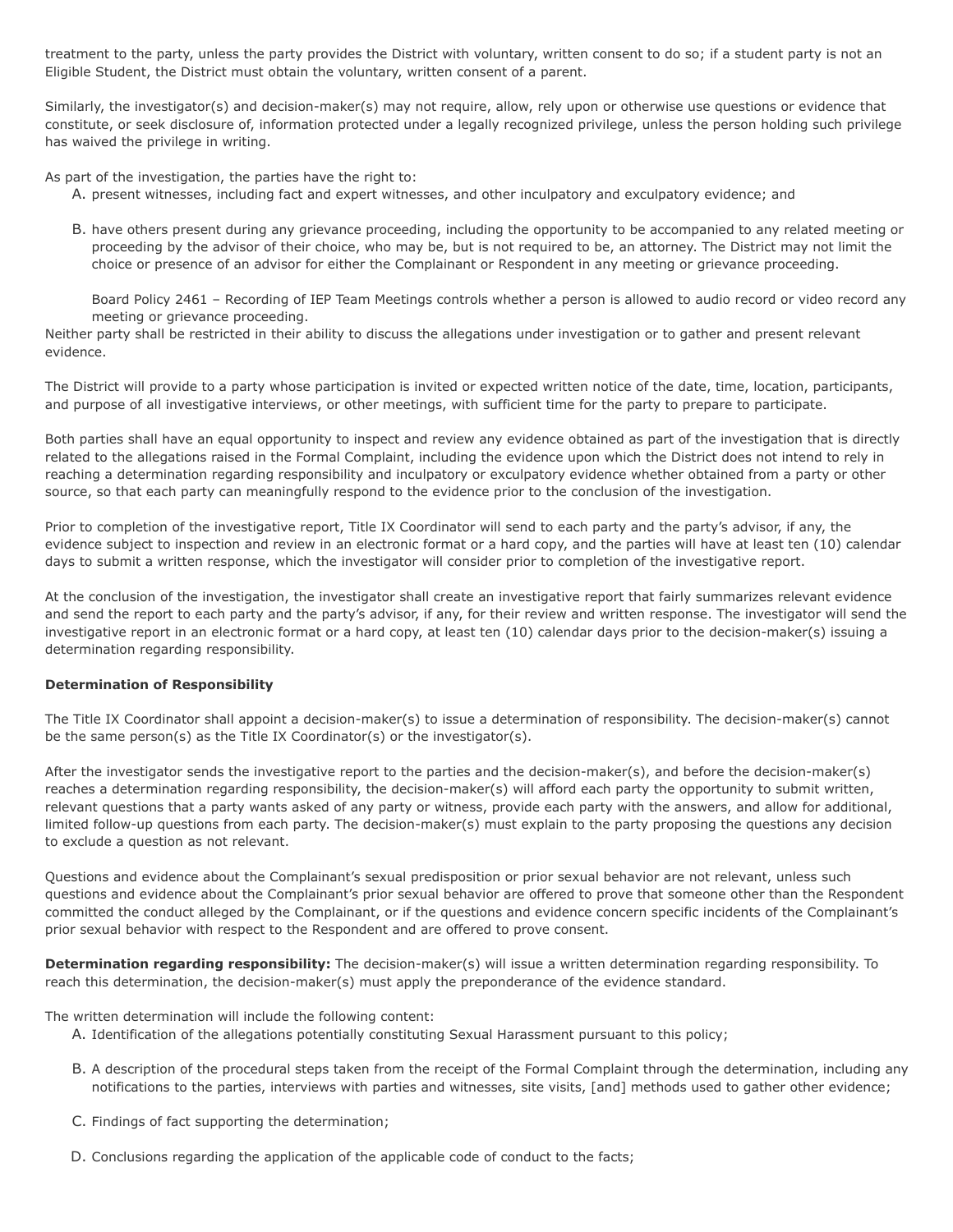E. A statement of, and rationale for, the result as to each allegation, including a determination regarding responsibility, any disciplinary sanctions the decision-maker(s) is recommending that the District impose on the Respondent(s), and whether remedies designed to restore or preserve equal access to the District's education program or activity should be provided by the District to the Complainant(s); and

F. The procedures and permissible bases for the Complainant(s) and Respondent(s) to appeal.

The following disciplinary sanctions/consequences may be imposed on a student Respondent who is determined responsible for violating this policy (i.e., engaging in Sexual Harassment):

- A. Informal Discipline
- B. Formal Discipline
	- 1. suspension of bus riding/transportation privileges;
	- 2. removal from co-curricular and/or extra-curricular activity(ies), including athletics;
	- 3. emergency removal;
	- 4. suspension for up to ten (10) school days;
	- 5. expulsion not to exceed the remainder of the term or school year and one (1) additional year of attendance;
	- 6. any other sanction authorized by the Student Code of Conduct.

If the decision-maker(s) determines the student Respondent is responsible for violating this policy (i.e., engaging in Sexual Harassment), the decision-maker(s) will recommend appropriate remedies, including disciplinary sanctions/consequences. The Title IX Coordinator will notify the Superintendent of the recommended remedies, so an authorized administrator can consider the recommendation(s) and implement an appropriate remedy(ies) in compliance with Policy 5600 – Student Discipline, Policy 5605 – Suspension/Expulsion of Disabled Students, Policy 5610 – Removal, Out-of-School Suspension, Disciplinary Placement, and Expulsion of Students, Policy 5601.01 – Emergency Removal of Students, Policy 5610.02 – In-School Discipline, Policy 5610.04 – Suspension of Bus Riding/Transportation Privileges, Policy 5610.05 – Participation in Extra-Curricular Activities, and Policy 5611 – Due Process Rights. Discipline of a student Respondent must comply with the applicable provisions of the Individuals with Disabilities Education Improvement Act (IDEA) and/or Section 504 of the Rehabilitation Act of 1972, and their respective implementing regulations.

The following disciplinary sanctions/consequences may be imposed on an employee Respondent who is determined responsible for violating this policy (i.e., engaging in Sexual Harassment):

A. oral or written warning;

- B. written reprimands;
- C. required counseling;
- D. required training or education;
- E. chance in assignment and/or demotion;
- F. suspension with pay;
- G. suspension without pay;
- H. termination, and any other sanctions deemed appropriate.

If the decision-maker(s) determines the employee Respondent is responsible for violating this policy (i.e., engaging in Sexual Harassment), the decision-maker(s) will recommend appropriate remedies, including disciplinary sanctions/consequences. The Title IX Coordinator will notify the Superintendent of the recommended remedies, so an authorized administrator can consider the recommendation(s) and implement an appropriate remedy(ies) in compliance with applicable due process procedures, whether statutory or contractual.

Discipline of an employee will be implemented in accordance with Federal and State law, Board policy, and applicable provisions of any relevant collective bargaining agreement.

The following disciplinary sanctions/consequences may be imposed on a non-student/non-employee member of the District community or Third Party who is determined responsible for violating this policy (i.e., engaging in Sexual Harassment):

A. oral or written warning;

B. suspension or termination/cancellation of the Board's contract with the third-party vendor or contractor;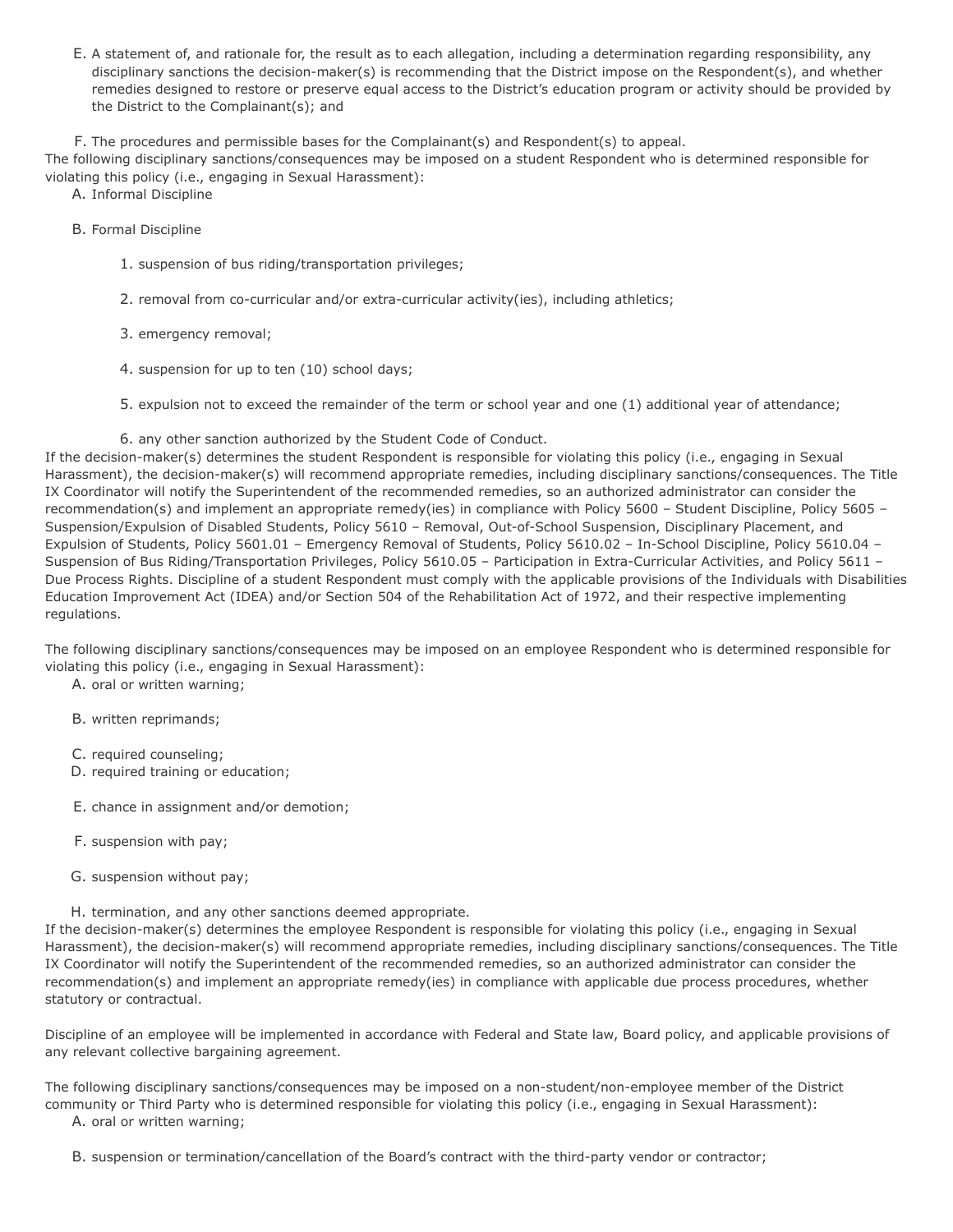C. mandatory monitoring of the third-party while on school property and/or while working/interacting with students;

D. restriction/prohibition on the third-party's ability to be on school property; and

E. any combination of the same.

If the decision-maker(s) determines the third-party Respondent is responsible for violating this policy (i.e., engaging in Sexual Harassment), the decision-maker(s) will recommend appropriate remedies, including imposition of sanctions. The Title IX Coordinator will notify the Superintendent of the recommended remedies, so appropriate action can be taken.

The decision-maker(s) will provide the written determination to the Title IX Coordinator who will provide the written determination to the parties simultaneously.

In ultimately, imposing a disciplinary sanction/consequence, the Superintendent (or the Board when the appointed Superintendent is the Respondent) will consider the severity of the incident, previous disciplinary violations (if any), and any mitigating circumstances. If the Respondent is an elected Superintendent or Member of the Board, the Board shall notify the appropriate Florida governmental authority(ies).

The District's resolution of a Formal Complaint ordinarily will not be impacted by the fact that criminal charges involving the same incident have been filed or that charges have been dismissed or reduced.

At any point in the grievance process, the Superintendent (or the Title IX Coordinator if the Superintendent is the Respondent) may involve local law enforcement and/or file criminal charges related to allegations of Sexual Harassment that involve a sexual assault.

The Title IX Coordinator is responsible for effective implementation of any remedies.

## **Appeal**

Both parties have the right to file an appeal from a determination regarding responsibility, or from the Title IX Coordinator's dismissal of a Formal Complaint or any allegations therein, on the following bases:

- A. Procedural irregularity that affected the outcome of the matter (e.g., material deviation from established procedures);
- B. New evidence that was not reasonably available at the time the determination regarding responsibility or dismissal was made, that could affect the outcome of the matter; and
- C. The Title IX Coordinator, investigator(s), or decision-maker(s) had a conflict of interest or bias for or against Complainants or Respondents generally or the individual Complainant(s) or Respondent(s) that affected the outcome of the matter. The Complainant(s) may not challenge the ultimate disciplinary sanction/consequence that is imposed.

Any party wishing to appeal the decision-maker(s)'s determination of responsibility, or the Title IX Coordinator's dismissal of a Formal Complaint or any allegations therein, must submit a written appeal to the Title IX Coordinator within five (5) days after receipt of the decision-maker(s)'s determination of responsibility or the Title IX Coordinator's dismissal of a Formal Complaint or any allegations therein.

Nothing herein shall prevent the Superintendent (or the Board when the appointed Superintendent is the Respondent) from implementing appropriate remedies; however, excluding disciplinary sanction, while the appeal is pending.

As to all appeals, the Title IX Coordinator will notify the other party in writing when an appeal is filed and implement appeal procedures equally for both parties.

The decision-maker(s) for the appeal shall not be the same person(s) as the decision-maker(s) that reached the determination regarding responsibility or dismissal, the investigator(s), or the Title IX Coordinator(s). The decision-maker(s) for the appeal shall not have a conflict of interest or bias for or against Complainants or Respondents generally or an individual Complainant(s) or Respondent(s) and shall receive the same training as required of other decision-makers.

Both parties shall have a reasonable, equal opportunity to submit a written statement in support of, or challenging, the outcome.

Specifically, the appealing party must submit with the notice of appeal a written statement challenging the determination of responsibility. The nonappealing party shall have up to five (5) days after receipt of the appealing party's written statement to submit his/her written statement in support of the determination of responsibility.

The decision-maker(s) for the appeal shall issue a written decision describing the result of the appeal and the rationale for the result. The original decision-makers(s') determination of responsibility will stand if the appeal request is not filed in a timely manner or the appealing party fails to show clear error and/or a compelling rationale for overturning or modifying the original determination. The written decision will be provided to the Title IX Coordinator who will provide it simultaneously to both parties. The written decision will be issued within five (5) days of when the parties' written statements were submitted.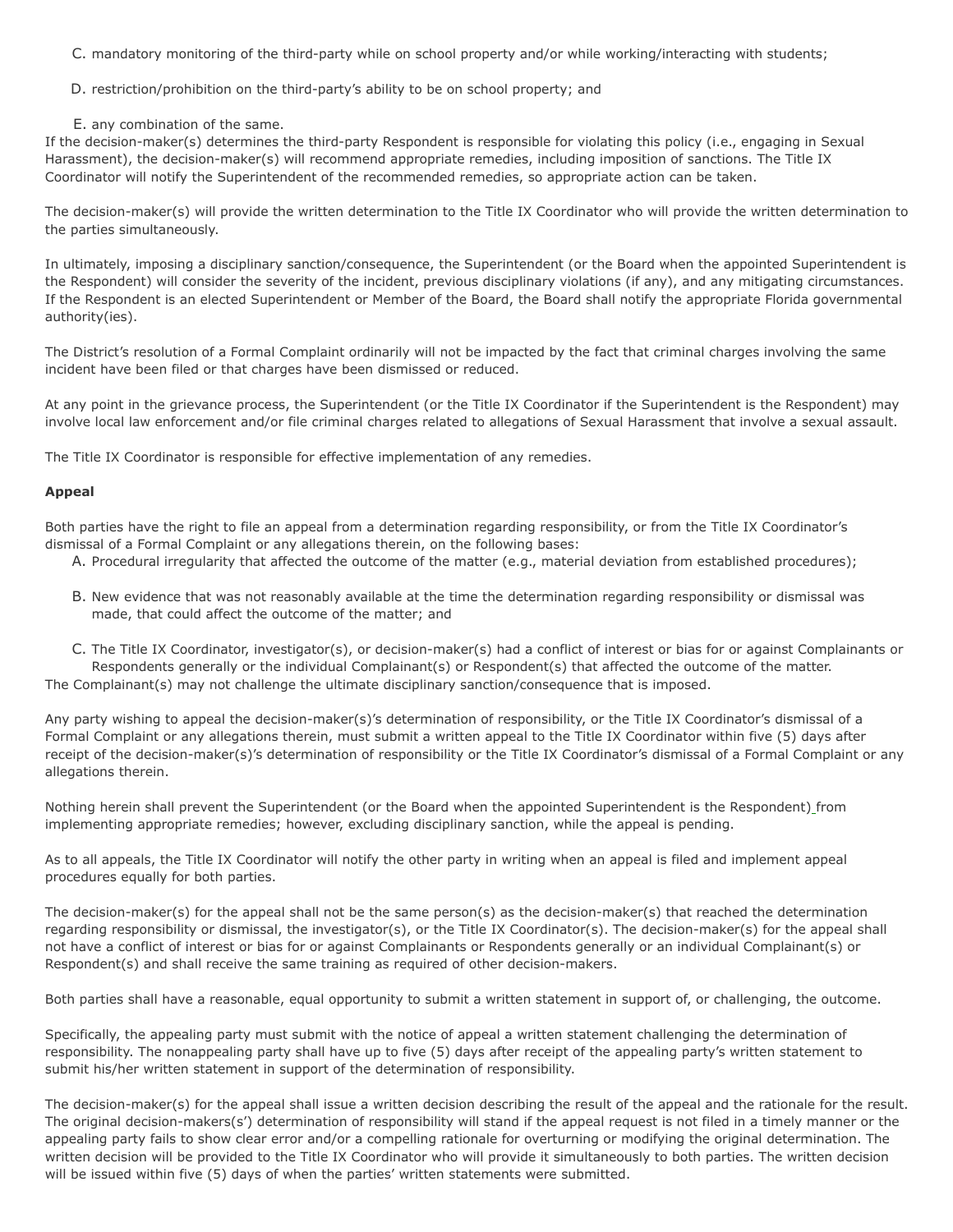The determination of responsibility associated with a Formal Complaint, including any recommendations for remedies/disciplinary sanctions, becomes final when the time for filing an appeal has passed or, if an appeal is filed, at the point when the decisionmaker(s) for the appeal's decision is delivered to the Complainant and the Respondent. No further review beyond the appeal is permitted.

# **Retaliation**

Neither the Board nor any other person may intimidate, threaten, coerce, or discriminate against any individual for the purpose of interfering with any right or privilege secured by Title IX, its implementing regulations, or this policy, or because the individual made a report or complaint, testified, assisted, or participated or refused to participate in any manner in an investigation, proceeding, or hearing under this policy. Intimidation, threats, coercion, or discrimination, including charges against an individual for code of conduct violations that do not involve sex discrimination or Sexual Harassment, but arise out of the same facts or circumstances as a report or complaint of sex discrimination, or a report or Formal Complaint of Sexual Harassment, for the purpose of interfering with any right or privilege secured by Title IX, its implementing regulations, or this policy, constitutes retaliation. Retaliation against a person for making a report of Sexual Harassment, filing a Formal Complaint, or participating in an investigation is a serious violation of this policy that can result in imposition of disciplinary sanctions/consequences and/or other appropriate remedies.

Complaints alleging retaliation may be filed according to the grievance process set forth above.

The exercise of rights protected under the First Amendment of the United States Constitution does not constitute retaliation prohibited under this policy.

Charging an individual with a code of conduct violation for making a materially false statement in bad faith in the course of a grievance proceeding under this policy shall not constitute retaliation, provided, however, that a determination regarding responsibility, alone, is not sufficient to conclude that any party made a materially false statement in bad faith.

# **Confidentiality**

The District will keep confidential the identity of any individual who has made a report or complaint of sex discrimination, including any individual who has made a report or filed a Formal Complaint of Sexual Harassment, any Complainant, any individual who has been reported to be the perpetrator of sex discrimination, any Respondent, and any witness, except as may be permitted by the Family Educational Rights and Privacy Act ("FERPA"), 20 U.S.C. 1232g, or FERPA regulations, 34 CFR part 99, F.S. 1002.22- 1002.222, or as required by law, or to carry out the purposes of 34 CFR part 106, including the conduct of any investigation, hearing, or judicial proceeding arising thereunder (i.e., the District's obligation to maintain confidentiality shall not impair or otherwise affect the Complainant's and Respondent's receipt of the information to which they are entitled related to the investigative record and determination of responsibility).

## **Application of the First Amendment**

The Board will construe and apply this policy consistent with the First Amendment to the U.S. Constitution. In no case will a Respondent be found to have committed Sexual Harassment based on expressive conduct that is protected by the First Amendment.

## **Training**

The District's Title IX Coordinator, along with any investigator(s), decision-maker(s), or person(s) designated to facilitate an informal resolution process, must receive training on:

- A. the definition of Sexual Harassment (as that term is used in this policy);
- B. the scope of the District's education program or activity;
- C. how to conduct an investigation and implement the grievance process appeals and informal resolution processes, as applicable; and
- D. how to serve impartially, including by avoiding prejudgment of the facts at issue, conflicts of interests, and bias.

## **Recordkeeping**

As part of its response to alleged violations of this policy, the District shall create, and maintain for a period of seven (7) calendar years, records of any actions, including any supportive measures, taken in response to a report or Formal Complaint of Sexual Harassment. In each instance, the District shall document the basis for its conclusion that its response was not deliberately indifferent, and document that it has taken measures designed to restore or preserve equal access to the District's education program or activity. If the District does not provide a Complainant with supportive measures, then the District will document the reasons why such a response was not clearly unreasonable in light of the known circumstances. The documentation of certain bases or measures does not limit the District in the future from providing additional explanations or detailing additional measures taken.